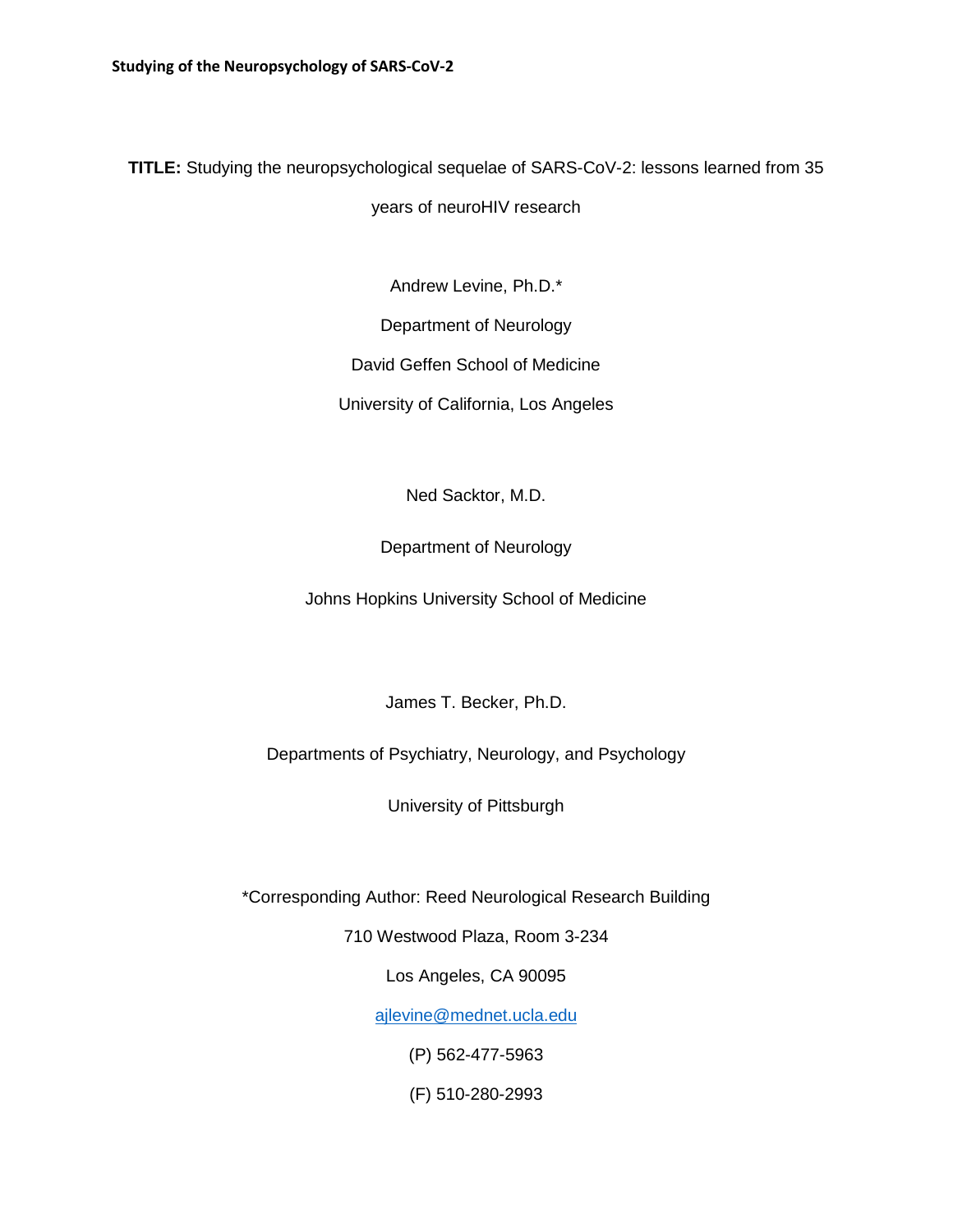## **Abstract**

The virology of severe acute respiratory syndrome coronavirus-2 (SARS-CoV-2) and the human immune response to the virus are under vigorous investigation. There are now several reports describing neurological symptoms in individuals who develop coronavirus disease 2019 (COVID-19), the syndrome associated with SARS-CoV-2 infection. The prevalence, incidence, and clinical course of these symptoms will become clearer in coming months and years through epidemiological studies. However, the long-term neurological and cognitive consequence of SARS-CoV-2 infection will remain conjectural for some time, and will likely require the creation of cohort studies that include uninfected individuals. Considering the early evidence for neurological involvement in COVID-19, as well as the known albeit less severe neuroinvasiveness and neurovirulence of other human coronaviruses, it may prove helpful to compare SARS-CoV-2 to another endemic and neurovirulent virus, Human Immunodeficiency Virus-1 (HIV-1), when designing such cohort studies and when making predictions about neuropsychological outcomes. In this paper, similarities and differences between SARS-CoV-2 and HIV-1 are reviewed, including routes of neuroinvasion, putative mechanisms of neurovirulance, and factors involved in possible long-term neuropsychological sequelae. Application of the knowledge gained from over three decades of neuroHIV research are discussed, with a focus on alerting researchers and clinicians to the challenges in determining the cause of neurocognitive deficits among long-term survivors.

**Key Words:** Neuropsychology, COVID-19, SARS-CoV-2, neuroHIV, HIV-associated neurocognitive disorders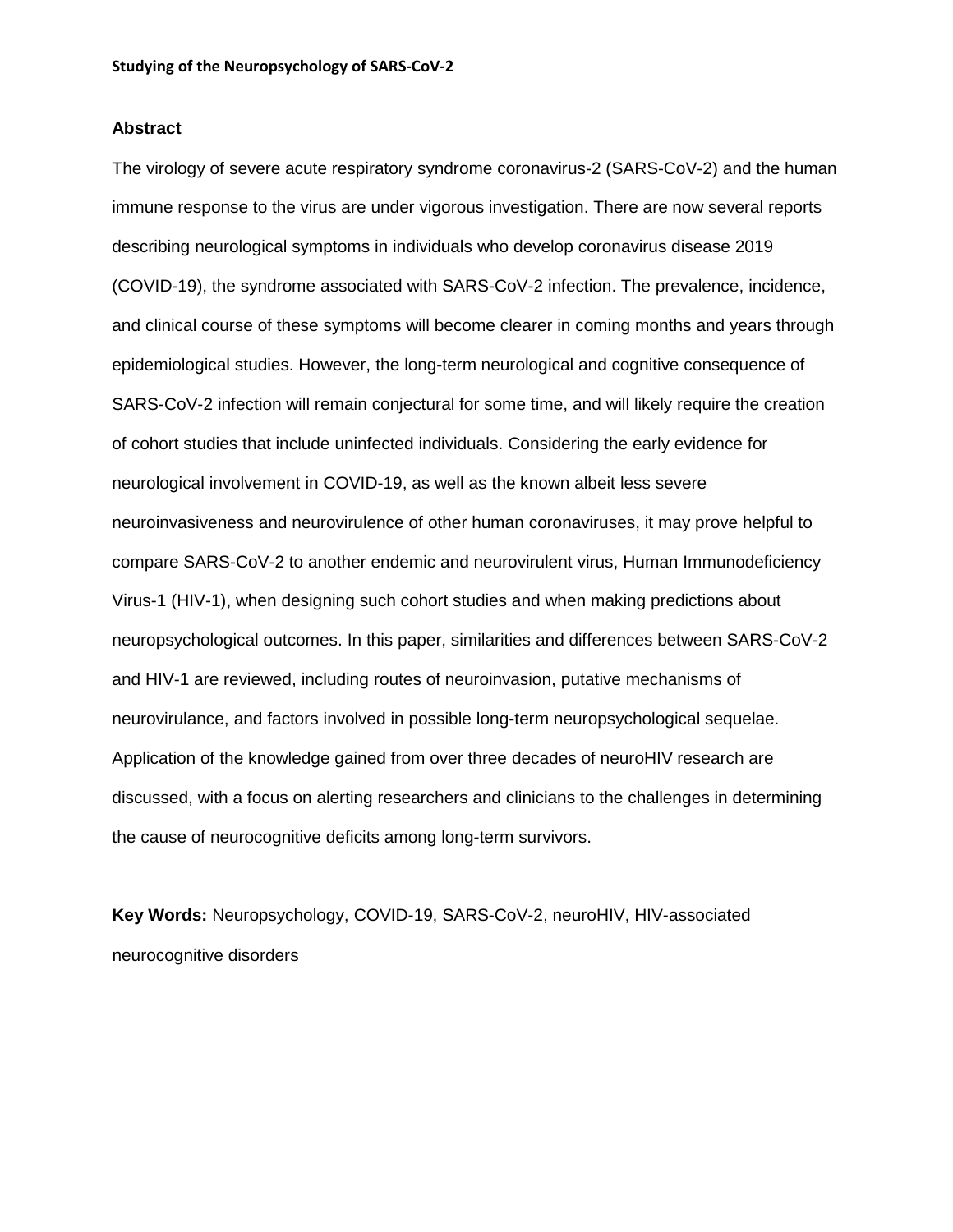# **COVID-19 – Neurological Symptoms and Outcomes**

Severe acute respiratory syndrome coronavirus 2 (SARS-CoV-2) and the associated syndrome, coronavirus disease 2019 (COVID-19), first gained attention in December of 2019 in the city of Wuhan, China(1). Transmission to humans was zoonotic, apparently originating in bats(2), possibly via pangolins(3) and/or snakes(4). Herein we use the terms SARS-CoV-2 and COVID-19 to describe the virus and its associated clinical syndrome, respectively.

All studies of neurological outcomes have occurred in individuals diagnosed with COVID-19 and have consisted of case reports and case series. There are, as of yet, no studies of the neuropsychological sequelae of SARS-CoV-2 infection or COVID-19 illness, although helpful speculative articles have been published(5) and others are forthcoming. The largest published study of neurological symptoms in laboratory-confirmed SARS-CoV-2 infected cases comes from Wuhan, China(6). In that case series, 36.4% of 214 patients developed neurological symptoms that included headache, dizziness, and (less commonly) mental status change and paresthesia. It is important to point out that 41% of the sample from the study had severe illness, and it was the more severely affected patients who exhibited the neurological symptoms, suggesting that neurological symptoms could have been related to systemic factors or exacerbation of pre-existing medical conditions. In another case series of 58 COVID-19 patients (median age 63-years) admitted to a French hospital due to acute respiratory distress syndrome (ARDS), 84% had neurological symptoms at some point during their hospitalization, 14% of whom presented with neurological symptoms upon admission(7). Corticospinal tract symptoms were observed in 67%, and 36% had dysexecutive syndrome (e.g., inattention and disorientation). Of those who underwent magnetic resonance imaging (MRI) of the brain, 62% had leptomeningeal enhancement and 23% had cerebral ischemic stroke. All eleven patients who underwent perfusion imaging had bilateral frontotemporal hypoperfusion; however, only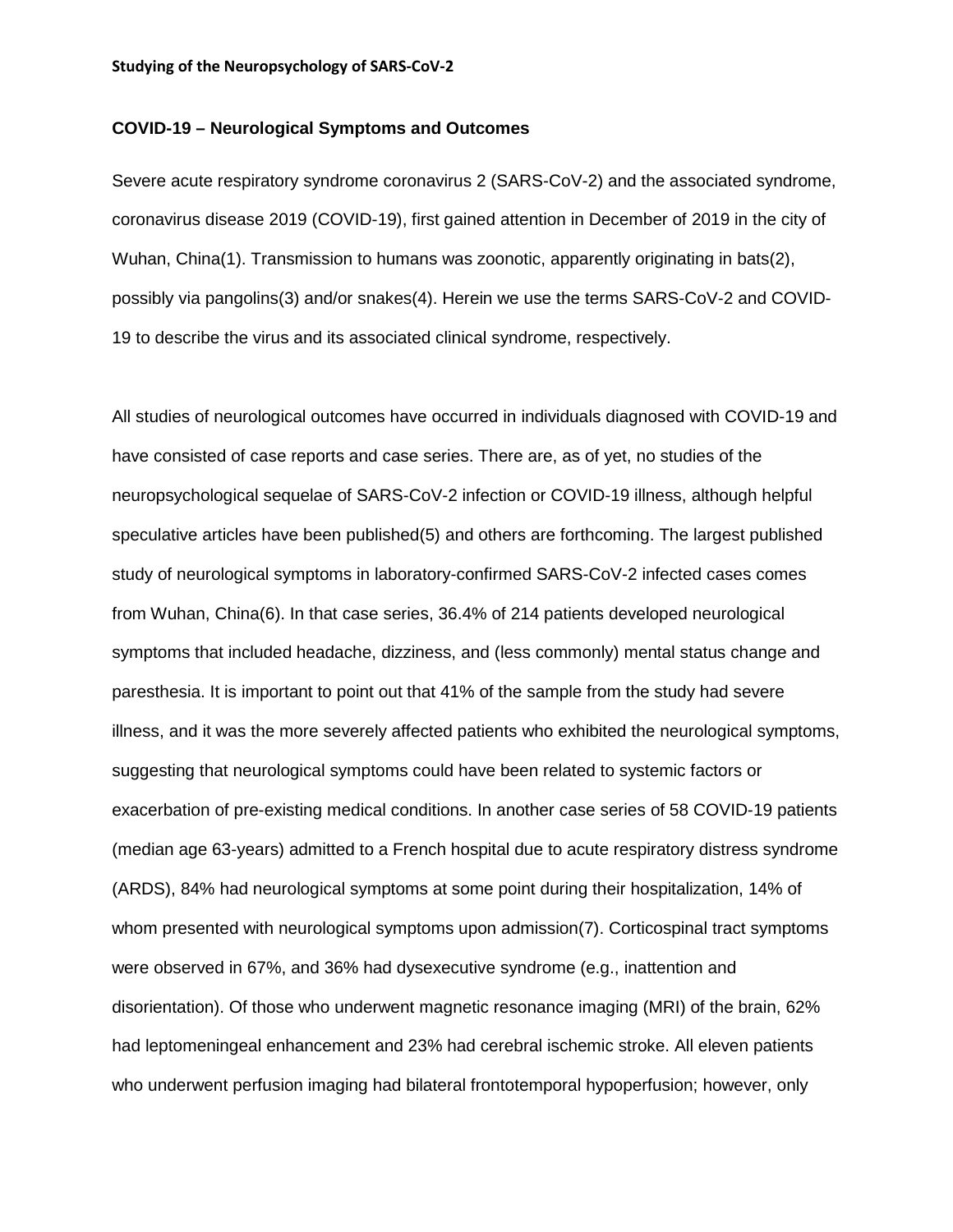one of eight patients who received EEG testing had non-specific abnormal findings. It is unclear whether the patients with known pre-existing neurological disorders were among those showing symptoms. A study of 43 COVID-19 patients in England(8) revealed five major categories of neurological involvement: (i) encephalopathies ( $n = 10$ ), (ii) inflammatory CNS syndromes ( $n =$ 12), (iii) ischemic strokes ( $n = 8$ ), (iv) peripheral neurological disorders ( $n = 8$ ) primarily consisting of Guillain-Barré syndrome, and (v) patients with CNS disorders who did not fit into these categories ( $n = 5$ ). Finally, it is notable that other case series have not reported a significant incidence of neurological symptoms. For example, among 41 COVID-19 patients in China, only headaches were reported among 8% of the sample(9). Also, two larger case series currently in pre-print, one of 20,662 patients in China(10) and the other of 1000 patients in New York City(11), do not describe prominent neurological symptoms, with the possible exception of headache. Whether these discrepant findings are due true differences in the populations or the syndromes described, or to a lack of standardized data and/or symptom collection methods is unclear.

Hyposmia/anosmia and hypogeusia/dysgeusia have received significant media attention. Such symptoms were reported in the first case series described above(6) and in a case series from Italy(12). Whether or not these symptoms are truly neurological in nature is uncertain at this time. For example, a case study from France indicated that bilateral obstructive inflammation of olfactory clefts impaired olfactory function by preventing odorant molecules from reaching the olfactory epithelium(13), suggesting that loss of smell or taste may not have a neurological cause, at least not in all cases. Conversely, while anosmia is known to occur in many upper respiratory tract infections, many patients with COVID-19 lose smell despite absence of congestion(14).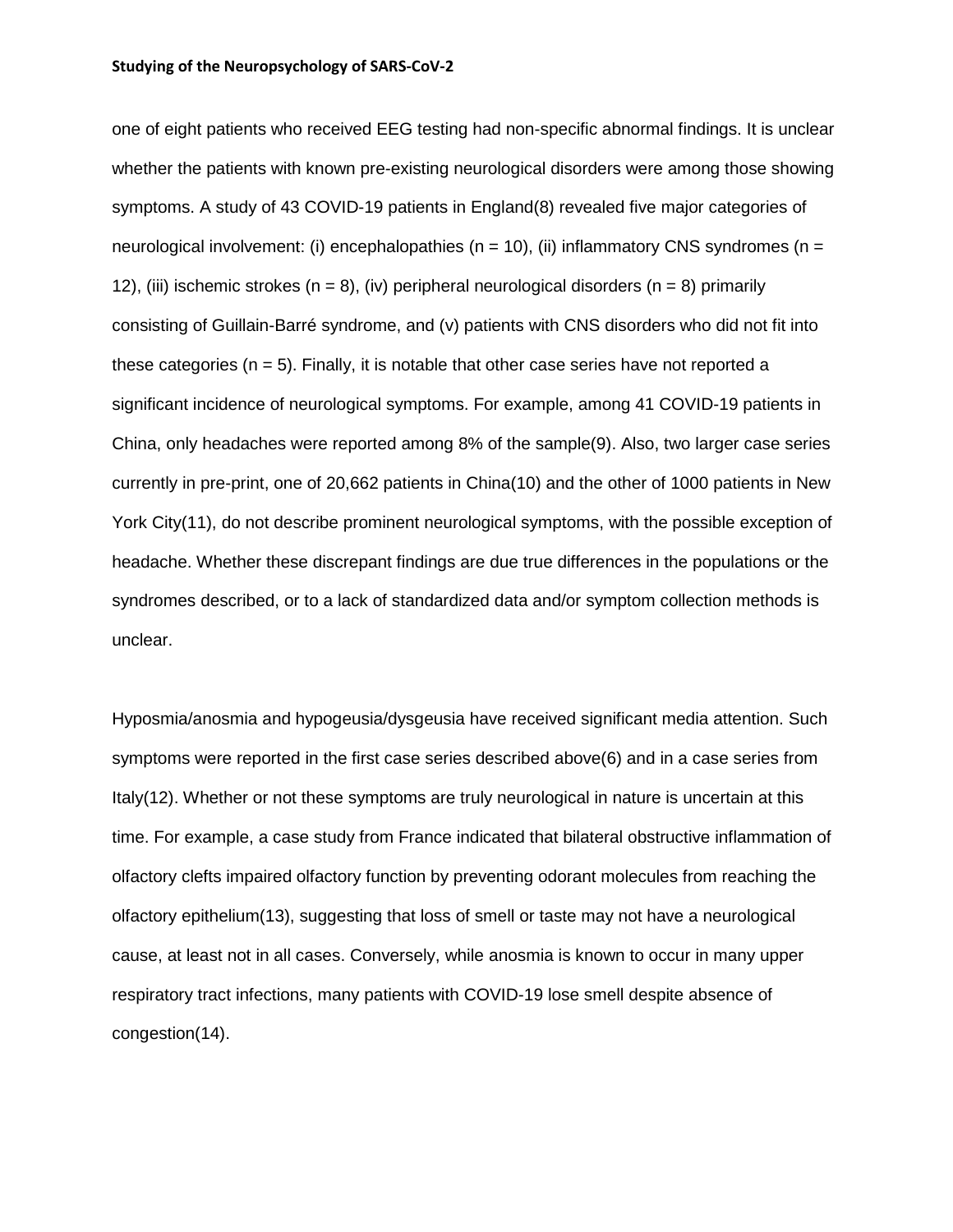A steady stream of case reports have described severe acute neurologic conditions in a minority of COVID-19 patients, some of whom were relatively young. One such study from Japan described a 24-year old man who developed meningitis and encephalitis. MRI findings from that case included hyperintensity along the wall of right lateral ventricle and hyperintense signal changes in the right mesial temporal lobe and hippocampus(15). Another case report described acute necrotizing hemorrhagic encephalopathy in a 50+ year old, female with laboratory-verified COVID-19(16). Head CT revealed symmetric hypoattenuation within the medial thalamic nuclei bilaterally, whereas brain MRI revealed hemorrhagic rim enhancing lesions within the bilateral thalami, medial temporal lobes, and subinsular regions. Her pre-morbid medical history was not described. Five younger (<50 years old) patients presented with large-vessel stroke within a two-week period at a New York City hospital, where historically an average of only 0.73 patients under 50 were treated for the condition during the same timeframe over the previous 12 months(17). A similar case series, describing six patients with stroke under the age of 55, was recently reported from Iran(18).

In summary, these early case reports suggest that a minority of COVID-19 cases have neurological symptoms ranging in severity from very mild (e.g., headache and loss of smell/taste) to severe (e.g., encephalitis), and that symptoms can occur before or after other "core" symptoms of COVID-19 (6). However, the meaning of these observations is unclear, as the studies described above did not include control groups consisting of uninfected patients with similarly severe respiratory or other symptoms, or those who had undergone similar medical procedures (e.g., ventilation and sedation) for other conditions. Additionally, it is unclear if the discrepancy of findings in case series is due to differences in data collection methods, and whether the patients described in the aforementioned studies were tested for other potentially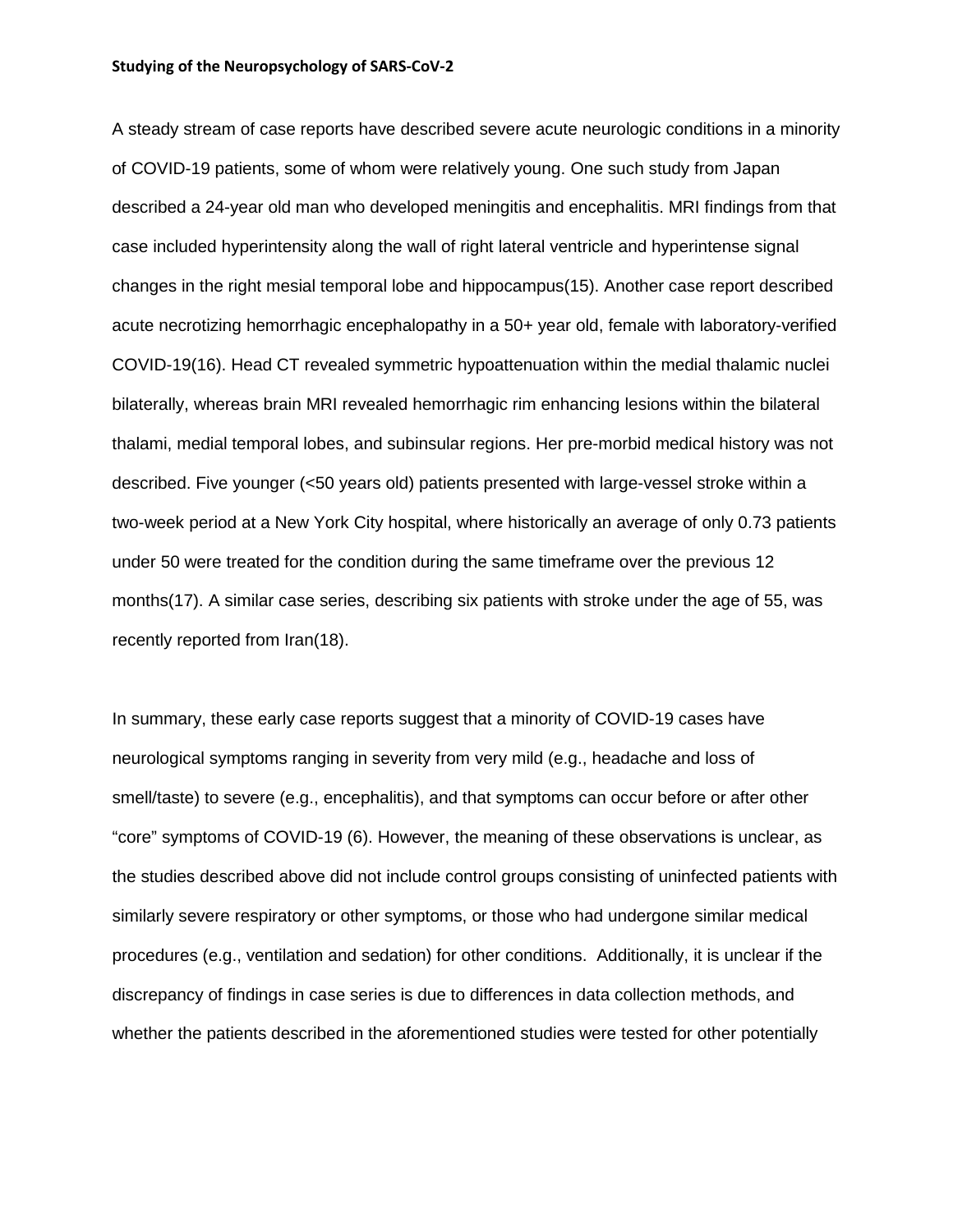neuroinvasive viruses that can lead to similar neurological conditions as those reported for COVID-19, such as influenza A (19-21).

#### **Potential Mechanisms of Central Nervous System Involvement in SARS-CoV-2 Infection**

Previously identified human coronaviruses (HCoV) are neuroinvasive and, as the evidence reviewed below suggests, neurovirulent. Initial evidence suggests that SARS-CoV-2 is also neuroinvasive, although its neurovirulance will take some time to determine. Below, we review discuss potential acute and long-term neurological and neuropsychological sequelae due to direct and indirect routes of pathogenicity. Other reviews are also avaibable(22).

### Direct Causes

The aforementioned cases studies suggest that SARS-CoV-2 is both neuroinvasive and neurovirulent. Furthermore, research findings of other viruses, including HCoVs, raise the possibility that it may persist in the central nervous system (CNS) following systemic clearance. As described in a recent review, coronaviruses can enter the CNS via two routes(23). The first is the hematogenous route, in which HCoVs enter the circulatory system via the human airway epithelium(24) and then infect epithelial cells of blood-brain barrier (BBB) or blood-cerebrospinal fluid barrier in the choroid plexus. HCoVs can also infect myeloid cells, which then shuttle it into CNS(25-27), a route favored by HIV-1(28-31). In both cases, HCoVs enter the cells by first binding to a the ACE2 receptor, after which they enter endosomes and fuse the viral and lysosomal membranes(32). The second is the neuronal retrograde route, in which viruses exploit periphery nerves and axonal transport mechanisms to gain entry to CNS(33, 34). This could occur via several possible cranial nerves, including olfactory(35), trigeminal(36, 37), and vagus nerves(38, 39). HCoV-OC43, a coronavirus that infects humans and cattle with generally mild symptoms, uses this neuron-to-neuron route(40). In addition, both SARS-CoV-1 and the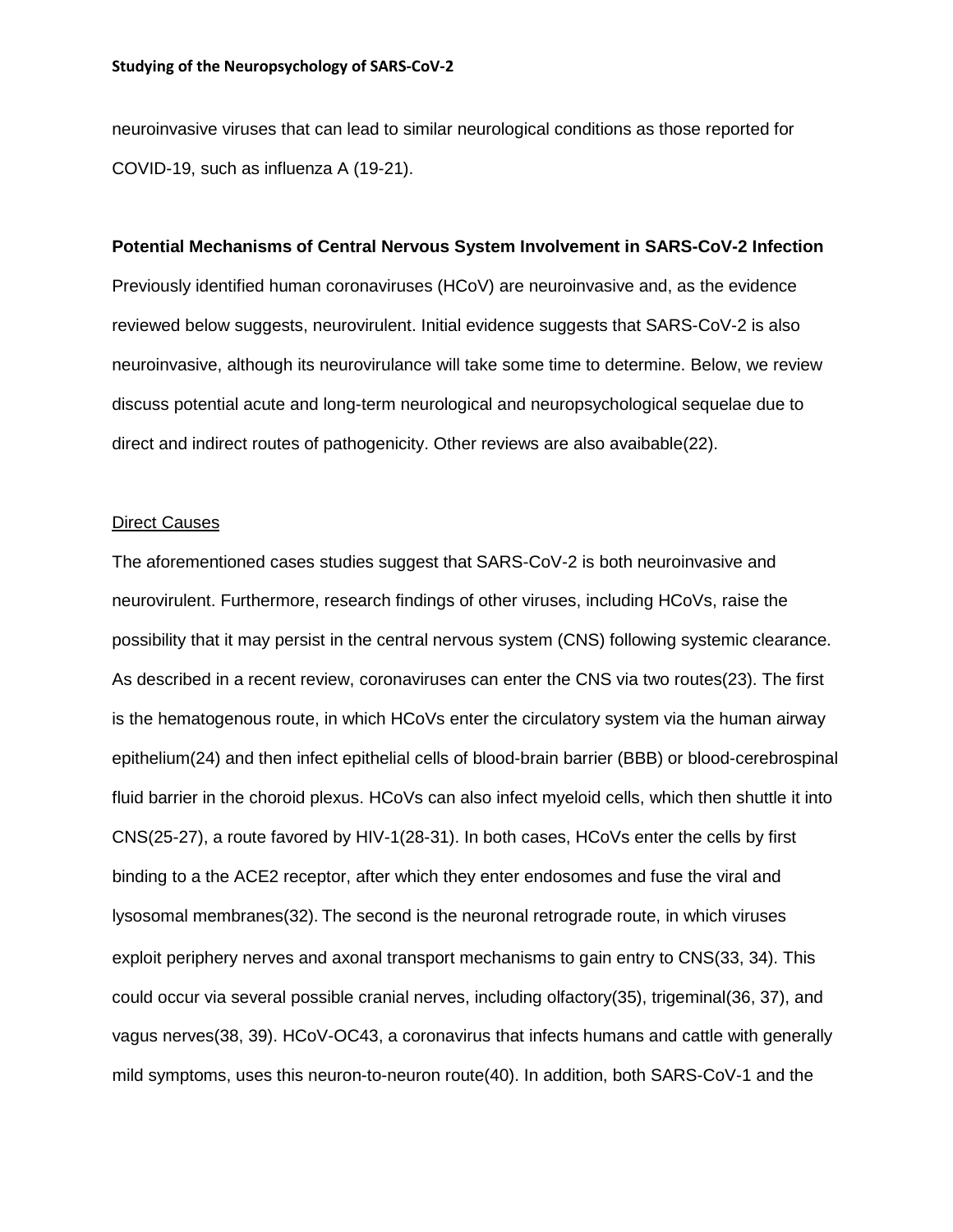Middle East respiratory syndrome conoravirus (MERS-CoV) can also gain access to the CNS via peripheral nerve terminals and subsequent synapse-connected pathways(41-43). In transgenic mice, MERS-CoV then spreads to the brainstem, thalamus, and other brain regions(44). There is evidence that SARS-CoV-2 also has the potential to be neuroinvasive. SARS-CoV-2 enters angiotensin-converting enzyme 2 (ACE2)-expressing cells, which are found in airway epithelia, lungs, vascular endothelia, kidney, and small intestine(45). ACE2 is also expressed in the mouse and rat brain, in particular the brainstem regions that control cardiovascular functioning(46, 47), suggesting a direct role of the virus in ARDS(45).

While most, if not all HCoVs are neuroinvasive, only some appear neurovirulent(44, 48, 49). SARS-CoV-1, HCoV-OC43, and HCoV-229E (a coronavirus that infects bats and humans, with generally mild symptoms to the latter) are known to be neurotropic in humans(50-52). SARS-CoV-1 causes neuronal death in the absence of encephalitis in human ACE2 transgenic mice(53), and neuropathological findings from humans who died of SARS, the syndrome caused by SARS-CoV-1, included cerebral edema, meningeal vasodilation, ischemic changes of neurons, and demyelination(25, 50, 53). HCoV-OC43 infection of mouse CNS induces glutamate excitotoxicity with subsequent neuronal damage and disruption of glutamate homeostasis, with the downstream effect being limb paralysis and possible demyelination(23). HCoV-OC43 has also been linked to encephalitis in humans(54). Evidence that MERS-CoV is neurovirulent includes case reports of psychosis and seizures(55), as well as mental status changes, paralysis, ischemic stroke, Guillian-Barre syndrome, and neuropathy that arise 2-3 weeks after resolution of respiratory symptoms (56).

When assessing the possible neurovirulence of SARS-CoV-2, one could consider genetic similarities with other HCoVs. SARS-CoV-2 and SARS-CoV-1 are 79% genetically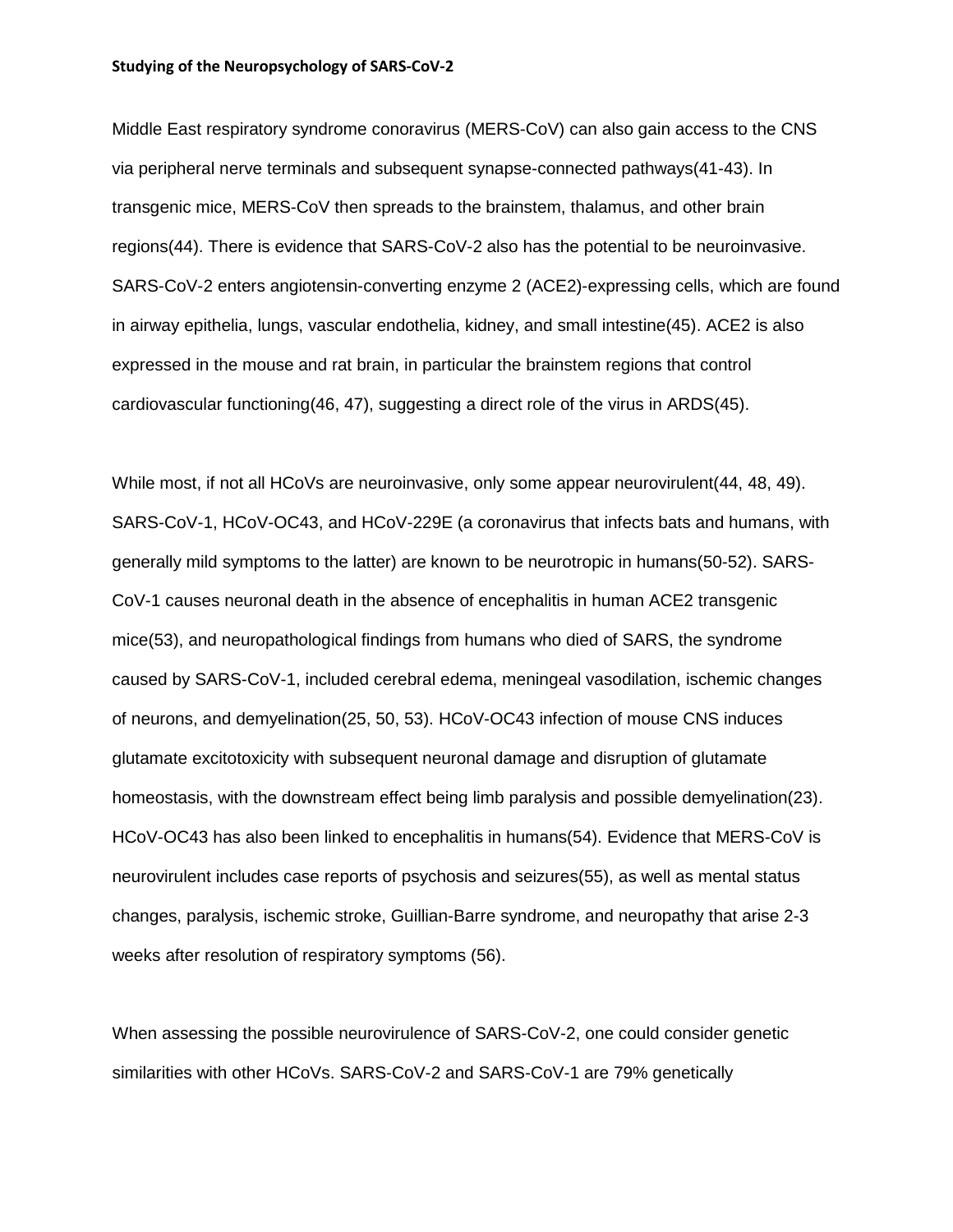homologous(57). A mutation in a gene that produces SARS-CoV-2 spike protein gives the virus an affinity for ACE2 that is at least 10x greater than SARS-CoV-1(58), likely explaining in part the former's greater infectivity. During the 2002-2003 SARS outbreak, a variety of neurological conditions appeared 3-4 weeks into the course of the illness in a small number of patients, including polyneuropathy, encephalitis, and aortic ischemic stroke(59). This seems to differ from SARS-CoV-2, in which some neurological symptoms appear earlier in the course of illness(6). Whether this is due to the difference in ACE2 affinity or other functional differences will be the subject of future studies. Infection with the Middle East Respiratory Syndrome (MERS) coronavirus (MERS-CoV) led to the most deadly syndrome in 2012. As with SARS-CoV-1 and 2, MERS-CoV originated in bats(60), with the dromedary serving as the vector to humans. However, it is only 50% genetically homologous to SARS-CoV-2(57).

Finally, the chronic presence of SARS-CoV-2 in the brain could conceivably result in long-term neurological and neuropsychological sequelae. Several other viruses exert chronic deleterious effects in human CNS. The most well studied example is HIV-1 infection, as discussed in detail below. Other examples include human herpes viruses, which have been associated with later risk of Alzheimer's disease, multiple sclerosis (MS), and other neurodegenerative disorders(61- 64), and Influenza A which is associated with later risk for Parkinson's disease(65). The longterm persistence of HCoVs in the CNS, and their potential to cause delayed neurologic dysfunction(52, 66-70), may be underestimated. Several studies report putative links between HCoV in the human neurologic disorders, including encephalitis(54), multiple sclerosis(66, 68), Parkinson's disease(67), and acute demyelinating encephalomyelitis(71). Both HCoV-229E and HCoV-OC43 have been found in brains of deceased MS patients MS(49, 51, 69, 72) and those who had encephalomyelitis (71, 73). However, it is important to consider that the high prevalence of some HCoVs in human tissue makes it difficult to interpret such findings(74).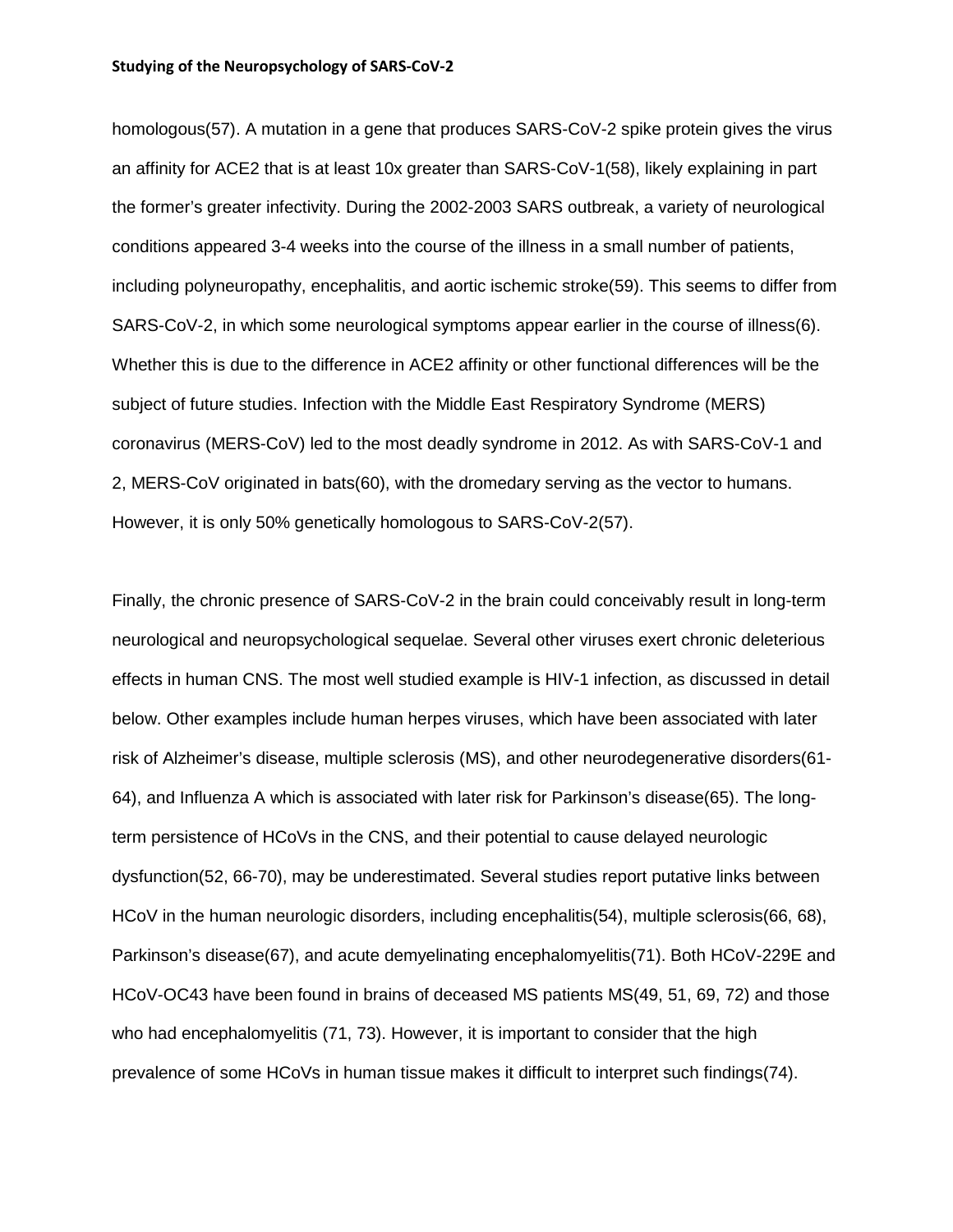#### Indirect Causes

Even without considering its potential for neurovirulence, SARS-CoV-2 infection may lead to poor neurological outcomes via indirect routes. There have been recent reports in the media about high stroke rates in relatively young patients being treated for COVID-19, but published findings are scant. A case series described three COVID-19 patients aged 65-70 in Wuhan, China who developed coagulopathy and antiphospholipid antibodies with subsequent multiple cerebral infarcts damaging a wide range of brain regions(75). All had history of hypertension and other medical illnesses. In addition, the reported elevated levels of D-dimer and suppressed levels of platelets(76) may make patients with severe COVID-19 more prone to cerebrovascular accidents. Those patients who develop acute respiratory distress syndrome (ARDS) are at risk of cerebral hypoxemia(77). Many of those with ARDS are intubated and treated with mechanical ventilators, a procedure with substantial risks(78). Indeed, a case series of eighteen deceased COVID-19 patients aged 53-75 who underwent neuropathological examination revealed only signs of hypoxia in brain tissue(79). Eleven had received mechanical ventilation before death. Also notable is that virus was detected at low levels in only five patients.

The reported "cytokine storms" reported in severe COVID-19 cases(80) can lead to multiple organ damage, leading to renal and hepatic liver dysfunction and cardiac dysfunction (81), all of which can have adverse effects of cognitive functioning(82-84). Indeed, this acute inflammatory state can also lead to CNS damage(85). Whether or not cytokine-driven neuroinflammation might also be present in infected individuals with more mild symptoms might also be considered in future studies. Finally, some have proposed that CNS-related autoimmune disorders could arise post-SARS-CoV-2 infection(86) via "molecular mimicry"(87), as has been reported in SARS-CoV-1 and MERS-CoV infection(56, 59).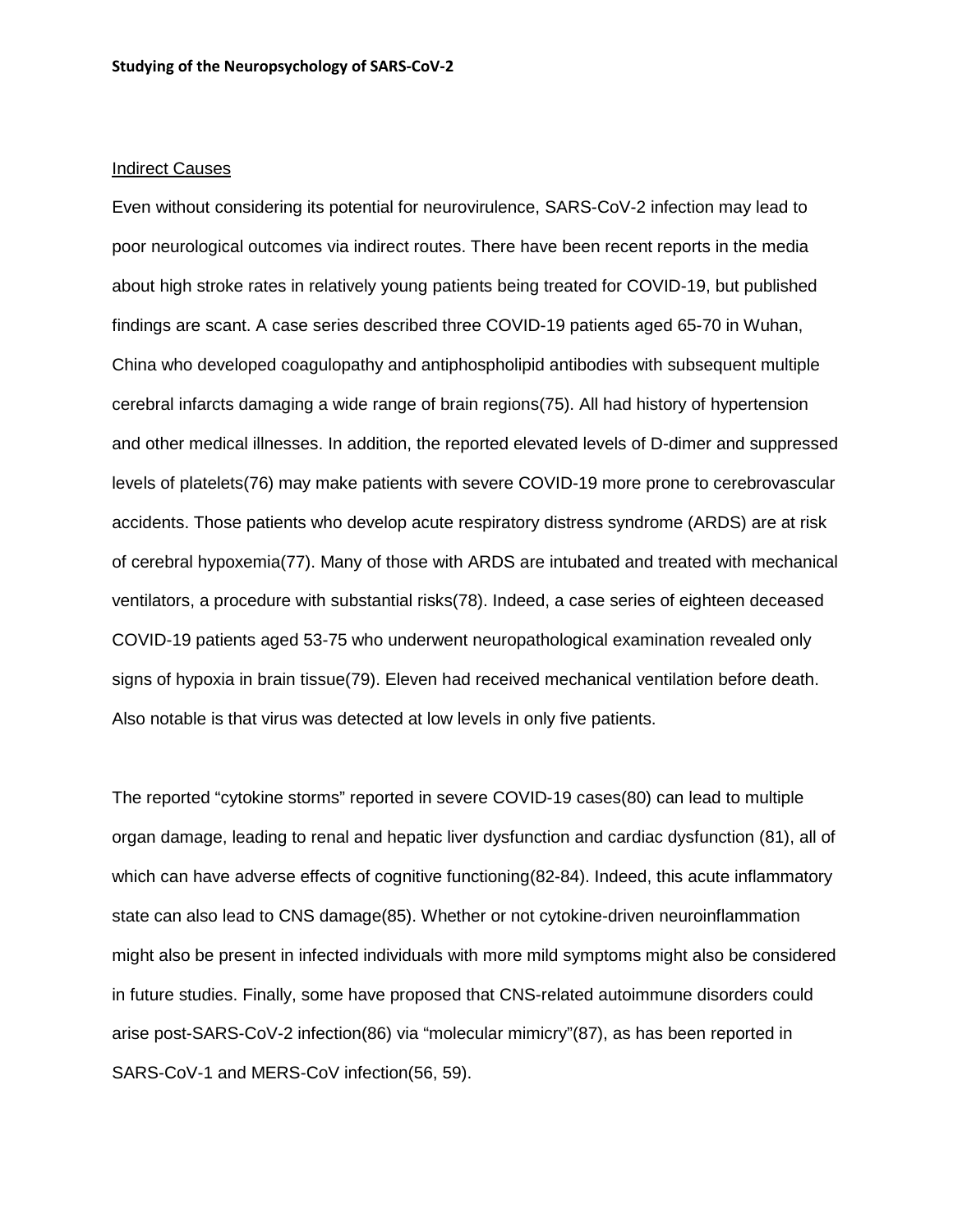In summary, there is ample evidence from COVID-19 case reports and studies of other HCoVs that SARS-CoV-2 is both neuroinvasive and neurovirulent, possibly via different routes. Furthermore, poor neurological outcomes can result from indirect causes linked to systemic infection and aggressive treatment of COVID-19,which is similar to HIV-1.

### **HIV-1: Summary of Neurological and Neuropsychological Symptoms and Sequelae**

A dementia syndrome associated the HIV-1 was first systematically described and termed AIDS Dementia Complex in 1986 (88). For the next 10 years, the prevalence of what came to be more commonly referred to as HIV-Associated Dementia was about 16%(89) and typically indicated advanced immune dysfunction and a poor prognosis. After combined or highly active antiretroviral therapy (cART or HAART) became widely available in 1996, the prevalence of HIV-Associated Dementia dropped to less than 5%(90-92). However, a more chronic and less severe form of cognitive impairment become evident, leading to updated research criteria published in 2007 that captures the full spectrum of neuropsychological deficits thought to be due to HIV (93). The term for this broad classification that captures the full severity range of cognitive impairment, from mild deficits without noticeable impact on day-to-day functioning to debilitating dementia, is HIV-Associated Neurocognitive Disorders, or HAND. The nature of cognitive deficits varies widely and has also changed over time as HIV-1 infection has become more chronic in nature(94). Estimates of the current prevalence of HAND vary considerably, with between 15-84% of infected individuals meeting criteria at any one time (94-99). The majority of HAND diagnoses are mild, termed asymptomatic neurocognitive impairment (ANI) according to current research criteria(93). However, the inclusion of ANI in current diagnostic schema may have had the unintended consequence of high rates of false positive diagnoses due to the low threshold for cognitive impairment, thereby inflating HAND prevalence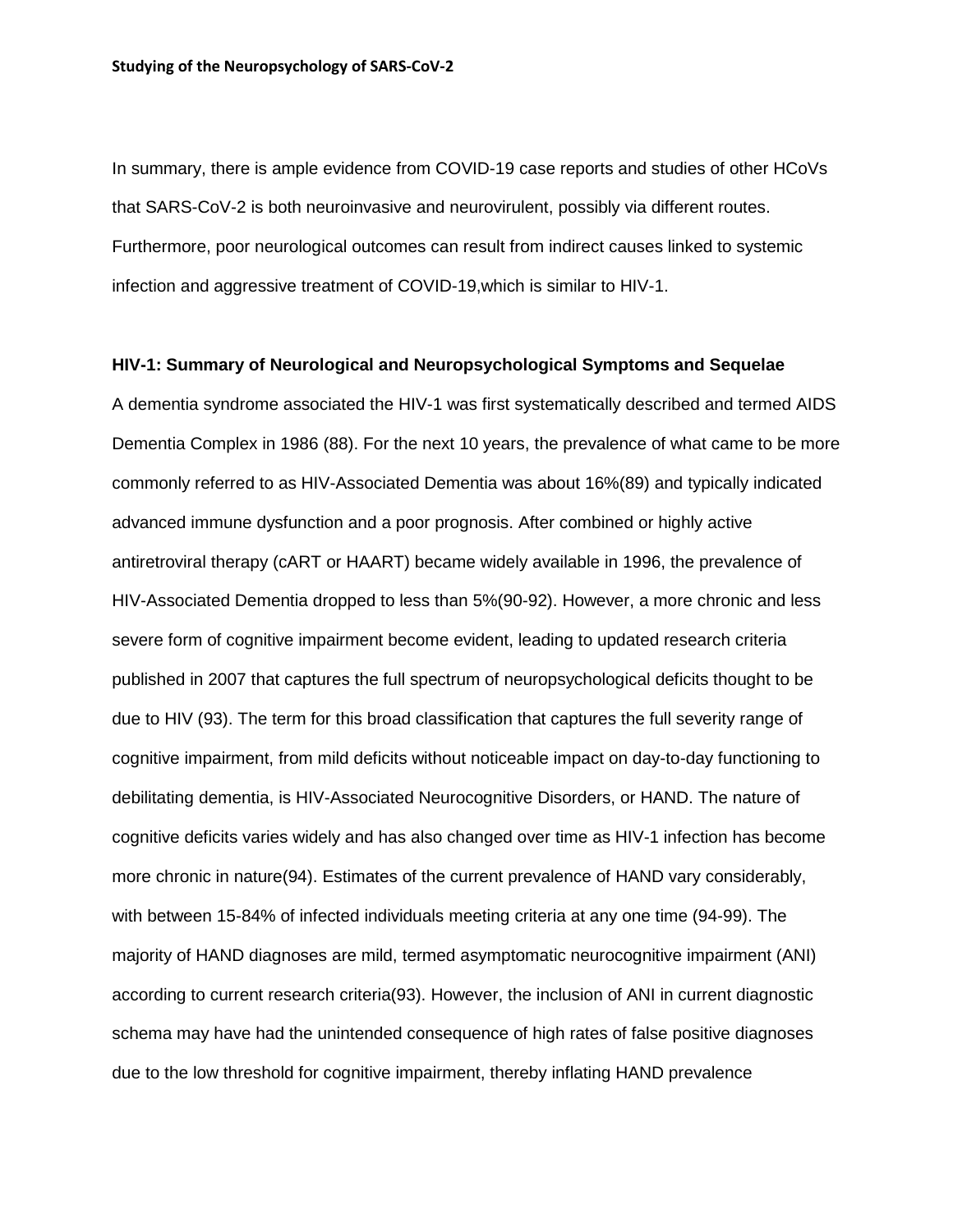estimates(100, 101). Indeed, a significant percentage of healthy HIV-uninfected individuals with no known neurologic or psychiatric illness would meet criteria for ANI, save for the fact that they are not HIV-infected(101-105). Indeed, two recent studies have attempted to deal with the problem of high false discovery rates using the method of multivariate normative comparison(106, 107). In both studies, the rate of cognitive impairment among HIV-infected individuals was almost identical to that of uninfected individuals, demonstrating that empiricallydefined thresholds for impairment may be a more reliable method.

Both in the pre-cART and current era (i.e., since 1996), HIV encephalitis (HIVE) is considered to be a major neuropathological basis of HIV-associated dementia(89, 108-117). However, the vast majority of HAND cases present with milder symptoms(118, 119) and do not have neuropathological findings consistent with HIVE(120). Accumulating evidence suggests that for the vast majority of HAND cases that are mild-to-moderate in severity, cognitive impairment is due largely to synaptodendtric dysfunction driven by chronic CNS inflammation(109, 111, 117, 120-124). As with the direct and indirect mechanisms of CNS damage proposed for SARS-CoV-2 described above, the neuropathogenesis of HAND likely has direct and indirect routes. In the direct route, HIV-1 in brain macrophages and other cells release viral proteins that harm nearby neurons and other cells (109, 117, 125-128), and cross-talk between neurons and microglia can also drive synaptodendritic dysfunction(129). In the indirect route, macrophage proliferation, microglial activation, astroglial activation, and dysregulated cytokine expression and production (109-117) drive inflammation, resulting in synaptodendritic dysfunction. Indeed, increased migration across the blood-brain barrier of monocytes (130, 131) driven both by chemokine gradients originating in the CNS and from a peripheral immune response (117, 132, 133) is thought to be a major factor underlying HAND(134).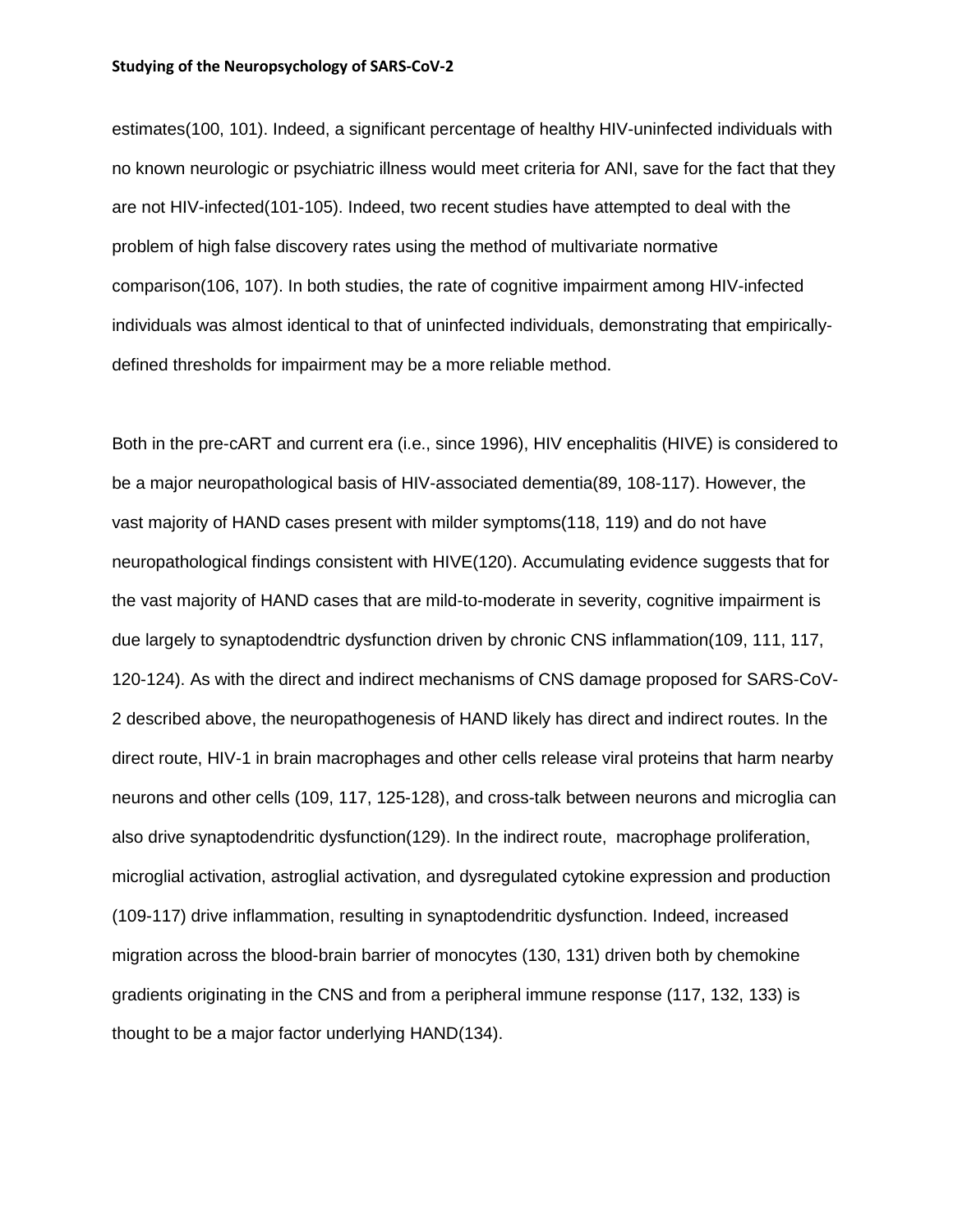### **SARS-CoV-2 and HIV-1: Differences in Virology and Host Immune Response**

The virology of HIV-1 differs substantially from coronaviruses such as SARS-CoV-2. HIV-1 is a retrovirus whose [RNA](https://en.wikipedia.org/wiki/RNA) [genome](https://en.wikipedia.org/wiki/Genome) is reverse transcribed into double-stranded [DNA](https://en.wikipedia.org/wiki/DNA) and integrated into the cellular DNA, where it can remain hidden from the host's immune surveillance in a [latent](https://en.wikipedia.org/wiki/Virus_latency) state for 8-10 years, during which time the host remains symptom free (135). Once activated, the integrated HIV-1 DNA uses the host's replication mechanisms to create additional RNA genomes and viral proteins, which then exit the cell to propagate the infection, much as other viruses including HCoVs.

HIV-1 targets cells of the immune system, specifically CD4+ [helper T cells\(](https://en.wikipedia.org/wiki/T_helper_cell)136), monocytes(125), [macrophages\(](https://en.wikipedia.org/wiki/Macrophage)125), and [dendritic cells\(](https://en.wikipedia.org/wiki/Dendritic_cell)137) via binding to CD4 receptor and CCR5 co-receptor, although some strains use CXCR4 as the co-receptors for viral entry (138, 139). The body's adaptive immunity defenses are largely ineffective against HIV-1. Cellmediated immunity driven by T-cells is largely disabled because of the virus's predilection for those cells(136). Furthermore, antibodies produced by B-cells are not effective against HIV-1. As such, without treatment with a combination of antiretroviral medications the host becomes vulnerable to opportunistic infections and the eventual development of Acquired Immunodeficiency Syndrome (AIDS). Virus-harboring macrophages move via chemotaxis to seed other body regions with the virus, including the CNS(117, 132, 133) that serves as a sanctuary for the virus. In the CNS, HIV-1 is largely safe from immunosurveillance, infecting microglia which serve as a primary reservoir of the virus(140). In the case of SARS-CoV-2, the virus binds to the spike protein on the surface of epithelial cells, enters endosomes, is then dispersed into the cytoplasm when the viral and lysosomal membranes fuse (32). It is unclear whether SARS-CoV-2 will also be able to persist in the brain. One proposed mechanism linking other HCoV infections with later neurologic disease is chronic infection of oligodendrocytes and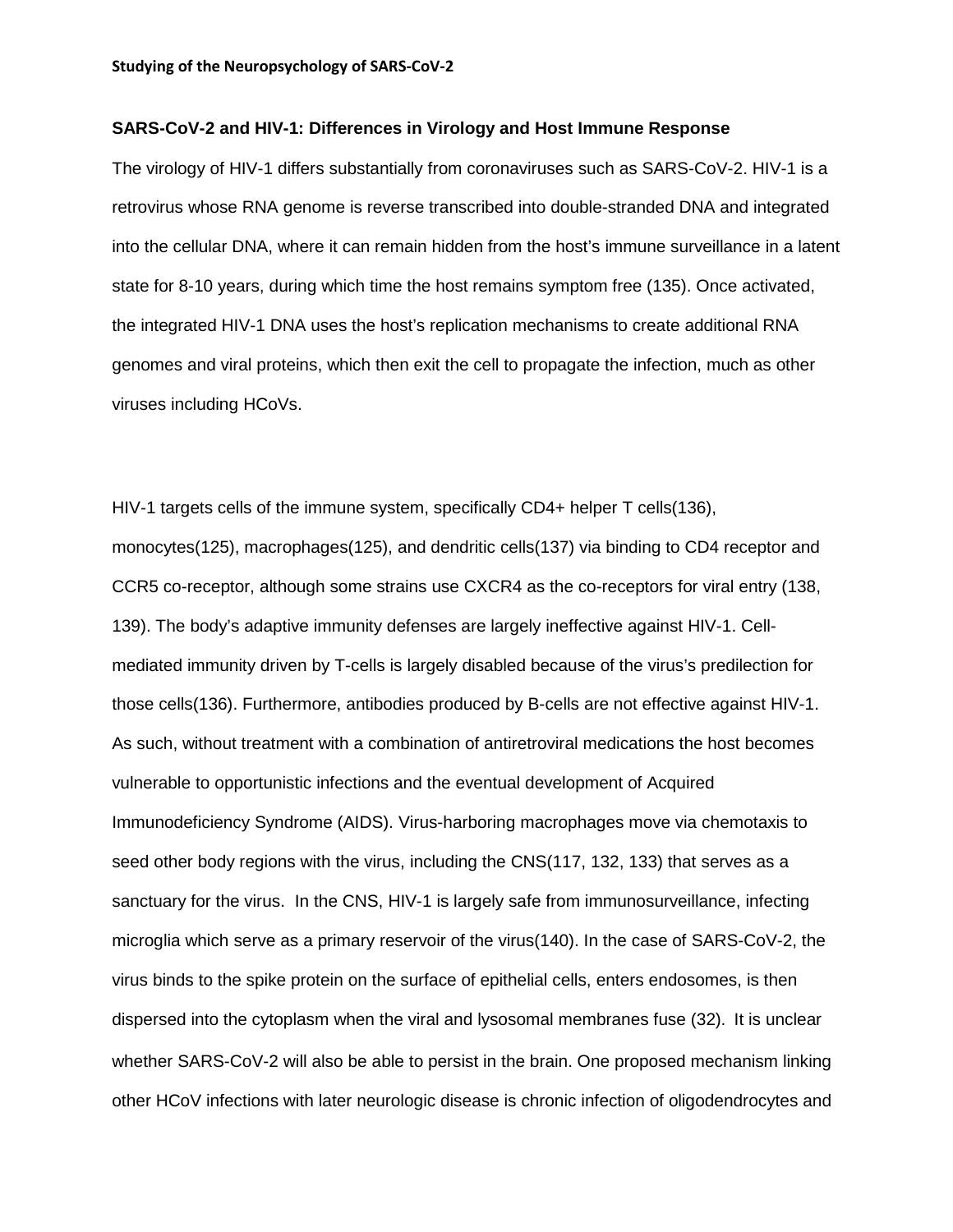glial cells(52, 141), perhaps due to the lower immunosurveillance in the brain that makes it a sanctuary for HIV-1. If this is also the case for SARS-CoV-2, our current understanding of antiviral medication penetrance into the CNS(142), as well as innovative methods to eradicate viruses from the brain(143), will be useful.

That HIV-1 is a retrovirus, along with its high mutation rate, makes it almost impossible to eradicate from host cells. Only two individuals are known to have been completely cleared of HIV-1 following allogeneic haemopoietic stem-cell transplantation from a donor homozygous for the delta-32 allele on the CCR5 gene(144, 145). While there is no evidence of HIV-1 RNA in cerebrospinal fluid, it remains unknown whether HIV-1 persists in the brains of these individuals, who are still living.

It remains uncertain if lasting adaptive immunity to SARS-CoV-2 will be possible. Based on human immune response to other coronaviruses, at least temporary immunity is expected and illness from later infections may be less severe(146). As with HIV-1, infectability and the host immune response may vary according to host genotype, although further study is required to validate these findings(147). For example, mutations in the ACE2 gene could conceivably influence infectivity and symptom type/severity. In the case of HIV-1, discovering that the CCR5 was a co-receptor(148) led to the development of a new class of antiviral medication(149). However, the application of host genetics to HAND has been less successful(150), possibly owing to poor diagnostic reliability(151).

Finally, in regards to maladaptive immune responses, the "cytokine storms" described in COVID-19 patients that is responsible for severe organ damage and mortality are sometimes seen during the acute phase of HIV-1 infection, but in a less severe form(152). However, upon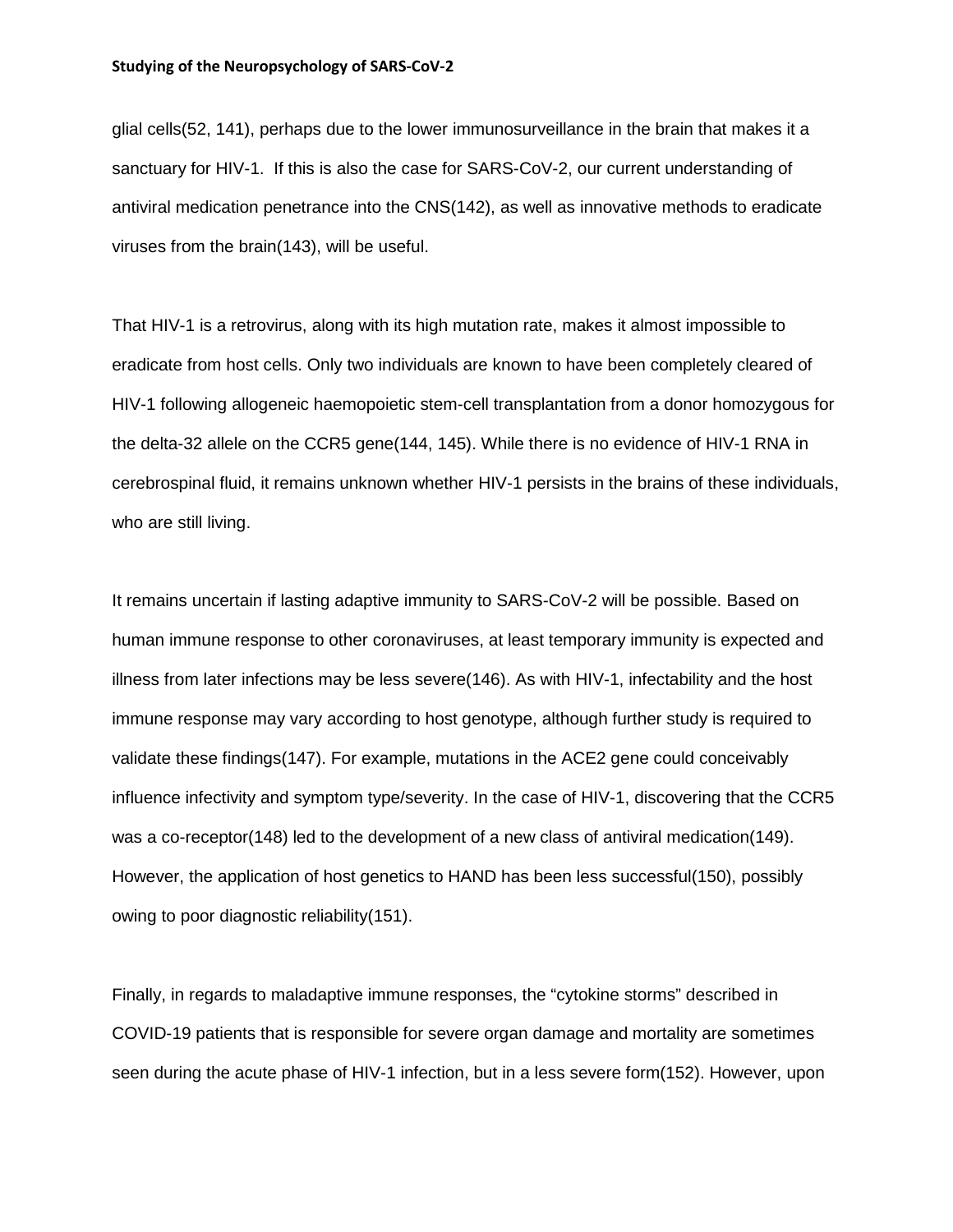initiation of antiviral therapy, a minority of HIV-infected patients can develop immune reconstitution inflammatory syndrome (153), which can result in significant morbidity and even death.

In summary, while there are fundamental differences in the virological and immune response to SARS-CoV-2 and HIV-1, their shared potential for CNS persistence and neurovirulence could make current knowledge of neuroHIV helpful for devising treatments and designing studies of the neuropsychological consequences of SARS-CoV-2 infection.

# **Considering Long-Term Neuropsychological Outcomes in SARS-CoV-2 Infection: Why Comorbidities Matter**

Assuming SARS-CoV-2 like other HCoVs can have a lasting presence in the CNS(49, 51, 52, 69, 72), its potential to provoke a chronic neuroinflammatory immune response similar to HIV-1 should be considered in the pathogenesis of neuropsychological deficits. Furthermore, long term tracking of survivors will determine whether CNS exposure to the virus increases risk of later neurodegenerative illness(52, 56, 59, 66-70, 86, 87). In addition, based on findings from over 30 years of neuroHIV research, it is just as important to consider the various comorbidities and other factors that are more likely to affect neuropsychological functioning.

The prevalence of HAND may be overestimated. Large case-control studies consisting of only HIV+ participants(91, 93, 154, 155) or those that included mismatched HIV- participants(94) generally point to the virus itself as the primary cause of neurocognitive and neurophysiological aberrations. However, cohort studies that include well-matched HIV-uninfected control participants indicate that, at least in generally cART-treated individuals, it is primarily medical and psychiatric comorbidities that underlie neurocognitive impairment(156, 157), with a smaller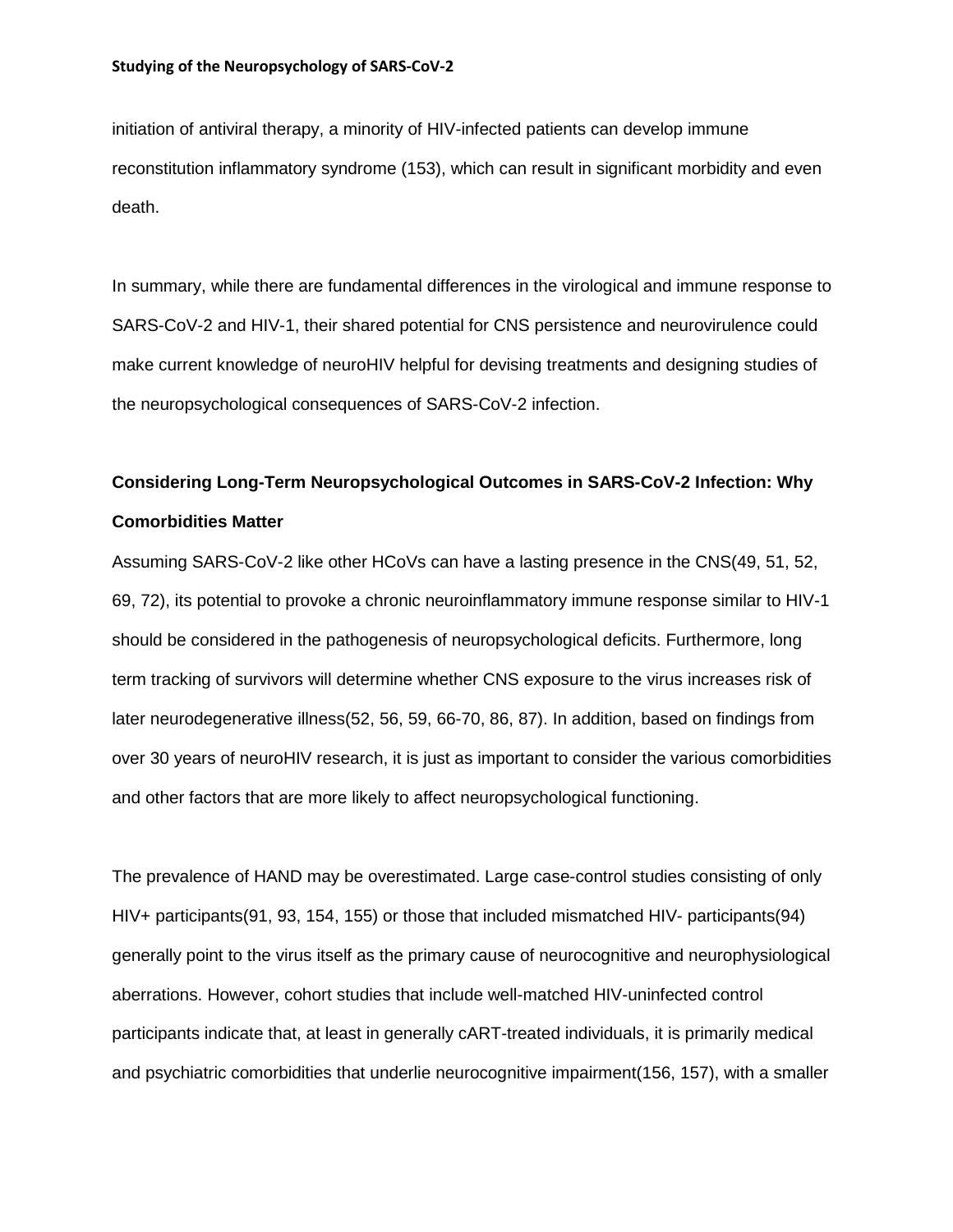percentage of neurocognitively impaired cases apparently due to HIV infection. Similarly, neurophysiological changes in those with HIV, as determined through magnetic resonance imaging, appear due largely to medical comorbidities, including hypertension, diabetes mellitus, higher body mass index, and elevated visceral fat(158, 159). It is interesting to note that agerelated medical comorbidities are more prevalent in the context of HIV(160-165), possibly due to accelerated biological aging caused by the retrovirus(166-168). As described in the opening section, case studies to date point to indirect, medical-related causes for neuropsychological deficits in COVID-19 survivors, including cerebrovascular pathologies (75, 76), cerebral hyoxemia(77), and chronic illnesses resulting from organ damage cause by acute cytokine dysregulation(81-85). In addition, that COVID-19 presents as more severe in older individuals and those with medical conditions that are also risk factors for cognitive impairment will further complicate the clinical picture. More specifically, hypertension, diabetes, cancer, cardiovascular disease, and chronic respiratory illness are risk factors for severe COVID-19 and/or death(169), and also for neuropsychological deficits(82, 170-175). In addition, some have posited that ACE2 inhibitors used to treat hypertension and diabetes may increase the expression of ACE2, making cells more vulnerable to SARS-CoV-2 infection and, as a consequence, making those individuals more prone to severe COVID-19(176). Therefore, determination of later neuropsychological impairment in survivors of SARS-CoV-2 infection and COVID-19 illness will require consideration of these and other medical comorbidities.

Not surprisingly, HIV-1 infection is associated with greater risk of psychiatric illness, and this can exacerbate and complicate cognitive impairment (177-180). Depression can result from the personal and psychosocial impact of the disease, as well as biological effects of infection and treatment(181). Considering the relatively high fatality rate among individuals who become infected with SARS-CoV-2, as well as the emotional and financial devastation caused by the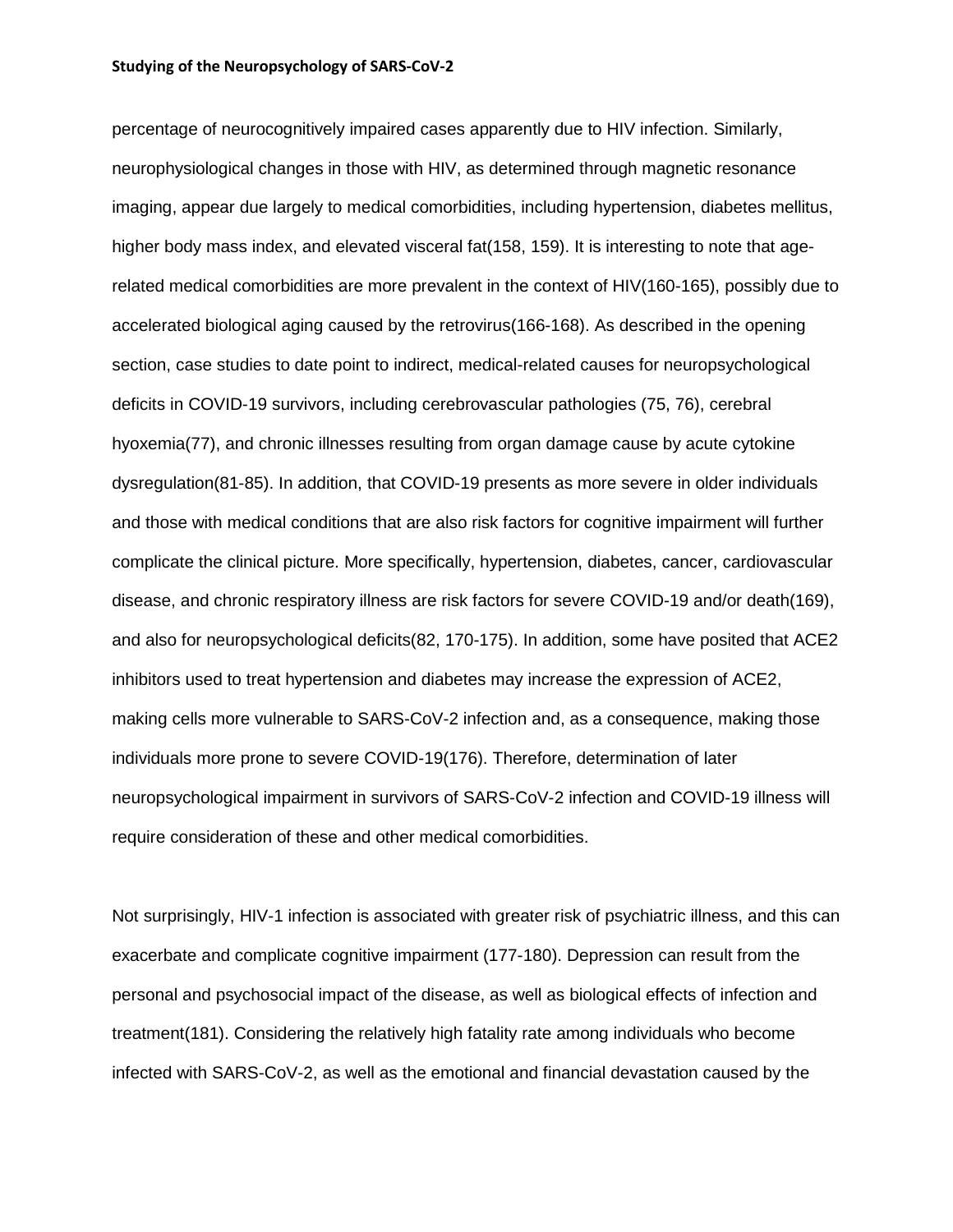pandemic, psychological disorders such as post-traumatic stress disorder (PTSD) and depression should to be considered as primary diagnoses and contributing factors to neurocognitive impairment(86). Indeed, early indications suggest higher prevalence of anxiety disorders such as PTSD stemming from either surviving infection with SARS-CoV-2 or serving as a front-line healthcare worker(182), as well as those living near the epicenter of the outbreak(183). This appears consistent with studies from the 2003 SARS and 2005 MERS outbreaks, which reported high rates of PTSD(184-187). The impact of death due to COVID-19 may also have a more profound impact on loved ones. In fact, one very important difference between COVID-19 and HIV-1 infection is that in the terminal stages of the latter, a patient's family member or close friend are able to be bedside to express final thoughts of love and comfort. However, with COVID-19 this is not the case, as loved ones have been prohibited from accompanying terminally ill patients because of the extremely high risk of infection via respiratory droplets.

Finally, in order to accurately delineate long-term neuropsychological outcomes of SARS-CoV-2 infection, cognitive testing of individuals with active symptoms (i.e., COVID-19) should be avoided, as studies have shown that even very mild upper respiratory viral infections can have acute effects on neuropsychological functioning(188, 189).

### **Approaches for Studying the Neuropsychological Sequelae of SARS-CoV-2 infection**

In order to characterize the long-term neuropsychological sequelae of SARS-CoV-2 infection and/or COVID-19, large and diverse cohort studies that include both infected (historically or actively) and never-infected individuals will be required. Such studies will allow for longitudinal characterization of cognitive functioning while considering comorbidities and other potential factors affecting such functioning (e.g., medication type, psychiatric and medical comorbidities).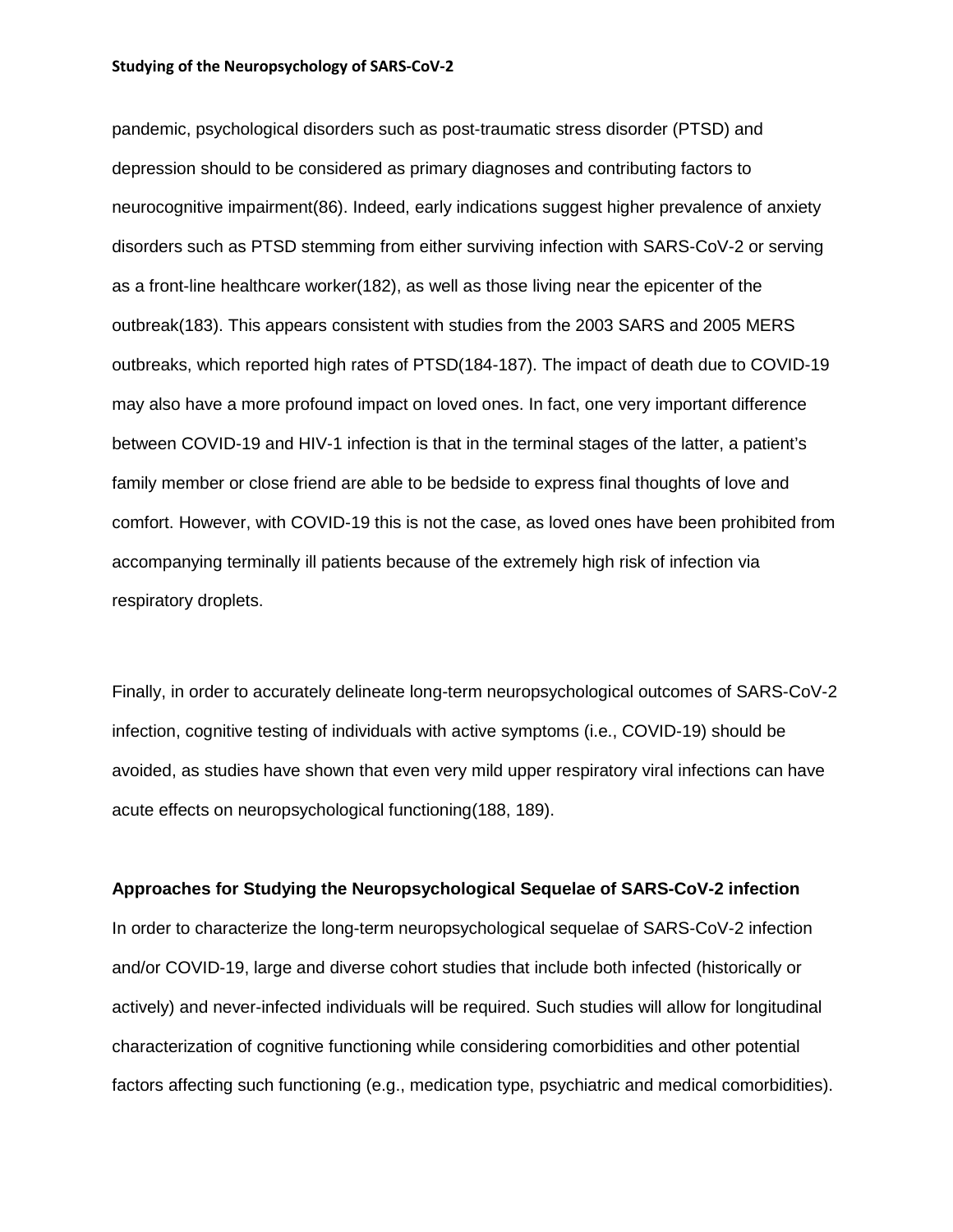Such cohort studies will also likely to capture a substantial number of seroconverters (i.e., those who become infected during their study participation). Large cohorts studies of HIV-1, such as the Multicenter AIDS Cohort Study and the Women's Interagency HIV Study, have contributed significantly to the understanding of the natural and treated history of HIV-1 infection, including neuropsychological outcomes with consideration of medical and other comorbidities(156, 190- 195) but have been limited to domestic participants.

Drawing from the history of neuroHIV research, in which the western research community either did not recognize or failed to appreciate until the mid-2000s that HIV-associated neurocognitive impairment was a global problem particularly in resource-limited countries(196, 197), we believe that it is critical to examine the neuroepidemiology of SARS-CoV-2 in resource-limited countries as soon as possible. Because of the respiratory mode of transmission of SARS-CoV-2 and limitations in personal protective equipment and medical supplies in hospitals in resource-limited countries, it is likely that infection rates will be in much higher number. In particular, Latin America, where standard public health policies to counter the pandemic are often being ignored by local government officials or even top leaders (e.g., Brazil), and sub-Saharan Africa, in which the majority of residents live in densely populated communities where social distancing is not possible, are two areas that are particularly susceptible to rampant SARS-CoV-2 infection. Preventing the spread of infection requires basic resources like those to permit frequent handwashing (i.e., clean water and soap) and social distancing (e.g., adequate housing). Establishment of international cohorts will also allow for the delineation of genetic, environmental, and cultural factors involved in neuropsychological outcomes of SARS-CoV-2 infection.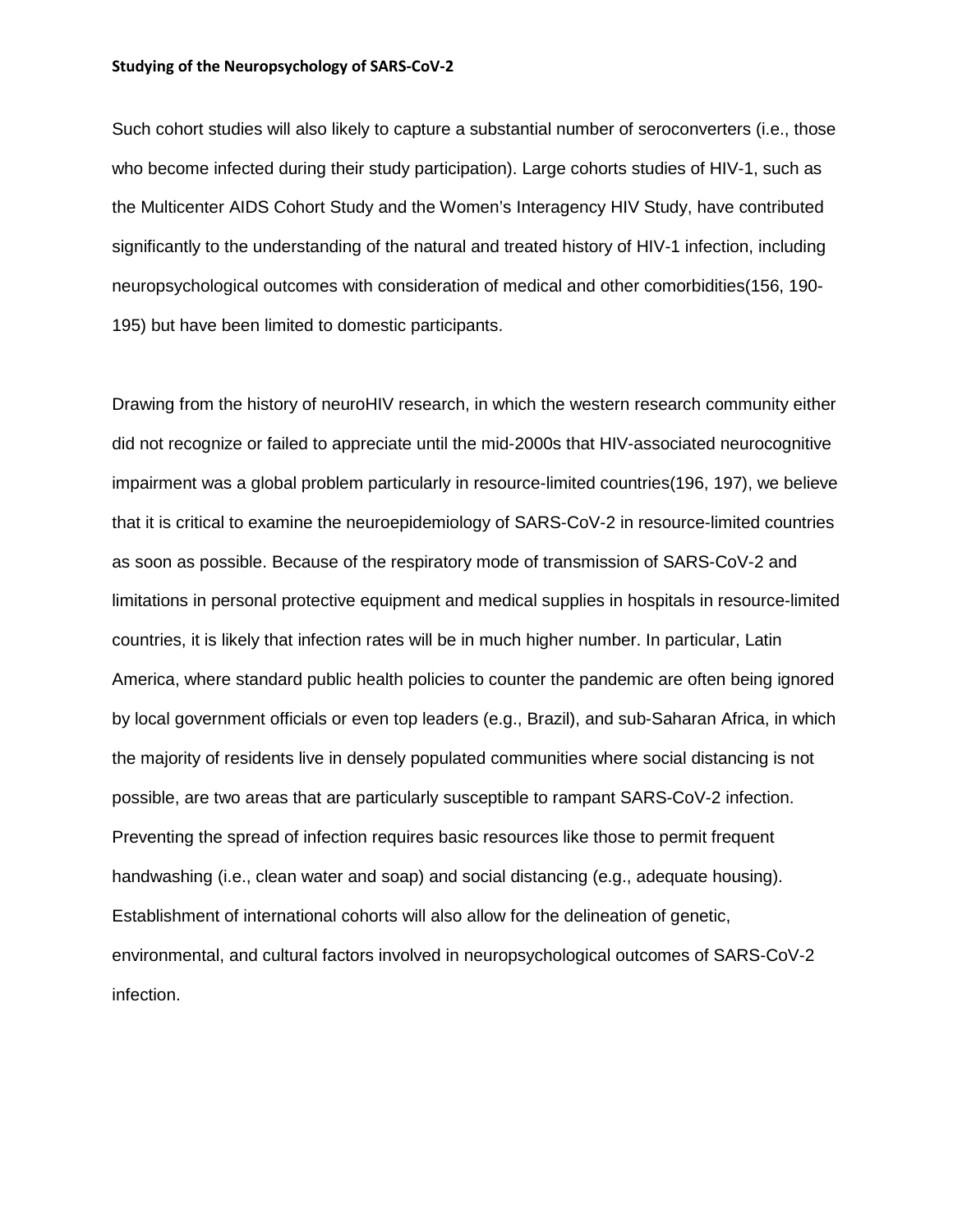Domestically, cohorts must include a broad cross-section of races, over-sampling (proportionally) for African-Americans and Latinos, while maintaining an equal representation of men and women across all groups. In addition, the samples must also represent a range of socio-economic strata, so as not to conflate "race" with other social factors. Finally, appropriate at-risk individuals must be included – that is individuals who based on occupation, life-style, or other factors may be at greater risk for infection than the population as a whole.

Perhaps drawing from the experiences with HIV-1 and other pandemic viruses, and recognizing that early action will beget stronger prevention and intervention, the National Institutes of Health and other public and private funding sources have already begun soliciting grant applications that leverage the infrastructure of extant cohort studies, including those of HIV-1, which will more quickly generate epidemiological data that can effectively shape public health policy and pharmaceutical development efforts. This approach will also generate important data concerning HIV-1/SARS-CoV-2 co-infection.

# **Conclusion**

The SARS-CoV-2 pandemic is like nothing the world has seen in modern times. However, thanks to modern technology and scientific thinking, elucidating host susceptibility factors (e.g., genetic, medical, psychosocial) and tracking the long-term effects of the virus and its associated syndrome is already being implemented or planned. Thinking ahead, long-term monitoring of SARS-CoV-2 antibody positive individuals and uninfected controls in cohort studies are required to determine if the COVID-19 and/or asymptomatic infection has later effects on neuropsychological functioning while also considering potential mediating or contributing factors, as has been done with HIV-1(156, 195, 198-200). Thus, drawing from lessons learned from over three decades of domestic neuroHIV research, as well as more recent international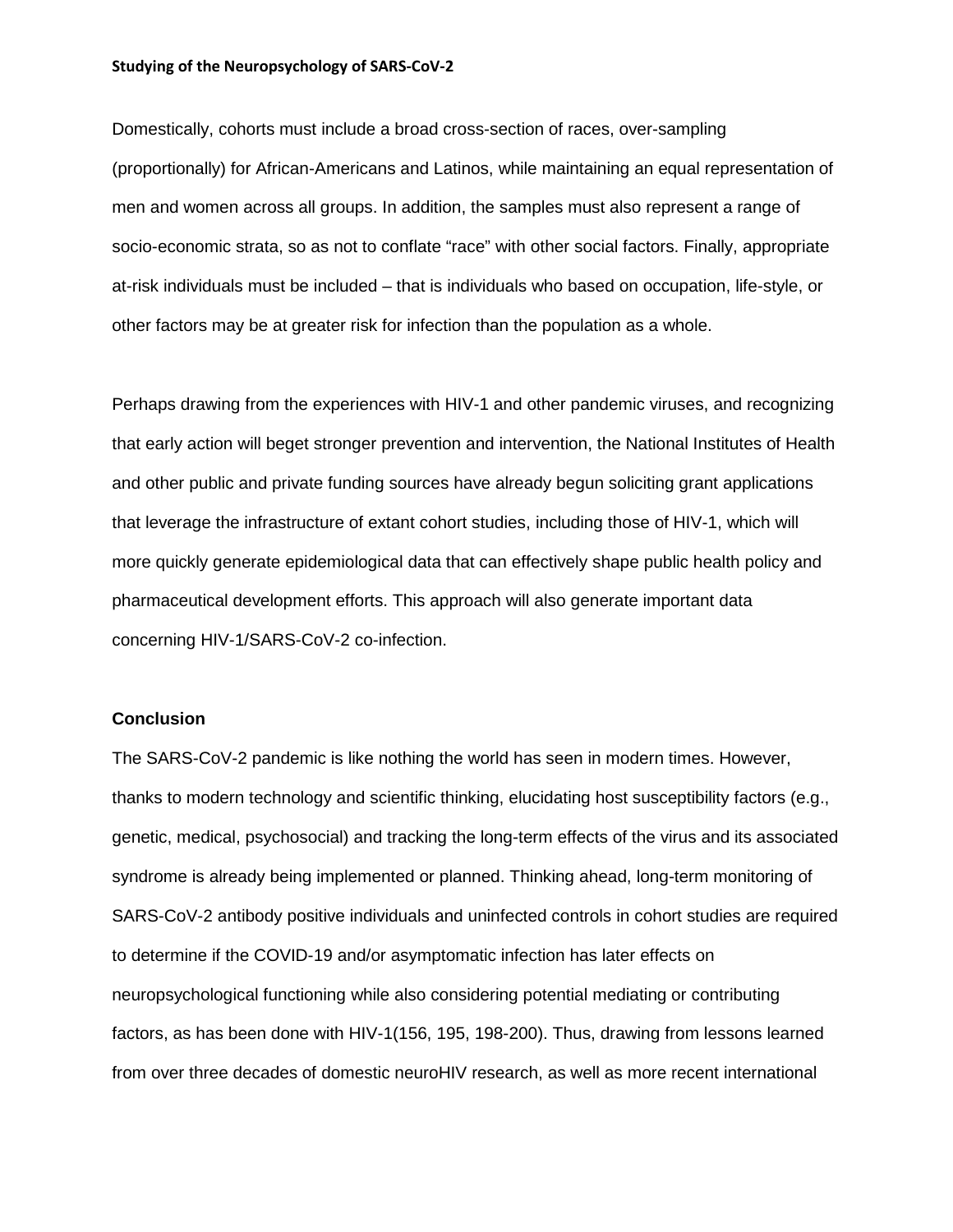research, the scientific community will be better prepared to effectively design and execute such studies, as well as interpret their findings.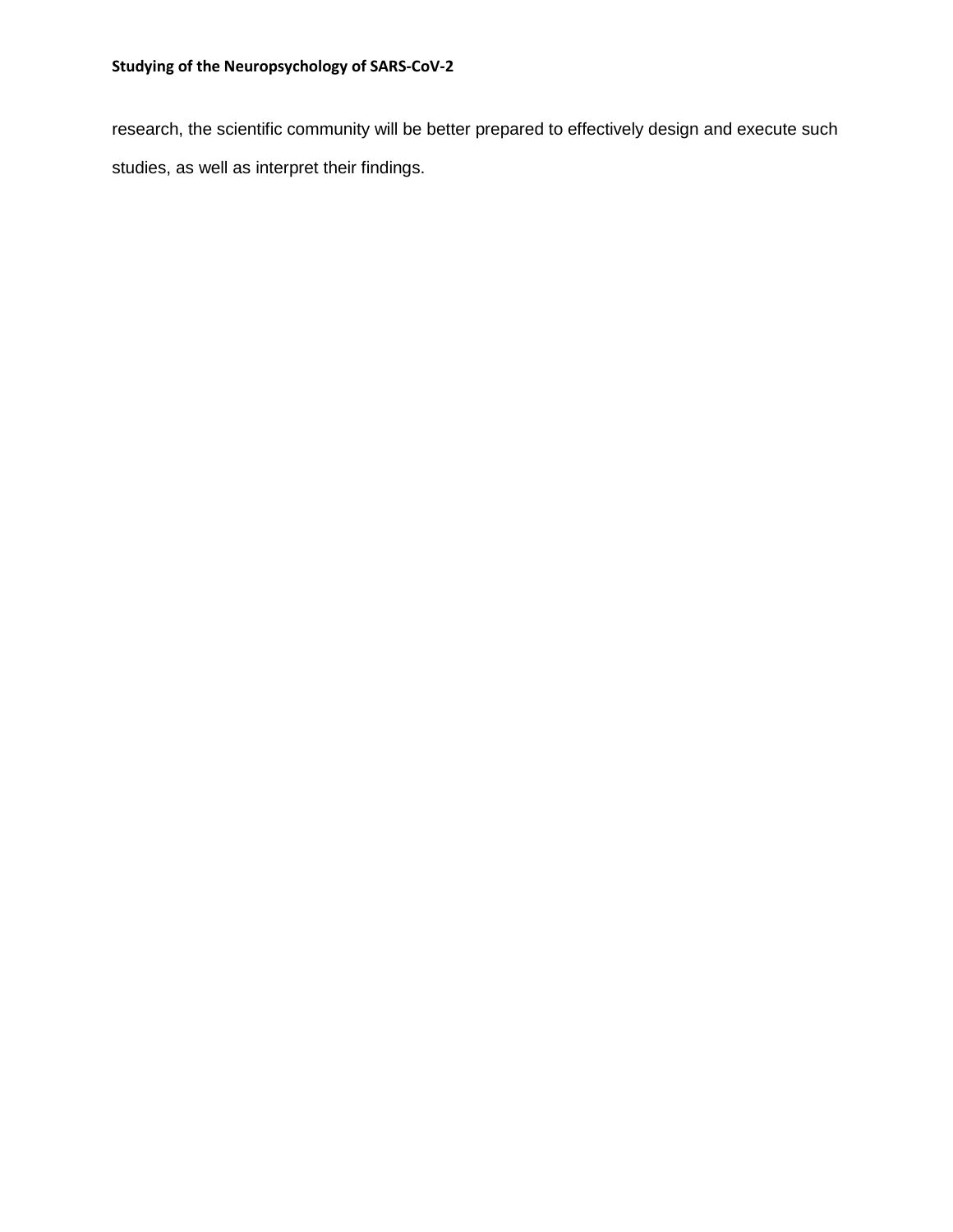# **Acknowledgments**

Dr. Levine is supported by the National Institute of Neurological Disorders and Stroke grant

R03-NS110476 and National Institute of Mental Health grant R21-MH115825.

Dr. Sacktor is supported by the National Institute of Mental Health grants P30-MH075673 and R01-MH120693.

Dr. Becker is supported by the National Institute on Aging grants R01-AG034852 and UF1- AG051197.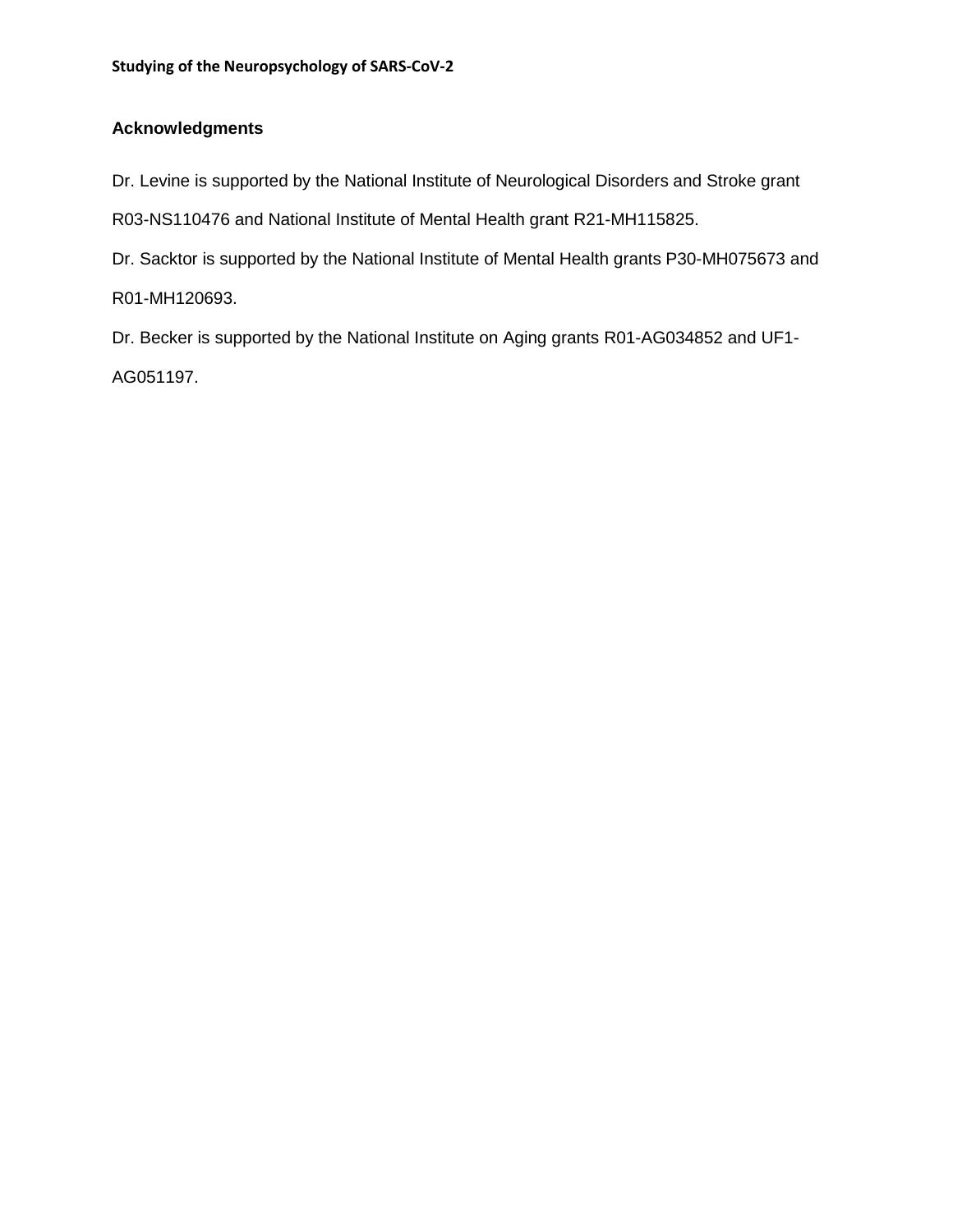# **REFERENCES**

1. World Health Organization: Naming the coronavirus disease (COVID-19) and the virus that causes it 2020. Available from: [https://www.who.int/emergencies/diseases/novel-coronavirus-](https://www.who.int/emergencies/diseases/novel-coronavirus-2019/technical-guidance/naming-the-coronavirus-disease-(covid-2019)-and-the-virus-that-causes-it)[2019/technical-guidance/naming-the-coronavirus-disease-\(covid-2019\)-and-the-virus-that-causes-it.](https://www.who.int/emergencies/diseases/novel-coronavirus-2019/technical-guidance/naming-the-coronavirus-disease-(covid-2019)-and-the-virus-that-causes-it)

2. Zhou P, Yang XL, Wang XG, Hu B, Zhang L, Zhang W, Si HR, Zhu Y, Li B, Huang CL, Chen HD, Chen J, Luo Y, Guo H, Jiang RD, Liu MQ, Chen Y, Shen XR, Wang X, Zheng XS, Zhao K, Chen QJ, Deng F, Liu LL, Yan B, Zhan FX, Wang YY, Xiao GF, Shi ZL. A pneumonia outbreak associated with a new coronavirus of probable bat origin. Nature. 2020;579(7798):270-3. doi: 10.1038/s41586-020-2012-7. PubMed PMID: 32015507; PMCID: PMC7095418.

3. Lam TT, Shum MH, Zhu HC, Tong YG, Ni XB, Liao YS, Wei W, Cheung WY, Li WJ, Li LF, Leung GM, Holmes EC, Hu YL, Guan Y. Identifying SARS-CoV-2 related coronaviruses in Malayan pangolins. Nature. 2020. doi: 10.1038/s41586-020-2169-0. PubMed PMID: 32218527.

4. Ji W, Wang W, Zhao X, Zai J, Li X. Cross-species transmission of the newly identified coronavirus 2019-nCoV. Journal of medical virology. 2020;92(4):433-40. doi: 10.1002/jmv.25682. PubMed PMID: 31967321.

5. Condie LO. Neurotropic mechanisms in COVID-19 and their potential influence on neuropsychological outcomes in children. Child Neuropsychol. 2020:1-20. doi: 10.1080/09297049.2020.1763938. PubMed PMID: 32403983.

6. Mao L, Jin H, Wang M, Hu Y, Chen S, He Q, Chang J, Hong C, Zhou Y, Wang D, Miao X, Li Y, Hu B. Neurologic Manifestations of Hospitalized Patients With Coronavirus Disease 2019 in Wuhan, China. JAMA neurology. 2020. doi: 10.1001/jamaneurol.2020.1127. PubMed PMID: 32275288; PMCID: PMC7149362.

7. Helms J, Kremer S, Merdji H, Clere-Jehl R, Schenck M, Kummerlen C, Collange O, Boulay C, Fafi-Kremer S, Ohana M, Anheim M, Meziani F. Neurologic Features in Severe SARS-CoV-2 Infection. N Engl J Med. 2020. doi: 10.1056/NEJMc2008597. PubMed PMID: 32294339.

8. Paterson RW, Brown RL, Benjamin L, Nortley R, Wiethoff S, Bharucha T, Jayaseelan DL, Kumar G, Raftopoulos RE, Zambreanu L, Vivekanandam V, Khoo A, Geraldes R, Chinthapalli K, Boyd E, Tuzlali H, Price G, Christofi G, Morrow J, McNamara P, McLoughlin B, Lim ST, Mehta PR, Levee V, Keddie S, Yong W, Trip SA, Foulkes AJM, Hotton G, Miller TD, Everitt AD, Carswell C, Davies NWS, Yoong M, Attwell D, Sreedharan J, Silber E, Schott JM, Chandratheva A, Perry RJ, Simister R, Checkley A, Longley N, Farmer SF, Carletti F, Houlihan C, Thom M, Lunn MP, Spillane J, Howard R, Vincent A, Werring DJ, Hoskote C, Jager HR, Manji H, Zandi MS, Neurology UCLQSNHf, Neurosurgery C-SG. The emerging spectrum of COVID-19 neurology: clinical, radiological and laboratory findings. Brain. 2020. doi: 10.1093/brain/awaa240. PubMed PMID: 32637987.

9. Huang C, Wang Y, Li X, Ren L, Zhao J, Hu Y, Zhang L, Fan G, Xu J, Gu X, Cheng Z, Yu T, Xia J, Wei Y, Wu W, Xie X, Yin W, Li H, Liu M, Xiao Y, Gao H, Guo L, Xie J, Wang G, Jiang R, Gao Z, Jin Q, Wang J, Cao B. Clinical features of patients infected with 2019 novel coronavirus in Wuhan, China. Lancet. 2020;395(10223):497-506. doi: 10.1016/S0140-6736(20)30183-5. PubMed PMID: 31986264.

10. Gu CTKZWWZPZLPYZGJ. Clinical Characteristics of 20,662 Patients with COVID-19 in mainland China: A Systemic Review and Meta-analysis 2020. Available from:

[https://www.medrxiv.org/content/10.1101/2020.04.18.20070565v1.](https://www.medrxiv.org/content/10.1101/2020.04.18.20070565v1)

11. Argenziano B, Slater, Tiao, Baldwin, Barr, Chang, et al. Characterization and Clinical Course of 1000 Patients with COVID-19 in New York: retrospective case series 2020. Available from: [https://doi.org/10.1101/2020.04.20.20072116.](https://doi.org/10.1101/2020.04.20.20072116)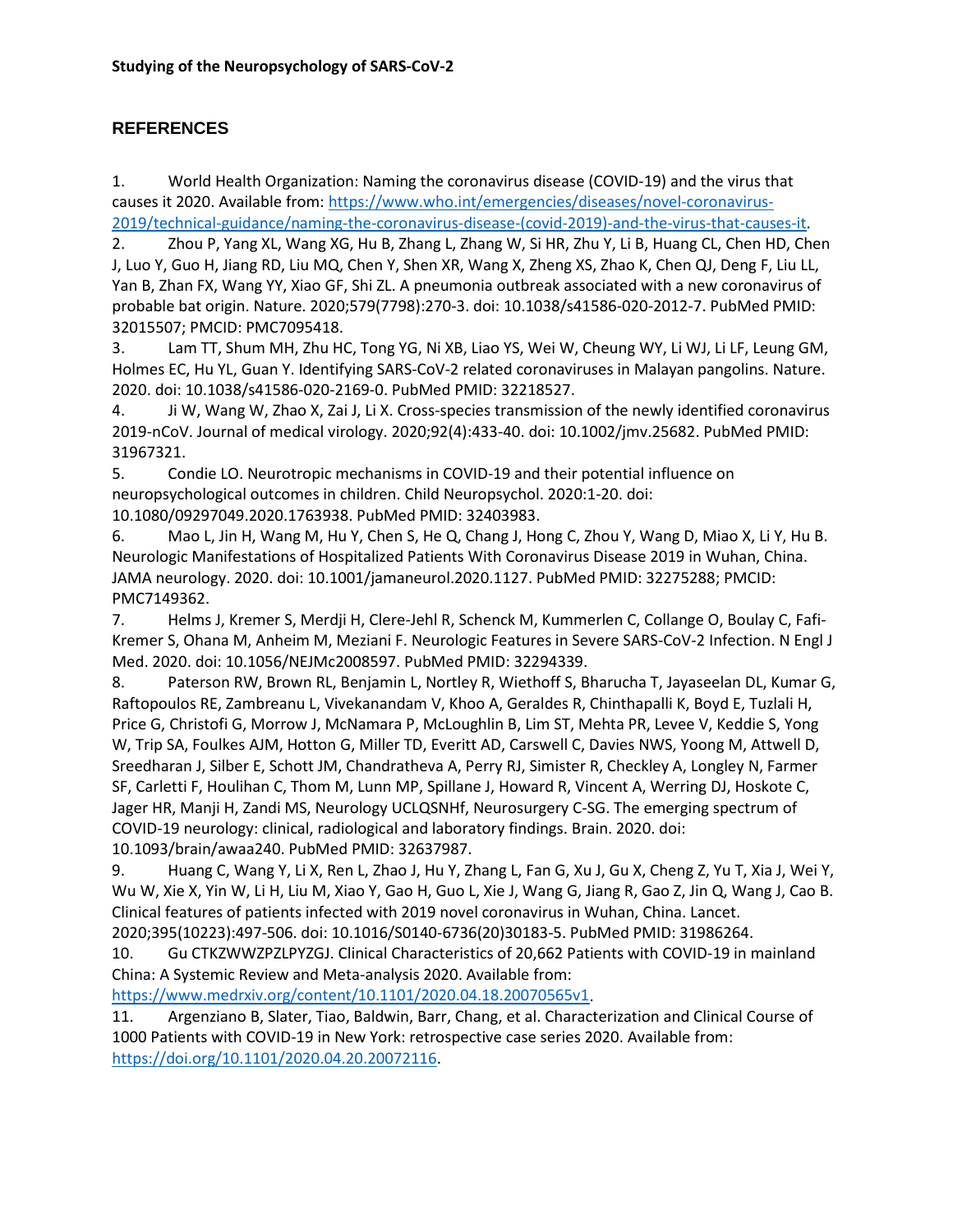12. Giacomelli A, Pezzati L, Conti F, Bernacchia D, Siano M, Oreni L, Rusconi S, Gervasoni C, Ridolfo AL, Rizzardini G, Antinori S, Galli M. Self-reported olfactory and taste disorders in SARS-CoV-2 patients: a cross-sectional study. Clin Infect Dis. 2020. doi: 10.1093/cid/ciaa330. PubMed PMID: 32215618.

13. Eliezer M, Hautefort C, Hamel AL, Verillaud B, Herman P, Houdart E, Eloit C. Sudden and Complete Olfactory Loss Function as a Possible Symptom of COVID-19. JAMA Otolaryngol Head Neck Surg. 2020. doi: 10.1001/jamaoto.2020.0832. PubMed PMID: 32267483.

14. Pleasure SJ, Green AJ, Josephson SA. The Spectrum of Neurologic Disease in the Severe Acute Respiratory Syndrome Coronavirus 2 Pandemic Infection: Neurologists Move to the Frontlines. JAMA neurology. 2020. doi: 10.1001/jamaneurol.2020.1065. PubMed PMID: 32275291.

15. Moriguchi T, Harii N, Goto J, Harada D, Sugawara H, Takamino J, Ueno M, Sakata H, Kondo K, Myose N, Nakao A, Takeda M, Haro H, Inoue O, Suzuki-Inoue K, Kubokawa K, Ogihara S, Sasaki T, Kinouchi H, Kojin H, Ito M, Onishi H, Shimizu T, Sasaki Y, Enomoto N, Ishihara H, Furuya S, Yamamoto T, Shimada S. A first Case of Meningitis/Encephalitis associated with SARS-Coronavirus-2. International journal of infectious diseases : IJID : official publication of the International Society for Infectious Diseases. 2020. doi: 10.1016/j.ijid.2020.03.062. PubMed PMID: 32251791.

16. Poyiadji N, Shahin G, Noujaim D, Stone M, Patel S, Griffith B. COVID-19-associated Acute Hemorrhagic Necrotizing Encephalopathy: CT and MRI Features. Radiology. 2020:201187. doi: 10.1148/radiol.2020201187. PubMed PMID: 32228363.

17. Oxley TJ, Mocco J, Majidi S, Kellner CP, Shoirah H, Singh IP, De Leacy RA, Shigematsu T, Ladner TR, Yaeger KA, Skliut M, Weinberger J, Dangayach NS, Bederson JB, Tuhrim S, Fifi JT. Large-Vessel Stroke as a Presenting Feature of Covid-19 in the Young. N Engl J Med. 2020. doi: 10.1056/NEJMc2009787. PubMed PMID: 32343504.

18. Ashrafi F, Zali A, Ommi D, Salari M, Fatemi A, Arab-Ahmadi M, Behnam B, Azhideh A, Vahidi M, Yousefi-Asl M, Jalili Khoshnood R, Advani S. COVID-19-related strokes in adults below 55 years of age: a case series. Neurol Sci. 2020. doi: 10.1007/s10072-020-04521-3. PubMed PMID: 32583169; PMCID: PMC7311861.

19. Ozkale Y, Erol I, Ozkale M, Demir S, Alehan F. Acute disseminated encephalomyelitis associated with influenza A H1N1 infection. Pediatr Neurol. 2012;47(1):62-4. doi:

10.1016/j.pediatrneurol.2012.03.019. PubMed PMID: 22704021; PMCID: PMC7127454.

20. Toovey S. Influenza-associated central nervous system dysfunction: a literature review. Travel Med Infect Dis. 2008;6(3):114-24. doi: 10.1016/j.tmaid.2008.03.003. PubMed PMID: 18486065.

21. Wang GF, Li W, Li K. Acute encephalopathy and encephalitis caused by influenza virus infection. Curr Opin Neurol. 2010;23(3):305-11. doi: 10.1097/wco.0b013e328338f6c9. PubMed PMID: 20455276.

22. Sepehrinezhad A, Shahbazi A, Negah SS. COVID-19 virus may have neuroinvasive potential and cause neurological complications: a perspective review. J Neurovirol. 2020;26(3):324-9. doi: 10.1007/s13365-020-00851-2. PubMed PMID: 32418055; PMCID: PMC7229881.

23. Desforges M, Le Coupanec A, Dubeau P, Bourgouin A, Lajoie L, Dube M, Talbot PJ. Human Coronaviruses and Other Respiratory Viruses: Underestimated Opportunistic Pathogens of the Central Nervous System? Viruses. 2019;12(1). doi: 10.3390/v12010014. PubMed PMID: 31861926; PMCID: PMC7020001.

24. Dijkman R, Jebbink MF, Koekkoek SM, Deijs M, Jonsdottir HR, Molenkamp R, Ieven M, Goossens H, Thiel V, van der Hoek L. Isolation and characterization of current human coronavirus strains in primary human epithelial cell cultures reveal differences in target cell tropism. J Virol. 2013;87(11):6081- 90. doi: 10.1128/JVI.03368-12. PubMed PMID: 23427150; PMCID: PMC3648119.

25. Gu J, Gong E, Zhang B, Zheng J, Gao Z, Zhong Y, Zou W, Zhan J, Wang S, Xie Z, Zhuang H, Wu B, Zhong H, Shao H, Fang W, Gao D, Pei F, Li X, He Z, Xu D, Shi X, Anderson VM, Leong AS. Multiple organ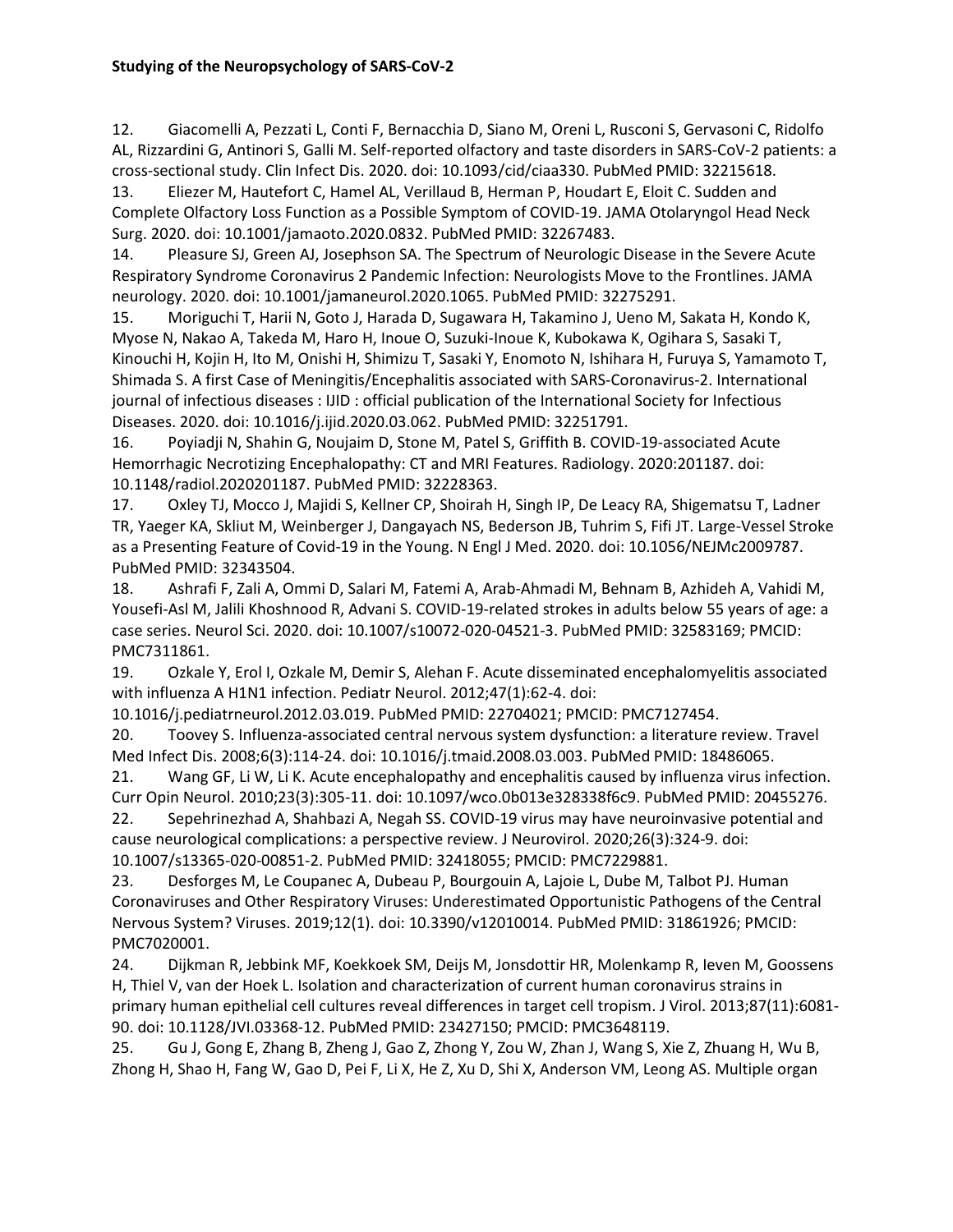infection and the pathogenesis of SARS. J Exp Med. 2005;202(3):415-24. doi: 10.1084/jem.20050828. PubMed PMID: 16043521; PMCID: PMC2213088.

26. Desforges M, Miletti TC, Gagnon M, Talbot PJ. Activation of human monocytes after infection by human coronavirus 229E. Virus Res. 2007;130(1-2):228-40. doi: 10.1016/j.virusres.2007.06.016. PubMed PMID: 17669539; PMCID: PMC7114174.

27. Collins AR. In vitro detection of apoptosis in monocytes/macrophages infected with human coronavirus. Clin Diagn Lab Immunol. 2002;9(6):1392-5. doi: 10.1128/cdli.9.6.1392-1395.2002. PubMed PMID: 12414783; PMCID: PMC130109.

28. Kim WK, Corey S, Alvarez X, Williams K. Monocyte/macrophage traffic in HIV and SIV encephalitis. J Leukoc Biol. 2003;74(5):650-6. doi: 10.1189/jlb.0503207. PubMed PMID: 12960230.

29. Argyris EG, Acheampong E, Wang F, Huang J, Chen K, Mukhtar M, Zhang H. The interferoninduced expression of APOBEC3G in human blood-brain barrier exerts a potent intrinsic immunity to block HIV-1 entry to central nervous system. Virology. 2007;367(2):440-51. doi:

10.1016/j.virol.2007.06.010. PubMed PMID: 17631933; PMCID: PMC2737467.

30. Atluri VS, Hidalgo M, Samikkannu T, Kurapati KR, Jayant RD, Sagar V, Nair MP. Effect of human immunodeficiency virus on blood-brain barrier integrity and function: an update. Front Cell Neurosci. 2015;9:212. doi: 10.3389/fncel.2015.00212. PubMed PMID: 26113810; PMCID: PMC4461820.

31. Wang H, Sun J, Goldstein H. Human immunodeficiency virus type 1 infection increases the in vivo capacity of peripheral monocytes to cross the blood-brain barrier into the brain and the in vivo sensitivity of the blood-brain barrier to disruption by lipopolysaccharide. J Virol. 2008;82(15):7591-600. doi: 10.1128/JVI.00768-08. PubMed PMID: 18508884; PMCID: PMC2493310.

32. Shang J, Wan Y, Luo C, Ye G, Geng Q, Auerbach A, Li F. Cell entry mechanisms of SARS-CoV-2. Proc Natl Acad Sci U S A. 2020;117(21):11727-34. doi: 10.1073/pnas.2003138117. PubMed PMID: 32376634; PMCID: PMC7260975.

33. Dahm T, Rudolph H, Schwerk C, Schroten H, Tenenbaum T. Neuroinvasion and Inflammation in Viral Central Nervous System Infections. Mediators of inflammation. 2016;2016:8562805. doi: 10.1155/2016/8562805. PubMed PMID: 27313404; PMCID: PMC4897715.

34. Desforges M, Le Coupanec A, Stodola JK, Meessen-Pinard M, Talbot PJ. Human coronaviruses: viral and cellular factors involved in neuroinvasiveness and neuropathogenesis. Virus Res. 2014;194:145- 58. doi: 10.1016/j.virusres.2014.09.011. PubMed PMID: 25281913; PMCID: PMC7114389.

35. Mori I. Transolfactory neuroinvasion by viruses threatens the human brain. Acta Virol. 2015;59(4):338-49. doi: 10.4149/av\_2015\_04\_338. PubMed PMID: 26666182.

36. Lochhead JJ, Kellohen KL, Ronaldson PT, Davis TP. Distribution of insulin in trigeminal nerve and brain after intranasal administration. Sci Rep. 2019;9(1):2621. doi: 10.1038/s41598-019-39191-5. PubMed PMID: 30796294; PMCID: PMC6385374.

37. Lochhead JJ, Thorne RG. Intranasal delivery of biologics to the central nervous system. Adv Drug Deliv Rev. 2012;64(7):614-28. doi: 10.1016/j.addr.2011.11.002. PubMed PMID: 22119441.

38. Matsuda K, Park CH, Sunden Y, Kimura T, Ochiai K, Kida H, Umemura T. The vagus nerve is one route of transneural invasion for intranasally inoculated influenza a virus in mice. Vet Pathol. 2004;41(2):101-7. doi: 10.1354/vp.41-2-101. PubMed PMID: 15017022.

39. Park CH, Ishinaka M, Takada A, Kida H, Kimura T, Ochiai K, Umemura T. The invasion routes of neurovirulent A/Hong Kong/483/97 (H5N1) influenza virus into the central nervous system after respiratory infection in mice. Arch Virol. 2002;147(7):1425-36. doi: 10.1007/s00705-001-0750-x. PubMed PMID: 12111416.

40. Dube M, Le Coupanec A, Wong AHM, Rini JM, Desforges M, Talbot PJ. Axonal Transport Enables Neuron-to-Neuron Propagation of Human Coronavirus OC43. J Virol. 2018;92(17). doi: 10.1128/JVI.00404-18. PubMed PMID: 29925652; PMCID: PMC6096804.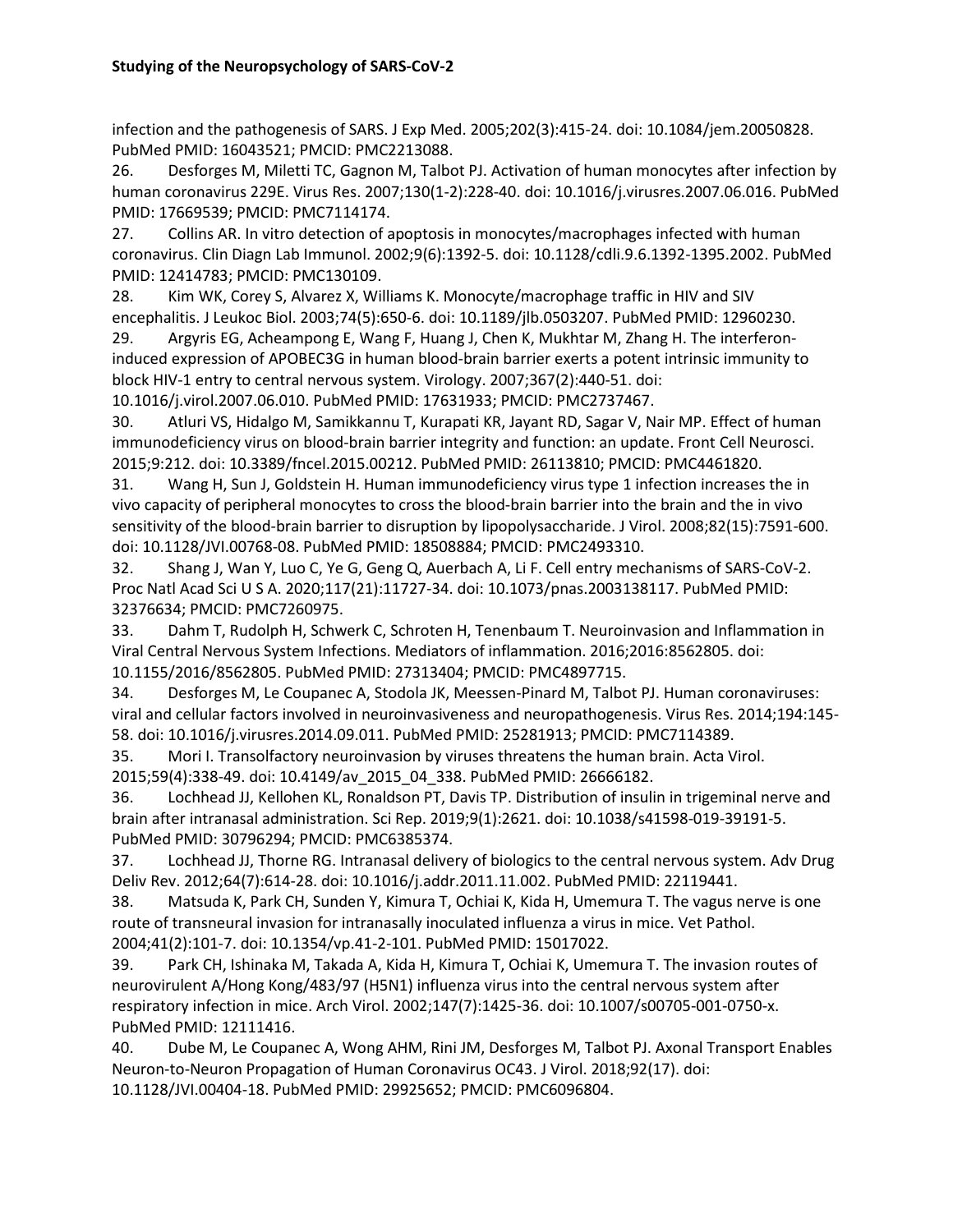41. Li YC, Bai WZ, Hirano N, Hayashida T, Hashikawa T. Coronavirus infection of rat dorsal root ganglia: ultrastructural characterization of viral replication, transfer, and the early response of satellite cells. Virus Res. 2012;163(2):628-35. doi: 10.1016/j.virusres.2011.12.021. PubMed PMID: 22248641; PMCID: PMC7114492.

42. Li YC, Bai WZ, Hirano N, Hayashida T, Taniguchi T, Sugita Y, Tohyama K, Hashikawa T. Neurotropic virus tracing suggests a membranous-coating-mediated mechanism for transsynaptic communication. J Comp Neurol. 2013;521(1):203-12. doi: 10.1002/cne.23171. PubMed PMID: 22700307.

43. Andries K, Pensaert MB. Immunofluorescence studies on the pathogenesis of hemagglutinating encephalomyelitis virus infection in pigs after oronasal inoculation. Am J Vet Res. 1980;41(9):1372-8. PubMed PMID: 6255837.

44. Li K, Wohlford-Lenane C, Perlman S, Zhao J, Jewell AK, Reznikov LR, Gibson-Corley KN, Meyerholz DK, McCray PB, Jr. Middle East Respiratory Syndrome Coronavirus Causes Multiple Organ Damage and Lethal Disease in Mice Transgenic for Human Dipeptidyl Peptidase 4. J Infect Dis. 2016;213(5):712-22. doi: 10.1093/infdis/jiv499. PubMed PMID: 26486634; PMCID: PMC4747621.

45. Li YC, Bai WZ, Hashikawa T. The neuroinvasive potential of SARS-CoV2 may play a role in the respiratory failure of COVID-19 patients. Journal of medical virology. 2020. doi: 10.1002/jmv.25728. PubMed PMID: 32104915.

46. Gowrisankar YV, Clark MA. Angiotensin II regulation of angiotensin-converting enzymes in spontaneously hypertensive rat primary astrocyte cultures. J Neurochem. 2016;138(1):74-85. doi: 10.1111/jnc.13641. PubMed PMID: 27085714.

47. Xia H, Lazartigues E. Angiotensin-converting enzyme 2: central regulator for cardiovascular function. Curr Hypertens Rep. 2010;12(3):170-5. doi: 10.1007/s11906-010-0105-7. PubMed PMID: 20424953; PMCID: PMC3093757.

48. Glass WG, Subbarao K, Murphy B, Murphy PM. Mechanisms of host defense following severe acute respiratory syndrome-coronavirus (SARS-CoV) pulmonary infection of mice. J Immunol. 2004;173(6):4030-9. doi: 10.4049/jimmunol.173.6.4030. PubMed PMID: 15356152.

49. Talbot PJ, Ekande S, Cashman NR, Mounir S, Stewart JN. Neurotropism of human coronavirus 229E. Adv Exp Med Biol. 1993;342:339-46. doi: 10.1007/978-1-4615-2996-5\_52. PubMed PMID: 8209751.

50. Xu J, Zhong S, Liu J, Li L, Li Y, Wu X, Li Z, Deng P, Zhang J, Zhong N, Ding Y, Jiang Y. Detection of severe acute respiratory syndrome coronavirus in the brain: potential role of the chemokine mig in pathogenesis. Clin Infect Dis. 2005;41(8):1089-96. doi: 10.1086/444461. PubMed PMID: 16163626; PMCID: PMC7107994.

51. Arbour N, Day R, Newcombe J, Talbot PJ. Neuroinvasion by human respiratory coronaviruses. J Virol. 2000;74(19):8913-21. doi: 10.1128/jvi.74.19.8913-8921.2000. PubMed PMID: 10982334; PMCID: PMC102086.

52. Arbour N, Ekande S, Cote G, Lachance C, Chagnon F, Tardieu M, Cashman NR, Talbot PJ. Persistent infection of human oligodendrocytic and neuroglial cell lines by human coronavirus 229E. J Virol. 1999;73(4):3326-37. PubMed PMID: 10074187; PMCID: PMC104097.

53. Netland J, Meyerholz DK, Moore S, Cassell M, Perlman S. Severe acute respiratory syndrome coronavirus infection causes neuronal death in the absence of encephalitis in mice transgenic for human ACE2. J Virol. 2008;82(15):7264-75. doi: 10.1128/JVI.00737-08. PubMed PMID: 18495771; PMCID: PMC2493326.

54. Morfopoulou S, Brown JR, Davies EG, Anderson G, Virasami A, Qasim W, Chong WK, Hubank M, Plagnol V, Desforges M, Jacques TS, Talbot PJ, Breuer J. Human Coronavirus OC43 Associated with Fatal Encephalitis. N Engl J Med. 2016;375(5):497-8. doi: 10.1056/NEJMc1509458. PubMed PMID: 27518687.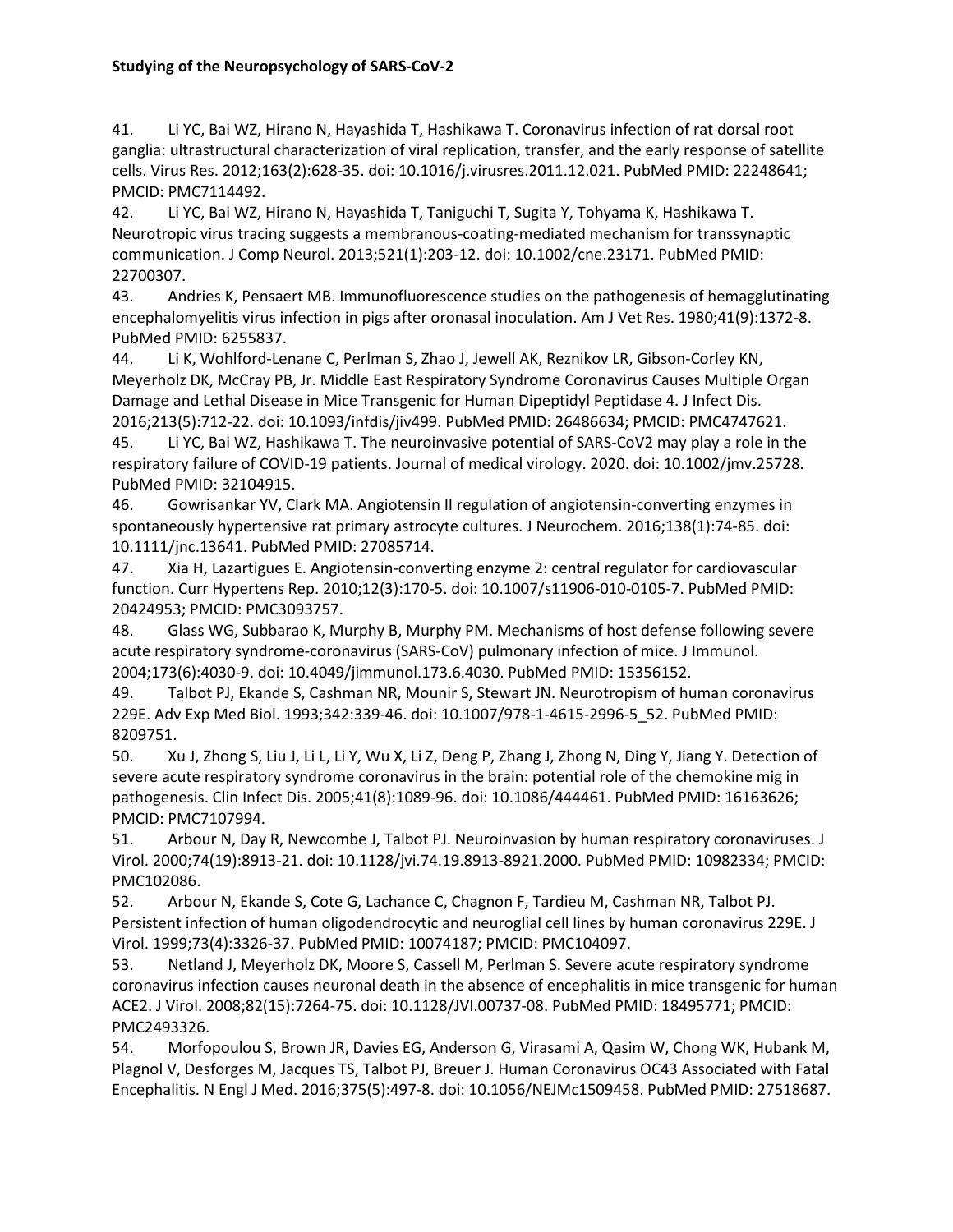55. Saad M, Omrani AS, Baig K, Bahloul A, Elzein F, Matin MA, Selim MA, Al Mutairi M, Al Nakhli D, Al Aidaroos AY, Al Sherbeeni N, Al-Khashan HI, Memish ZA, Albarrak AM. Clinical aspects and outcomes of 70 patients with Middle East respiratory syndrome coronavirus infection: a single-center experience in Saudi Arabia. International journal of infectious diseases : IJID : official publication of the International Society for Infectious Diseases. 2014;29:301-6. doi: 10.1016/j.ijid.2014.09.003. PubMed PMID: 25303830; PMCID: PMC7110769.

56. Kim JE, Heo JH, Kim HO, Song SH, Park SS, Park TH, Ahn JY, Kim MK, Choi JP. Neurological Complications during Treatment of Middle East Respiratory Syndrome. J Clin Neurol. 2017;13(3):227-33. doi: 10.3988/jcn.2017.13.3.227. PubMed PMID: 28748673; PMCID: PMC5532318.

57. Lu R, Zhao X, Li J, Niu P, Yang B, Wu H, Wang W, Song H, Huang B, Zhu N, Bi Y, Ma X, Zhan F, Wang L, Hu T, Zhou H, Hu Z, Zhou W, Zhao L, Chen J, Meng Y, Wang J, Lin Y, Yuan J, Xie Z, Ma J, Liu WJ, Wang D, Xu W, Holmes EC, Gao GF, Wu G, Chen W, Shi W, Tan W. Genomic characterisation and epidemiology of 2019 novel coronavirus: implications for virus origins and receptor binding. Lancet. 2020;395(10224):565-74. doi: 10.1016/S0140-6736(20)30251-8. PubMed PMID: 32007145; PMCID: PMC7159086.

58. Wrapp D, Wang N, Corbett KS, Goldsmith JA, Hsieh CL, Abiona O, Graham BS, McLellan JS. Cryo-EM structure of the 2019-nCoV spike in the prefusion conformation. Science. 2020;367(6483):1260-3. doi: 10.1126/science.abb2507. PubMed PMID: 32075877; PMCID: PMC7164637.

59. Tsai LK, Hsieh ST, Chang YC. Neurological manifestations in severe acute respiratory syndrome. Acta Neurol Taiwan. 2005;14(3):113-9. PubMed PMID: 16252612.

60. Memish ZA, Mishra N, Olival KJ, Fagbo SF, Kapoor V, Epstein JH, Alhakeem R, Durosinloun A, Al Asmari M, Islam A, Kapoor A, Briese T, Daszak P, Al Rabeeah AA, Lipkin WI. Middle East respiratory syndrome coronavirus in bats, Saudi Arabia. Emerg Infect Dis. 2013;19(11):1819-23. doi: 10.3201/eid1911.131172. PubMed PMID: 24206838; PMCID: PMC3837665.

61. Leibovitch EC, Jacobson S. Viruses in chronic progressive neurologic disease. Mult Scler. 2018;24(1):48-52. doi: 10.1177/1352458517737392. PubMed PMID: 29307291; PMCID: PMC5777331.

62. Itzhaki RF, Dobson CB, Wozniak MA. Herpes simplex virus type 1 and Alzheimer's disease. Ann Neurol. 2004;55(2):299-300; author reply -1. doi: 10.1002/ana.10852. PubMed PMID: 14755740.

63. Ludlow M, Kortekaas J, Herden C, Hoffmann B, Tappe D, Trebst C, Griffin DE, Brindle HE, Solomon T, Brown AS, van Riel D, Wolthers KC, Pajkrt D, Wohlsein P, Martina BEE, Baumgartner W, Verjans GM, Osterhaus A. Neurotropic virus infections as the cause of immediate and delayed neuropathology. Acta Neuropathol. 2016;131(2):159-84. doi: 10.1007/s00401-015-1511-3. PubMed PMID: 26659576; PMCID: PMC4713712.

64. Majde JA. Neuroinflammation resulting from covert brain invasion by common viruses - a potential role in local and global neurodegeneration. Med Hypotheses. 2010;75(2):204-13. doi: 10.1016/j.mehy.2010.02.023. PubMed PMID: 20236772; PMCID: PMC2897933.

65. Jang H, Boltz D, Sturm-Ramirez K, Shepherd KR, Jiao Y, Webster R, Smeyne RJ. Highly pathogenic H5N1 influenza virus can enter the central nervous system and induce neuroinflammation and neurodegeneration. Proc Natl Acad Sci U S A. 2009;106(33):14063-8. doi: 10.1073/pnas.0900096106. PubMed PMID: 19667183; PMCID: PMC2729020.

66. Cristallo A, Gambaro F, Biamonti G, Ferrante P, Battaglia M, Cereda PM. Human coronavirus polyadenylated RNA sequences in cerebrospinal fluid from multiple sclerosis patients. New Microbiol. 1997;20(2):105-14. PubMed PMID: 9208420.

67. Fazzini E, Fleming J, Fahn S. Cerebrospinal fluid antibodies to coronavirus in patients with Parkinson's disease. Mov Disord. 1992;7(2):153-8. doi: 10.1002/mds.870070210. PubMed PMID: 1316552.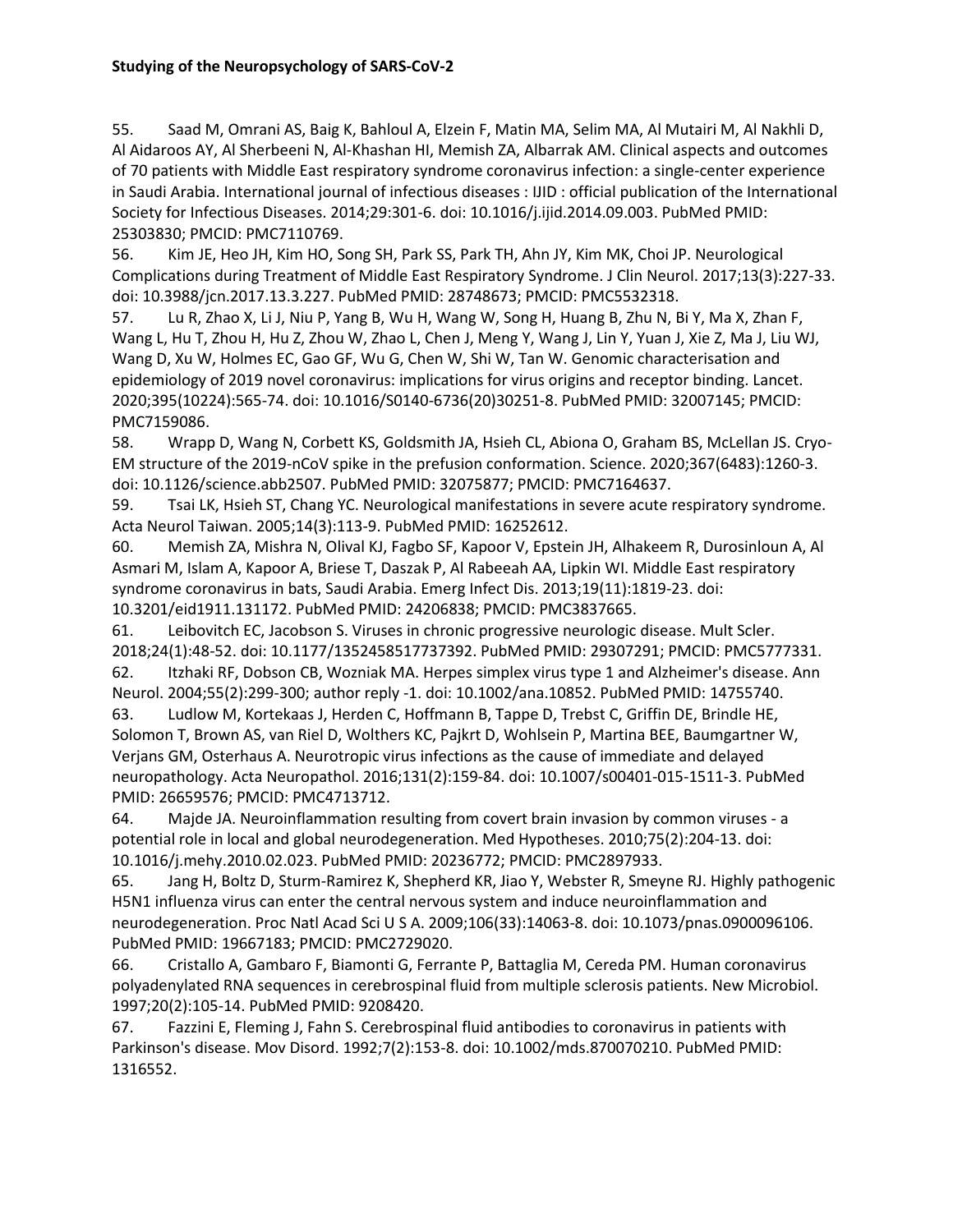68. Stewart JN, Mounir S, Talbot PJ. Human coronavirus gene expression in the brains of multiple sclerosis patients. Virology. 1992;191(1):502-5. doi: 10.1016/0042-6822(92)90220-j. PubMed PMID: 1413524; PMCID: PMC7131143.

69. Murray RS, Brown B, Brian D, Cabirac GF. Detection of coronavirus RNA and antigen in multiple sclerosis brain. Ann Neurol. 1992;31(5):525-33. doi: 10.1002/ana.410310511. PubMed PMID: 1596089. 70. Johnson-Lussenburg CM, Zheng Q. Coronavirus and multiple sclerosis: results of a case/control

longitudinal serological study. Adv Exp Med Biol. 1987;218:421-9. doi: 10.1007/978-1-4684-1280-2\_51. PubMed PMID: 2829554.

71. Yeh EA, Collins A, Cohen ME, Duffner PK, Faden H. Detection of coronavirus in the central nervous system of a child with acute disseminated encephalomyelitis. Pediatrics. 2004;113(1 Pt 1):e73- 6. doi: 10.1542/peds.113.1.e73. PubMed PMID: 14702500.

72. Burks JS, DeVald BL, Jankovsky LD, Gerdes JC. Two coronaviruses isolated from central nervous system tissue of two multiple sclerosis patients. Science. 1980;209(4459):933-4. doi: 10.1126/science.7403860. PubMed PMID: 7403860.

73. Li Y, Li H, Fan R, Wen B, Zhang J, Cao X, Wang C, Song Z, Li S, Li X, Lv X, Qu X, Huang R, Liu W. Coronavirus Infections in the Central Nervous System and Respiratory Tract Show Distinct Features in Hospitalized Children. Intervirology. 2016;59(3):163-9. doi: 10.1159/000453066. PubMed PMID: 28103598.

74. Desforges M, Le Coupanec A, Brison E, Meessen-Pinard M, Talbot PJ. Neuroinvasive and neurotropic human respiratory coronaviruses: potential neurovirulent agents in humans. Adv Exp Med Biol. 2014;807:75-96. doi: 10.1007/978-81-322-1777-0\_6. PubMed PMID: 24619619; PMCID: PMC7121612.

75. Zhang Y, Xiao M, Zhang S, Xia P, Cao W, Jiang W, Chen H, Ding X, Zhao H, Zhang H, Wang C, Zhao J, Sun X, Tian R, Wu W, Wu D, Ma J, Chen Y, Zhang D, Xie J, Yan X, Zhou X, Liu Z, Wang J, Du B, Qin Y, Gao P, Qin X, Xu Y, Zhang W, Li T, Zhang F, Zhao Y, Li Y, Zhang S. Coagulopathy and Antiphospholipid Antibodies in Patients with Covid-19. N Engl J Med. 2020. doi: 10.1056/NEJMc2007575. PubMed PMID: 32268022.

76. Wang Y, Wang Y, Chen Y, Qin Q. Unique epidemiological and clinical features of the emerging 2019 novel coronavirus pneumonia (COVID-19) implicate special control measures. Journal of medical virology. 2020. doi: 10.1002/jmv.25748. PubMed PMID: 32134116.

77. Hopkins RO, Gale SD, Weaver LK. Brain atrophy and cognitive impairment in survivors of Acute Respiratory Distress Syndrome. Brain Inj. 2006;20(3):263-71. doi: 10.1080/02699050500488199. PubMed PMID: 16537268.

78. Hoesch RE, Lin E, Young M, Gottesman RF, Altaweel L, Nyquist PA, Stevens RD. Acute lung injury in critical neurological illness. Crit Care Med. 2012;40(2):587-93. doi: 10.1097/CCM.0b013e3182329617. PubMed PMID: 21946655.

79. Solomon IH, Normandin E, Bhattacharyya S, Mukerji SS, Keller K, Ali AS, Adams G, Hornick JL, Padera RF, Jr., Sabeti P. Neuropathological Features of Covid-19. N Engl J Med. 2020. doi: 10.1056/NEJMc2019373. PubMed PMID: 32530583.

80. Mehta P, McAuley DF, Brown M, Sanchez E, Tattersall RS, Manson JJ, Hlh Across Speciality Collaboration UK. COVID-19: consider cytokine storm syndromes and immunosuppression. Lancet. 2020;395(10229):1033-4. doi: 10.1016/S0140-6736(20)30628-0. PubMed PMID: 32192578.

81. South AM, Diz D, Chappell MC. COVID-19, ACE2 and the Cardiovascular Consequences. Am J Physiol Heart Circ Physiol. 2020. doi: 10.1152/ajpheart.00217.2020. PubMed PMID: 32228252.

82. Bennett SJ, Sauve MJ. Cognitive deficits in patients with heart failure: a review of the literature. J Cardiovasc Nurs. 2003;18(3):219-42. doi: 10.1097/00005082-200307000-00007. PubMed PMID: 12837012.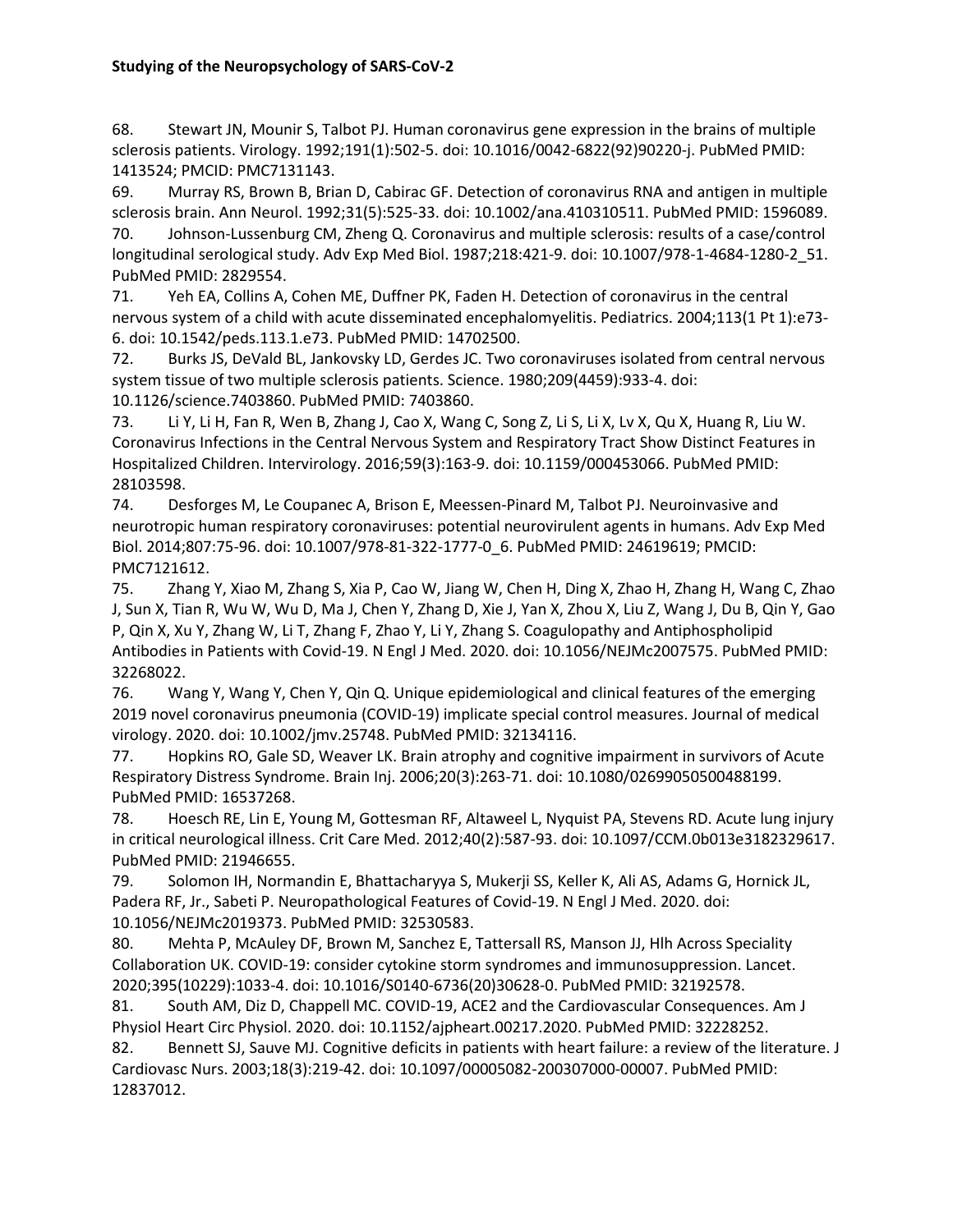83. Patel AV, Wade JB, Thacker LR, Sterling RK, Siddiqui MS, Stravitz RT, Sanyal AJ, Luketic V, Puri P, Fuchs M, Matherly S, White MB, Unser A, Heuman DM, Bajaj JS. Cognitive reserve is a determinant of health-related quality of life in patients with cirrhosis, independent of covert hepatic encephalopathy and model for end-stage liver disease score. Clin Gastroenterol Hepatol. 2015;13(5):987-91. doi: 10.1016/j.cgh.2014.09.049. PubMed PMID: 25445772; PMCID: PMC4404167.

84. Kurella Tamura M, Xie D, Yaffe K, Cohen DL, Teal V, Kasner SE, Messe SR, Sehgal AR, Kusek J, DeSalvo KB, Cornish-Zirker D, Cohan J, Seliger SL, Chertow GM, Go AS. Vascular risk factors and cognitive impairment in chronic kidney disease: the Chronic Renal Insufficiency Cohort (CRIC) study. Clin J Am Soc Nephrol. 2011;6(2):248-56. doi: 10.2215/CJN.02660310. PubMed PMID: 20930087; PMCID: PMC3052213.

85. Clark IA, Vissel B. The meteorology of cytokine storms, and the clinical usefulness of this knowledge. Semin Immunopathol. 2017;39(5):505-16. doi: 10.1007/s00281-017-0628-y. PubMed PMID: 28451786; PMCID: PMC5495849.

86. Troyer EA, Kohn JN, Hong S. Are we facing a crashing wave of neuropsychiatric sequelae of COVID-19? Neuropsychiatric symptoms and potential immunologic mechanisms. Brain Behav Immun. 2020. doi: 10.1016/j.bbi.2020.04.027. PubMed PMID: 32298803; PMCID: PMC7152874.

87. Rose NR. Negative selection, epitope mimicry and autoimmunity. Curr Opin Immunol.

2017;49:51-5. doi: 10.1016/j.coi.2017.08.014. PubMed PMID: 29102863.

88. Navia BA, Jordan BD, Price RW. The AIDS dementia complex: I. Clinical features. Ann Neurol. 1986;19(6):517-24. PubMed PMID: 3729308.

89. McArthur JC, Hoover DR, Bacellar H, Miller EN, Cohen BA, Becker JT, Graham NM, McArthur JH, Selnes OA, Jacobson LP, et al. Dementia in AIDS patients: incidence and risk factors. Multicenter AIDS Cohort Study. Neurology. 1993;43(11):2245-52. PubMed PMID: 8232937.

90. Dore GJ, McDonald A, Li Y, Kaldor JM, Brew BJ. Marked improvement in survival following AIDS dementia complex in the era of highly active antiretroviral therapy. Aids. 2003;17(10):1539-45. PubMed PMID: 12824792.

91. Robertson KR, Smurzynski M, Parsons TD, Wu K, Bosch RJ, Wu J, McArthur JC, Collier AC, Evans SR, Ellis RJ. The prevalence and incidence of neurocognitive impairment in the HAART era. AIDS. 2007;21(14):1915-21. Epub 2007/08/28. doi: 10.1097/QAD.0b013e32828e4e27

00002030-200709120-00011 [pii]. PubMed PMID: 17721099.

92. Sacktor N, McDermott MP, Marder K, Schifitto G, Selnes OA, McArthur JC, Stern Y, Albert S, Palumbo D, Kieburtz K, De Marcaida JA, Cohen B, Epstein L. HIV-associated cognitive impairment before and after the advent of combination therapy. J Neurovirol. 2002;8(2):136-42. PubMed PMID: 11935465. 93. Antinori A, Arendt G, Becker JT, Brew BJ, Byrd DA, Cherner M, Clifford DB, Cinque P, Epstein LG, Goodkin K, Gisslen M, Grant I, Heaton RK, Joseph J, Marder K, Marra CM, McArthur JC, Nunn M, Price RW, Pulliam L, Robertson KR, Sacktor N, Valcour V, Wojna VE. Updated research nosology for HIVassociated neurocognitive disorders. Neurology. 2007;69(18):1789-99. PubMed PMID: 17914061. 94. Heaton RK, Franklin DR, Ellis RJ, McCutchan JA, Letendre SL, Leblanc S, Corkran SH, Duarte NA, Clifford DB, Woods SP, Collier AC, Marra CM, Morgello S, Mindt MR, Taylor MJ, Marcotte TD, Atkinson JH, Wolfson T, Gelman BB, McArthur JC, Simpson DM, Abramson I, Gamst A, Fennema-Notestine C, Jernigan TL, Wong J, Grant I. HIV-associated neurocognitive disorders before and during the era of combination antiretroviral therapy: differences in rates, nature, and predictors. J Neurovirol. 2011;17(1):3-16. Epub 2010/12/22. doi: 10.1007/s13365-010-0006-1. PubMed PMID: 21174240; PMCID: 3032197.

95. Cysique LA, Maruff P, Brew BJ. Prevalence and pattern of neuropsychological impairment in human immunodeficiency virus-infected/acquired immunodeficiency syndrome (HIV/AIDS) patients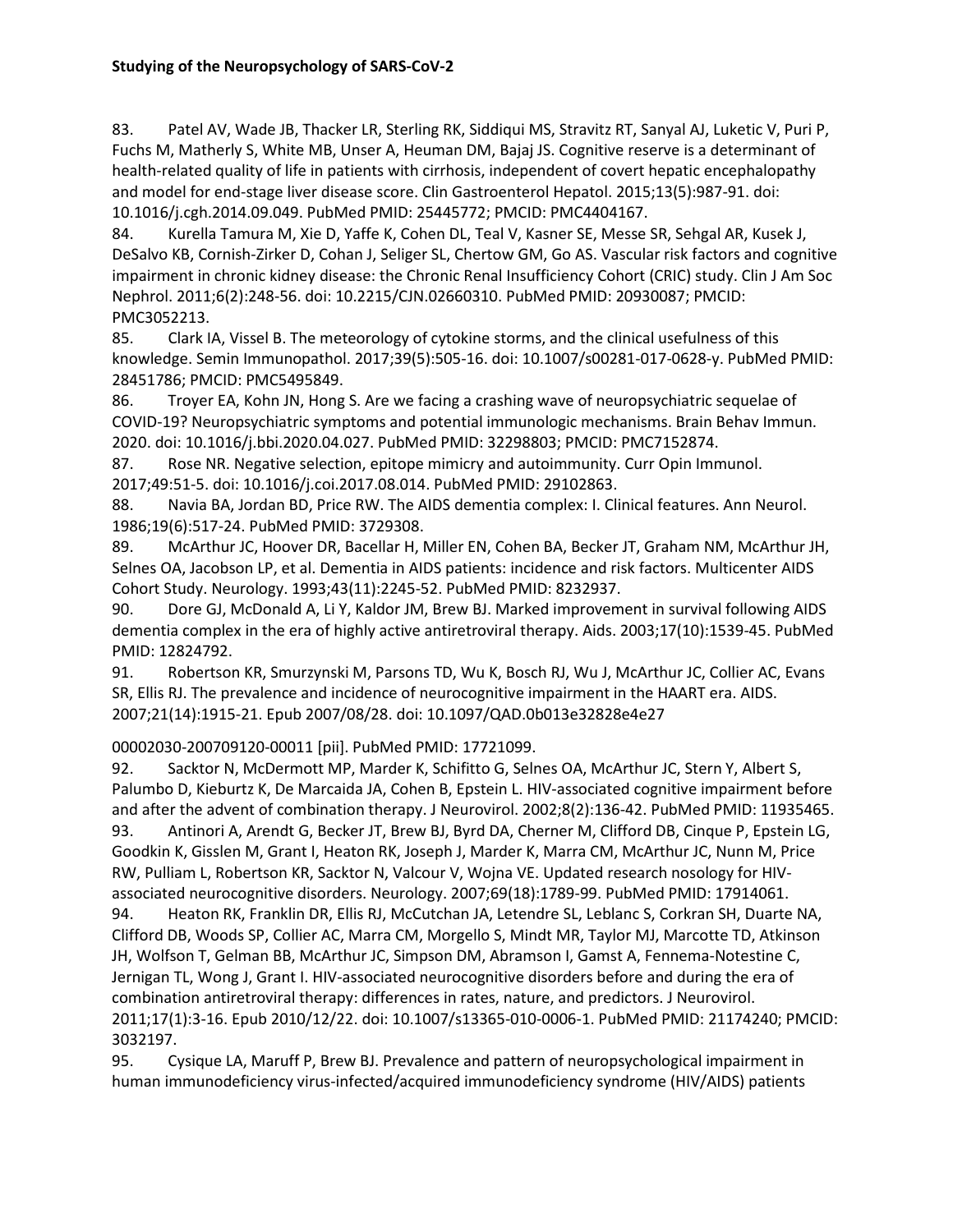across pre- and post-highly active antiretroviral therapy eras: a combined study of two cohorts. J Neurovirol. 2004;10(6):350-7. PubMed PMID: 15765806.

96. Becker JT, Lopez OL, Dew MA, Aizenstein HJ. Prevalence of cognitive disorders differs as a function of age in HIV virus infection. Aids. 2004;18 Suppl 1:S11-8. PubMed PMID: 15075493.

97. Bonnet F, Amieva H, Marquant F, Bernard C, Bruyand M, Dauchy FA, Mercie P, Greib C, Richert L, Neau D, Catheline G, Dehail P, Dabis F, Morlat P, Dartigues JF, Chene G, Cohort SCA. Cognitive disorders in HIV-infected patients: are they HIV-related? AIDS. 2013;27(3):391-400. doi:

10.1097/QAD.0b013e32835b1019. PubMed PMID: 23079813.

98. Simioni S, Cavassini M, Annoni JM, Rimbault Abraham A, Bourquin I, Schiffer V, Calmy A, Chave JP, Giacobini E, Hirschel B, Du Pasquier RA. Cognitive dysfunction in HIV patients despite long-standing suppression of viremia. AIDS. 2010;24(9):1243-50. doi: 10.1097/QAD.0b013e3283354a7b. PubMed PMID: 19996937.

99. Saylor D, Dickens AM, Sacktor N, Haughey N, Slusher B, Pletnikov M, Mankowski JL, Brown A, Volsky DJ, McArthur JC. HIV-associated neurocognitive disorder - pathogenesis and prospects for treatment. Nat Rev Neurol. 2016;12(5):309. doi: 10.1038/nrneurol.2016.53. PubMed PMID: 27080521; PMCID: PMC5842923.

100. Gisslen M, Price RW, Nilsson S. The definition of HIV-associated neurocognitive disorders: are we overestimating the real prevalence? BMC Infect Dis. 2011;11:356. Epub 2011/12/30. doi: 1471-2334- 11-356 [pii]

10.1186/1471-2334-11-356. PubMed PMID: 22204557; PMCID: 3260107.

101. Meyer AC, Boscardin WJ, Kwasa JK, Price RW. Is it time to rethink how neuropsychological tests are used to diagnose mild forms of HIV-associated neurocognitive disorders? Impact of false-positive rates on prevalence and power. Neuroepidemiology. 2013;41(3-4):208-16. doi: 10.1159/000354629. PubMed PMID: 24157541; PMCID: 4019399.

102. Schretlen DJ, Munro CA, Anthony JC, Pearlson GD. Examining the range of normal intraindividual variability in neuropsychological test performance. J Int Neuropsychol Soc. 2003;9(6):864-70. Epub 2003/11/25. doi: 10.1017/S1355617703960061

S1355617703960061 [pii]. PubMed PMID: 14632245.

103. Palmer BW, Boone KB, Lesser IM, Wohl MA. Base rates of "impaired" neuropsychological test performance among healthy older adults. Arch Clin Neuropsychol. 1998;13(6):503-11. PubMed PMID: 14590634.

104. Schretlen DJ, Testa SM, Winicki JM, Pearlson GD, Gordon B. Frequency and bases of abnormal performance by healthy adults on neuropsychological testing. J Int Neuropsychol Soc. 2008;14(3):436- 45. doi: 10.1017/S1355617708080387. PubMed PMID: 18419842.

105. Binder LM, Iverson GL, Brooks BL. To err is human: "abnormal" neuropsychological scores and variability are common in healthy adults. Arch Clin Neuropsychol. 2009;24(1):31-46. doi: 10.1093/arclin/acn001. PubMed PMID: 19395355.

106. Wang Z, Molsberry SA, Cheng Y, Kingsley L, Levine AJ, Martin E, Munro CA, Ragin A, Rubin LH, Sacktor N, Seaberg EC, Becker JT, Neuropsychology Working Group of the Multicenter ACS. Crosssectional analysis of cognitive function using multivariate normative comparisons in men with HIV disease. AIDS. 2019;33(14):2115-24. doi: 10.1097/QAD.0000000000002312. PubMed PMID: 31335803; PMCID: PMC6832818.

107. Su T, Schouten J, Geurtsen GJ, Wit FW, Stolte IG, Prins M, Portegies P, Caan MW, Reiss P, Majoie CB, Schmand BA, Group AGCS. Multivariate normative comparison, a novel method for more reliably detecting cognitive impairment in HIV infection. AIDS. 2015;29(5):547-57. doi:

10.1097/QAD.0000000000000573. PubMed PMID: 25587908.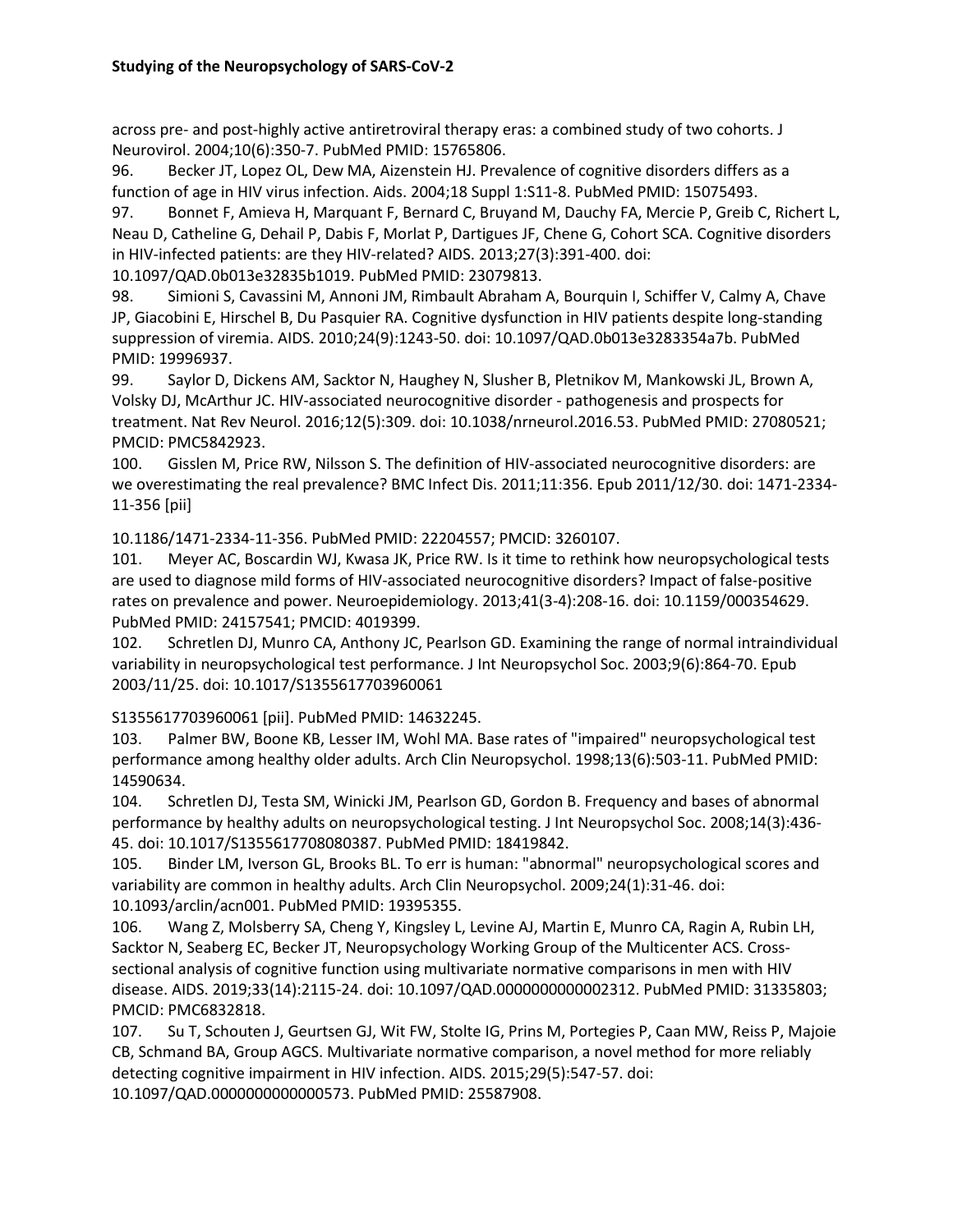108. Moore DJ, Masliah E, Rippeth JD, Gonzalez R, Carey CL, Cherner M, Ellis RJ, Achim CL, Marcotte TD, Heaton RK, Grant I. Cortical and subcortical neurodegeneration is associated with HIV neurocognitive impairment. AIDS. 2006;20(6):879-87. Epub 2006/03/22. doi: 10.1097/01.aids.0000218552.69834.00

00002030-200604040-00012 [pii]. PubMed PMID: 16549972.

109. Glass JD, Fedor H, Wesselingh SL, McArthur JC. Immunocytochemical quantitation of human immunodeficiency virus in the brain: correlations with dementia. Ann Neurol. 1995;38(5):755-62. Epub 1995/11/01. doi: 10.1002/ana.410380510. PubMed PMID: 7486867.

110. Bell JE, Brettle RP, Chiswick A, Simmonds P. HIV encephalitis, proviral load and dementia in drug users and homosexuals with AIDS. Effect of neocortical involvement. Brain. 1998;121 ( Pt 11):2043-52. PubMed PMID: 9827765.

111. Persidsky Y, Gendelman HE. Mononuclear phagocyte immunity and the neuropathogenesis of HIV-1 infection. J Leukoc Biol. 2003;74(5):691-701. PubMed PMID: 14595004.

112. Everall IP, Hansen LA, Masliah E. The shifting patterns of HIV encephalitis neuropathology. Neurotox Res. 2005;8(1-2):51-61. Epub 2005/11/02. PubMed PMID: 16260385.

113. Letendre SL, Zheng JC, Kaul M, Yiannoutsos CT, Ellis RJ, Taylor MJ, Marquie-Beck J, Navia B. Chemokines in cerebrospinal fluid correlate with cerebral metabolite patterns in HIV-infected individuals. J Neurovirol. 2011;17(1):63-9. Epub 2011/01/20. doi: 10.1007/s13365-010-0013-2. PubMed PMID: 21246320; PMCID: 3032187.

114. Boven LA, Middel J, Breij EC, Schotte D, Verhoef J, Soderland C, Nottet HS. Interactions between HIV-infected monocyte-derived macrophages and human brain microvascular endothelial cells result in increased expression of CC chemokines. J Neurovirol. 2000;6(5):382-9. PubMed PMID: 11031691.

115. Conant K, Garzino-Demo A, Nath A, McArthur JC, Halliday W, Power C, Gallo RC, Major EO. Induction of monocyte chemoattractant protein-1 in HIV-1 Tat-stimulated astrocytes and elevation in AIDS dementia. Proc Natl Acad Sci U S A. 1998;95(6):3117-21. PubMed PMID: 9501225.

116. Eugenin EA, Osiecki K, Lopez L, Goldstein H, Calderon TM, Berman JW. CCL2/monocyte chemoattractant protein-1 mediates enhanced transmigration of human immunodeficiency virus (HIV) infected leukocytes across the blood-brain barrier: a potential mechanism of HIV-CNS invasion and NeuroAIDS. J Neurosci. 2006;26(4):1098-106. Epub 2006/01/27. doi: 26/4/1098 [pii]

10.1523/JNEUROSCI.3863-05.2006. PubMed PMID: 16436595.

117. Kraft-Terry SD, Buch SJ, Fox HS, Gendelman HE. A coat of many colors: neuroimmune crosstalk in human immunodeficiency virus infection. Neuron. 2009;64(1):133-45. Epub 2009/10/21. doi: S0896- 6273(09)00753-3 [pii]

10.1016/j.neuron.2009.09.042. PubMed PMID: 19840555; PMCID: 2784686.

118. McArthur JC, Brew BJ, Nath A. Neurological complications of HIV infection. Lancet Neurol. 2005;4(9):543-55. Epub 2005/08/20. doi: S1474-4422(05)70165-4 [pii]

10.1016/S1474-4422(05)70165-4. PubMed PMID: 16109361.

119. Heaton RK, Franklin DR, Ellis RJ, McCutchan JA, Letendre SL, Leblanc S, Corkran SH, Duarte NA, Clifford DB, Woods SP, Collier AC, Marra CM, Morgello S, Mindt MR, Taylor MJ, Marcotte TD, Atkinson JH, Wolfson T, Gelman BB, McArthur JC, Simpson DM, Abramson I, Gamst A, Fennema-Notestine C, Jernigan TL, Wong J, Grant I, for the C, Groups H. HIV-associated neurocognitive disorders before and during the era of combination antiretroviral therapy: differences in rates, nature, and predictors. J Neurovirol. Epub 2010/12/22. doi: 10.1007/s13365-010-0006-1. PubMed PMID: 21174240. 120. Everall I, Vaida F, Khanlou N, Lazzaretto D, Achim C, Letendre S, Moore D, Ellis R, Cherner M, Gelman B, Morgello S, Singer E, Grant I, Masliah E, National Neuro ATC. Cliniconeuropathologic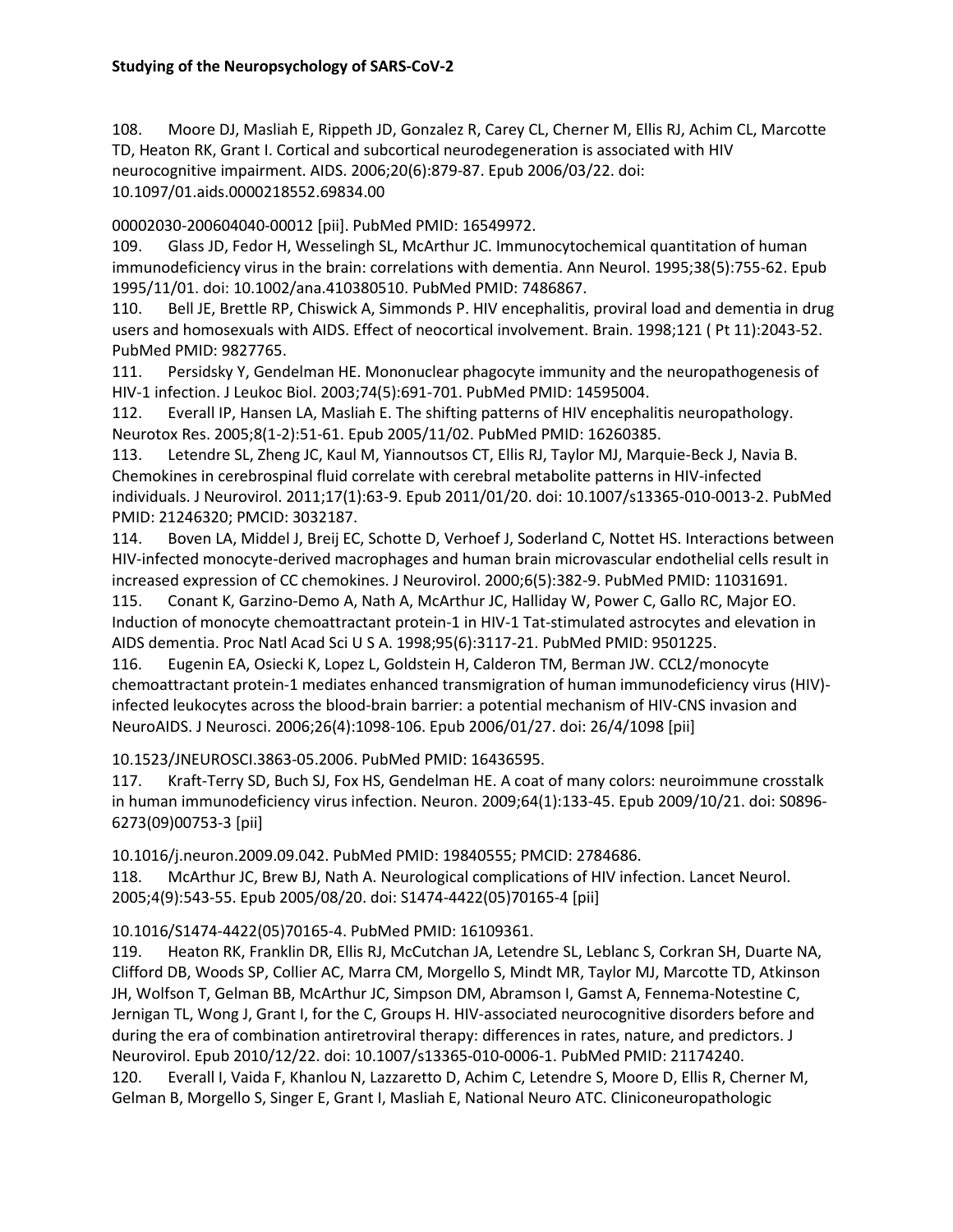correlates of human immunodeficiency virus in the era of antiretroviral therapy. J Neurovirol. 2009;15(5- 6):360-70. Epub 2010/02/24. doi: 10.3109/13550280903131915. PubMed PMID: 20175693.

121. Moore DJ, Masliah E, Rippeth JD, Gonzalez R, Carey CL, Cherner M, Ellis RJ, Achim CL, Marcotte RD, Heaton RK, Grant I. Cortical and subcortical neurodegeneration is associated with HIV neurocognitive impairment. Aids. 2006;20(6):879-87.

122. Levine AJ, Soontornniyomkij V, Achim CL, Masliah E, Gelman BB, Sinsheimer JS, Singer EJ, Moore DJ. Multilevel analysis of neuropathogenesis of neurocognitive impairment in HIV. J Neurovirol. 2015. doi: 10.1007/s13365-015-0410-7. PubMed PMID: 26637429.

123. Crews L, Lentz MR, Gonzalez RG, Fox HS, Masliah E. Neuronal injury in simian immunodeficiency virus and other animal models of neuroAIDS. J Neurovirol. 2008;14(4):327-39. Epub 2008/09/10. doi: 902188389 [pii]

10.1080/13550280802132840. PubMed PMID: 18780234; PMCID: 2562423.

124. Guha D, Wagner MCE, Ayyavoo V. Human immunodeficiency virus type 1 (HIV-1)-mediated neuroinflammation dysregulates neurogranin and induces synaptodendritic injury. J Neuroinflammation. 2018;15(1):126. doi: 10.1186/s12974-018-1160-2. PubMed PMID: 29703241; PMCID: PMC5923011. 125. Kedzierska K, Crowe SM. The role of monocytes and macrophages in the pathogenesis of HIV-1 infection. Curr Med Chem. 2002;9(21):1893-903. PubMed PMID: 12369874.

126. Adle-Biassette H, Chretien F, Wingertsmann L, Hery C, Ereau T, Scaravilli F, Tardieu M, Gray F. Neuronal apoptosis does not correlate with dementia in HIV infection but is related to microglial activation and axonal damage. Neuropathol Appl Neurobiol. 1999;25(2):123-33. Epub 1999/04/24. PubMed PMID: 10216000.

127. Lindl KA, Akay C, Wang Y, White MG, Jordan-Sciutto KL. Expression of the endoplasmic reticulum stress response marker, BiP, in the central nervous system of HIV-positive individuals. Neuropathol Appl Neurobiol. 2007;33(6):658-69. Epub 2007/10/13. doi: NAN866 [pii]

10.1111/j.1365-2990.2007.00866.x. PubMed PMID: 17931354.

128. Kaul M, Lipton SA. Mechanisms of neuronal injury and death in HIV-1 associated dementia. Curr HIV Res. 2006;4(3):307-18. PubMed PMID: 16842083.

129. Alvarez-Carbonell D, Ye F, Ramanath N, Garcia-Mesa Y, Knapp PE, Hauser KF, Karn J. Cross-talk between microglia and neurons regulates HIV latency. PLoS Pathog. 2019;15(12):e1008249. doi: 10.1371/journal.ppat.1008249. PubMed PMID: 31887215; PMCID: PMC6953890.

130. Pulliam L, Gascon R, Stubblebine M, McGuire D, McGrath MS. Unique monocyte subset in patients with AIDS dementia. Lancet. 1997;349(9053):692-5. Epub 1997/03/08. doi: S0140- 6736(96)10178-1 [pii]

10.1016/S0140-6736(96)10178-1. PubMed PMID: 9078201.

131. Ellery PJ, Tippett E, Chiu YL, Paukovics G, Cameron PU, Solomon A, Lewin SR, Gorry PR, Jaworowski A, Greene WC, Sonza S, Crowe SM. The CD16+ monocyte subset is more permissive to infection and preferentially harbors HIV-1 in vivo. J Immunol. 2007;178(10):6581-9. Epub 2007/05/04. doi: 178/10/6581 [pii]. PubMed PMID: 17475889.

132. Peluso R, Haase A, Stowring L, Edwards M, Ventura P. A Trojan Horse mechanism for the spread of visna virus in monocytes. Virology. 1985;147(1):231-6. Epub 1985/11/01. PubMed PMID: 2998068.

133. Ancuta P, Moses A, Gabuzda D. Transendothelial migration of CD16+ monocytes in response to fractalkine under constitutive and inflammatory conditions. Immunobiology. 2004;209(1-2):11-20. Epub 2004/10/16. PubMed PMID: 15481136.

134. Boven LA. Macrophages and HIV-1-associated dementia. Arch Immunol Ther Exp (Warsz). 2000;48(4):273-9. PubMed PMID: 11059644.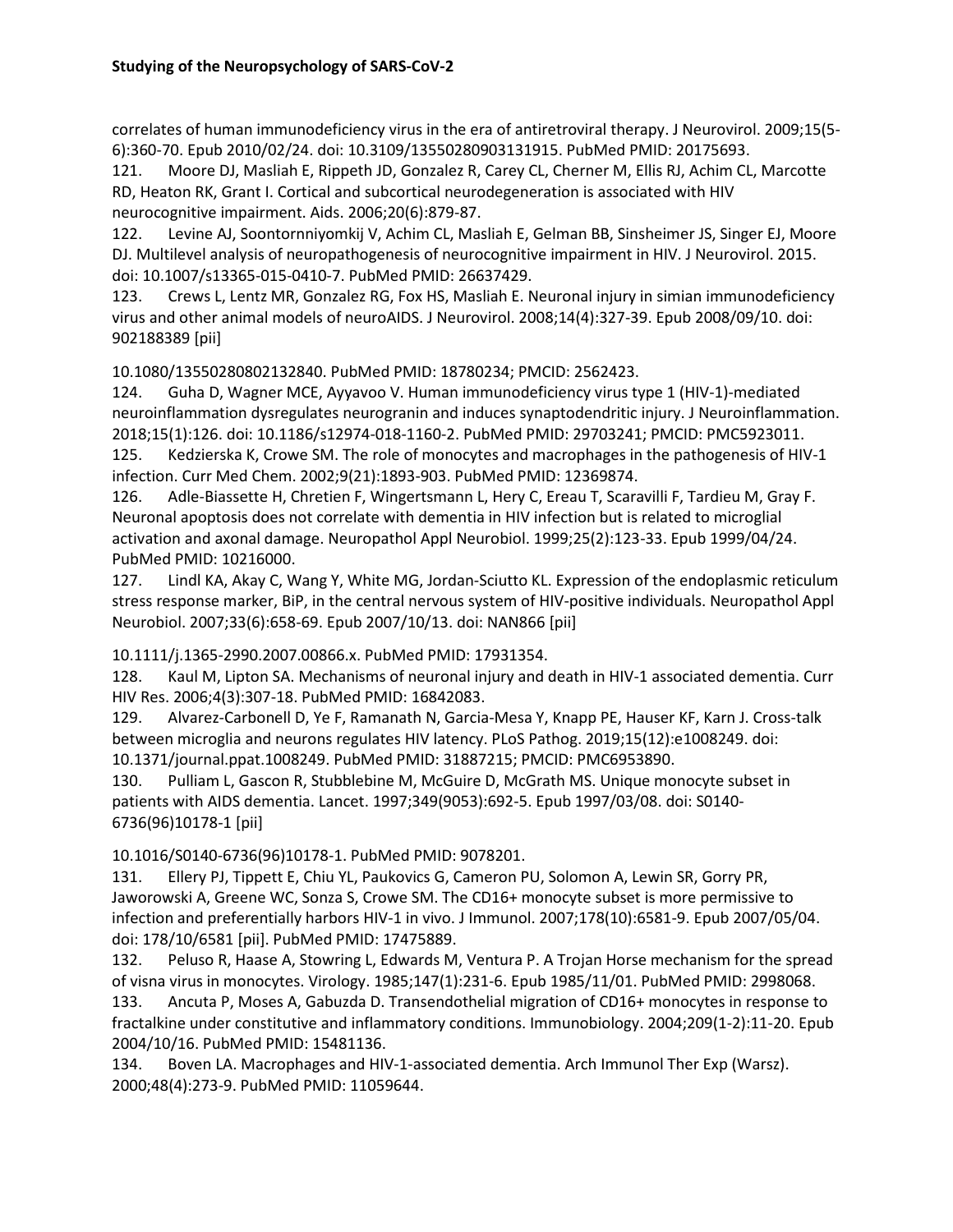135. Siliciano RF, Greene WC. HIV latency. Cold Spring Harb Perspect Med. 2011;1(1):a007096. doi: 10.1101/cshperspect.a007096. PubMed PMID: 22229121; PMCID: PMC3234450.

136. Coakley E, Petropoulos CJ, Whitcomb JM. Assessing chemokine co-receptor usage in HIV. Curr Opin Infect Dis. 2005;18(1):9-15. doi: 10.1097/00001432-200502000-00003. PubMed PMID: 15647694.

137. Cunningham AL, Donaghy H, Harman AN, Kim M, Turville SG. Manipulation of dendritic cell function by viruses. Curr Opin Microbiol. 2010;13(4):524-9. doi: 10.1016/j.mib.2010.06.002. PubMed PMID: 20598938.

138. Chan DC, Fass D, Berger JM, Kim PS. Core structure of gp41 from the HIV envelope glycoprotein. Cell. 1997;89(2):263-73. doi: 10.1016/s0092-8674(00)80205-6. PubMed PMID: 9108481.

139. Arrildt KT, Joseph SB, Swanstrom R. The HIV-1 env protein: a coat of many colors. Curr HIV/AIDS Rep. 2012;9(1):52-63. doi: 10.1007/s11904-011-0107-3. PubMed PMID: 22237899; PMCID: PMC3658113.

140. Wallet C, De Rovere M, Van Assche J, Daouad F, De Wit S, Gautier V, Mallon PWG, Marcello A, Van Lint C, Rohr O, Schwartz C. Microglial Cells: The Main HIV-1 Reservoir in the Brain. Front Cell Infect Microbiol. 2019;9:362. doi: 10.3389/fcimb.2019.00362. PubMed PMID: 31709195; PMCID: PMC6821723.

141. Bender SJ, Weiss SR. Pathogenesis of murine coronavirus in the central nervous system. J Neuroimmune Pharmacol. 2010;5(3):336-54. doi: 10.1007/s11481-010-9202-2. PubMed PMID: 20369302; PMCID: PMC2914825.

142. Letendre S, Marquie-Beck J, Capparelli E, Best B, Clifford D, Collier AC, Gelman BB, McArthur JC, McCutchan JA, Morgello S, Simpson D, Grant I, Ellis RJ. Validation of the CNS Penetration-Effectiveness rank for quantifying antiretroviral penetration into the central nervous system. Arch Neurol. 2008;65(1):65-70. PubMed PMID: 18195140.

143. Nowacek AS, McMillan J, Miller R, Anderson A, Rabinow B, Gendelman HE. Nanoformulated antiretroviral drug combinations extend drug release and antiretroviral responses in HIV-1-infected macrophages: implications for neuroAIDS therapeutics. J Neuroimmune Pharmacol. 2010;5(4):592-601. doi: 10.1007/s11481-010-9198-7. PubMed PMID: 20237859; PMCID: PMC3401515.

144. Gupta RK, Peppa D, Hill AL, Galvez C, Salgado M, Pace M, McCoy LE, Griffith SA, Thornhill J, Alrubayyi A, Huyveneers LEP, Nastouli E, Grant P, Edwards SG, Innes AJ, Frater J, Nijhuis M, Wensing AMJ, Martinez-Picado J, Olavarria E. Evidence for HIV-1 cure after CCR5Delta32/Delta32 allogeneic haemopoietic stem-cell transplantation 30 months post analytical treatment interruption: a case report. Lancet HIV. 2020. doi: 10.1016/S2352-3018(20)30069-2. PubMed PMID: 32169158.

145. Hutter G, Nowak D, Mossner M, Ganepola S, Mussig A, Allers K, Schneider T, Hofmann J, Kucherer C, Blau O, Blau IW, Hofmann WK, Thiel E. Long-term control of HIV by CCR5 Delta32/Delta32 stem-cell transplantation. N Engl J Med. 2009;360(7):692-8. doi: 10.1056/NEJMoa0802905. PubMed PMID: 19213682.

146. Channappanavar R, Zhao J, Perlman S. T cell-mediated immune response to respiratory coronaviruses. Immunol Res. 2014;59(1-3):118-28. doi: 10.1007/s12026-014-8534-z. PubMed PMID: 24845462; PMCID: PMC4125530.

147. Stawiski E DD, Suryamohan K, Gupta R, Fellouse FA, Sathirapongsasuti JF, et al. Human ACE2 receptor polymorphisms predict SARS-CoV-2 susceptibility 2020. Available from: [https://www.biorxiv.org/content/10.1101/2020.04.07.024752v1.](https://www.biorxiv.org/content/10.1101/2020.04.07.024752v1)

148. Choe H, Farzan M, Sun Y, Sullivan N, Rollins B, Ponath PD, Wu L, Mackay CR, LaRosa G, Newman W, Gerard N, Gerard C, Sodroski J. The beta-chemokine receptors CCR3 and CCR5 facilitate infection by primary HIV-1 isolates. Cell. 1996;85(7):1135-48. PubMed PMID: 8674119.

149. Imamura S, Ishihara Y, Hattori T, Kurasawa O, Matsushita Y, Sugihara Y, Kanzaki N, Iizawa Y, Baba M, Hashiguchi S. CCR5 antagonists as anti-HIV-1 agents. 1. Synthesis and biological evaluation of 5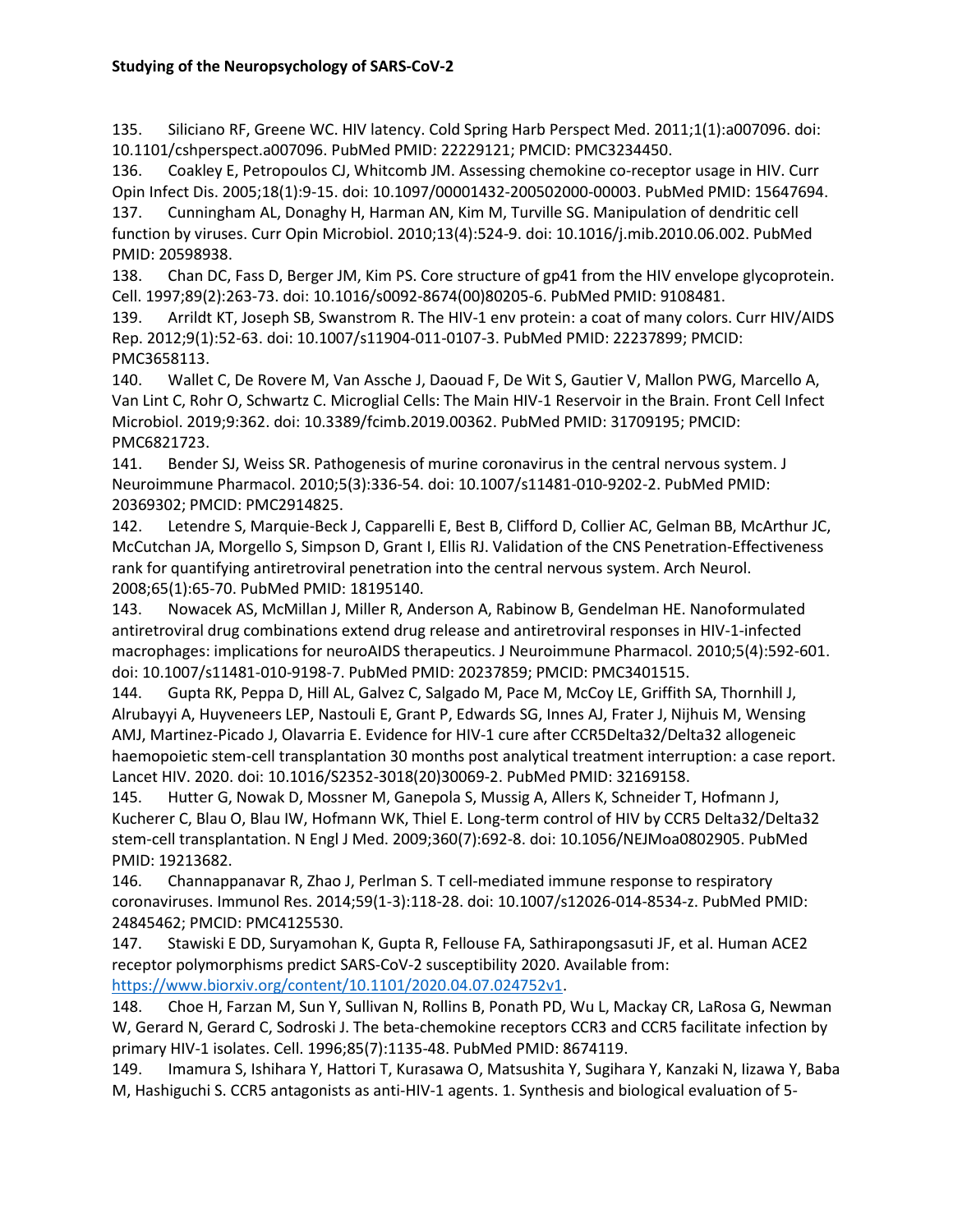oxopyrrolidine-3-carboxamide derivatives. Chem Pharm Bull (Tokyo). 2004;52(1):63-73. PubMed PMID: 14709870.

150. Kallianpur AR, Levine AJ. Host Genetic Factors Predisposing to HIV-Associated Neurocognitive Disorder. Curr HIV/AIDS Rep. 2014. doi: 10.1007/s11904-014-0222-z. PubMed PMID: 24996618.

151. Woods SP, Rippeth JD, Frol AB, Levy JK, Ryan E, Soukup VM, Hinkin CH, Lazzaretto D, Cherner M, Marcotte TD, Gelman BB, Morgello S, Singer EJ, Grant I, Heaton RK. Interrater reliability of clinical ratings and neurocognitive diagnoses in HIV. J Clin Exp Neuropsychol. 2004;26(6):759-78. PubMed PMID: 15370374.

152. Erdmann N, Heath SL. Cytokine Storm Syndrome as a Manifestation of Primary HIV Infection. In: Cron RQ, Behrens EM, editors. Cytokine Storm Syndrome. Cham: Springer International Publishing; 2019. p. 299-306.

153. Manzardo C, Guardo AC, Letang E, Plana M, Gatell JM, Miro JM. Opportunistic infections and immune reconstitution inflammatory syndrome in HIV-1-infected adults in the combined antiretroviral therapy era: a comprehensive review. Expert Rev Anti Infect Ther. 2015;13(6):751-67. doi: 10.1586/14787210.2015.1029917. PubMed PMID: 25860288.

154. Heaton RK, Franklin DR, Jr., Deutsch R, Letendre S, Ellis RJ, Casaletto K, Marquine MJ, Woods SP, Vaida F, Atkinson JH, Marcotte TD, McCutchan JA, Collier AC, Marra CM, Clifford DB, Gelman BB, Sacktor N, Morgello S, Simpson DM, Abramson I, Gamst AC, Fennema-Notestine C, Smith DM, Grant I, Group C. Neurocognitive change in the era of HIV combination antiretroviral therapy: the longitudinal CHARTER study. Clin Infect Dis. 2015;60(3):473-80. Epub 2014/11/02. doi: 10.1093/cid/ciu862. PubMed PMID: 25362201; PMCID: 4303775.

155. Heaton RK, Clifford DB, Franklin DR, Jr., Woods SP, Ake C, Vaida F, Ellis RJ, Letendre SL, Marcotte TD, Atkinson JH, Rivera-Mindt M, Vigil OR, Taylor MJ, Collier AC, Marra CM, Gelman BB, McArthur JC, Morgello S, Simpson DM, McCutchan JA, Abramson I, Gamst A, Fennema-Notestine C, Jernigan TL, Wong J, Grant I, Group C. HIV-associated neurocognitive disorders persist in the era of potent antiretroviral therapy: CHARTER Study. Neurology. 2010;75(23):2087-96. doi: 10.1212/WNL.0b013e318200d727. PubMed PMID: 21135382; PMCID: 2995535.

156. Sacktor N, Skolasky RL, Seaberg E, Munro C, Becker JT, Martin E, Ragin A, Levine A, Miller E. Prevalence of HIV-associated neurocognitive disorders in the Multicenter AIDS Cohort Study. Neurology. 2016;86(4):334-40. doi: 10.1212/WNL.0000000000002277. PubMed PMID: 26718568; PMCID: PMC4776086.

157. Vance DE, Rubin LH, Valcour V, Waldrop-Valverde D, Maki PM. Aging and Neurocognitive Functioning in HIV-Infected Women: a Review of the Literature Involving the Women's Interagency HIV Study. Curr HIV/AIDS Rep. 2016;13(6):399-411. doi: 10.1007/s11904-016-0340-x. PubMed PMID: 27730446; PMCID: PMC5110037.

158. Lake JE, Popov M, Post WS, Palella FJ, Sacktor N, Miller EN, Brown TT, Becker JT. Visceral fat is associated with brain structure independent of human immunodeficiency virus infection status. J Neurovirol. 2017;23(3):385-93. doi: 10.1007/s13365-016-0507-7. PubMed PMID: 27981440; PMCID: PMC5441960.

159. Wu M, Fatukasi O, Yang S, Alger J, Barker PB, Hetherington H, Kim T, Levine A, Martin E, Munro CA, Parrish T, Ragin A, Sacktor N, Seaberg E, Becker JT, Neuropsychology Working Group of the Multicenter ACS. HIV disease and diabetes interact to affect brain white matter hyperintensities and cognition. AIDS. 2018;32(13):1803-10. doi: 10.1097/QAD.0000000000001891. PubMed PMID: 29794829; PMCID: PMC6082131.

160. Silverberg M, Chao C, Leyden W, Xu L, Tang B, Horberg M, Klein D, Quesenberry C, Towner W, Abrams D. HIV infection and the risk of cancers with and without a known infectious cause. AIDS. 2009;23(17):2337-45. doi: 10.1097/QAD.0b013e3283319184; PMCID: PMC2863991.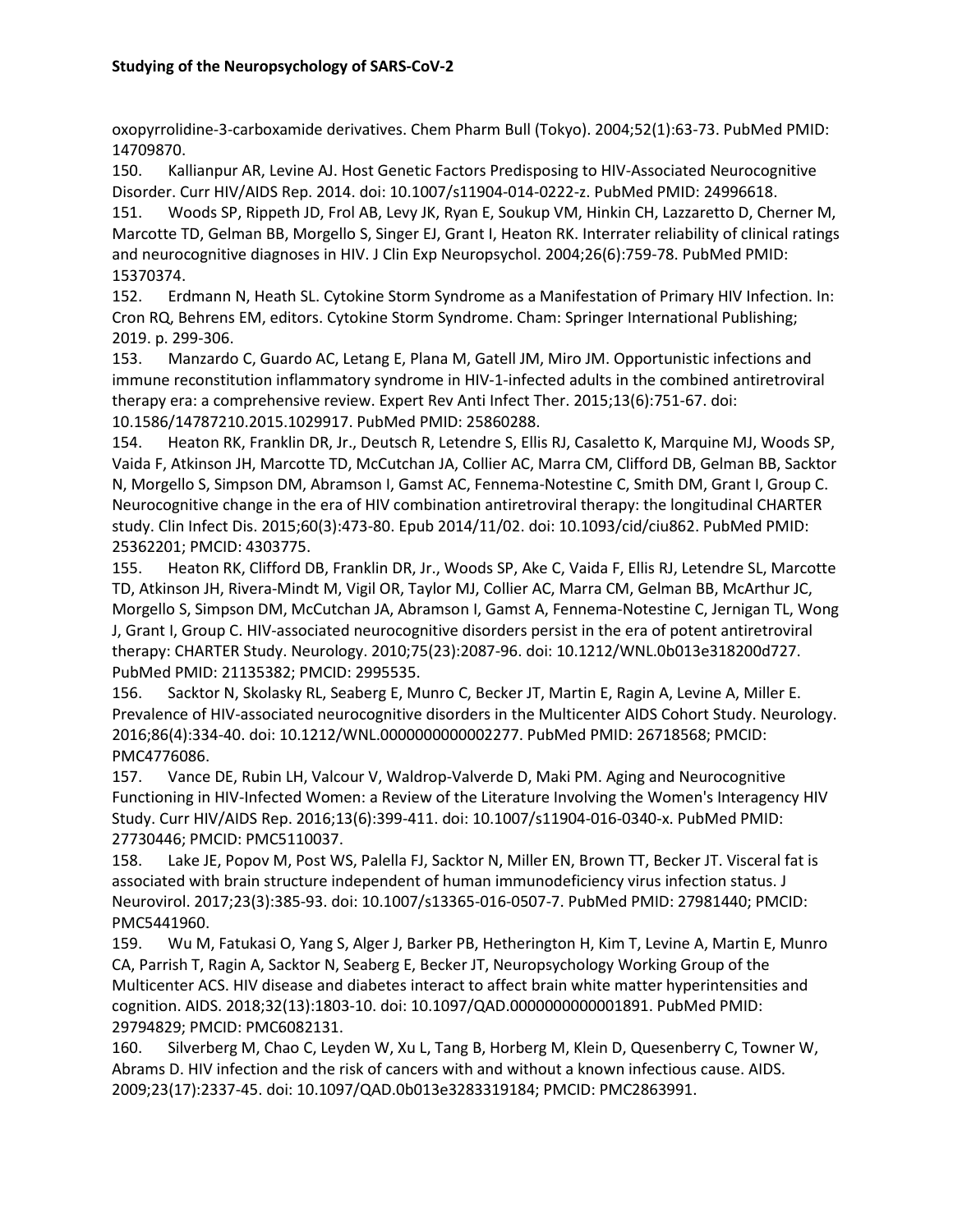161. Silverberg MJ, Chao C, Leyden WA, Xu L, Horberg MA, Klein D, Towner WJ, Dubrow R, Quesenberry CP, Neugebauer RS, Abrams DI. HIV Infection, Immunodeficiency, Viral Replication, and the Risk of Cancer. Cancer Epidemiology Biomarkers & Prevention. 2011;20(12):2551-9. doi: 10.1158/1055- 9965.epi-11-0777.

162. Womack JA, Goulet JL, Gibert C, Brandt C, Chang CC, Gulanski B, Fraenkel L, Mattocks K, Rimland D, Rodriguez-Barradas MC, Tate J, Yin MT, Justice AC, for the Veterans Aging Cohort Study Project T. Increased Risk of Fragility Fractures among HIV Infected Compared to Uninfected Male Veterans. PLoS ONE. 2011;6(2):e17217. doi: 10.1371/journal.pone.0017217.

163. Kirk GD, Mehta SH, Astemborski J, Galai N, Washington J, Higgins Y, Balagopal A, Thomas DL. HIV, Age, and the Severity of Hepatitis C Virus–Related Liver DiseaseA Cohort Study. Annals of Internal Medicine. 2013;N/A(N/A):N/A-N/A. doi: 10.7326/0003-4819-158-9-201305070-00604.

164. Lucas GM, Mehta SH, Atta MG, Kirk GD, Galai N, Vlahov D, Moore RD. End-stage renal disease and chronic kidney disease in a cohort of African-American HIV-infected and at-risk HIV-seronegative participants followed between 1988 and 2004. AIDS. 2007;21(18):2435-43 10.1097/QAD.0b013e32827038ad.

165. Desquilbet L, Jacobson LP, Fried LP, Phair JP, Jamieson BD, Holloway M, Margolick JB. A Frailty-Related Phenotype Before HAART Initiation as an Independent Risk Factor for AIDS or Death After HAART Among HIV-Infected Men. The Journals of Gerontology Series A: Biological Sciences and Medical Sciences. 2011;66A(9):1030-8. doi: 10.1093/gerona/glr097.

166. Horvath S, Levine AJ. HIV-1 Infection Accelerates Age According to the Epigenetic Clock. J Infect Dis. 2015. doi: 10.1093/infdis/jiv277. PubMed PMID: 25969563.

167. Gross AM, Jaeger PA, Kreisberg JF, Licon K, Jepsen KL, Khosroheidari M, Morsey BM, Swindells S, Shen H, Ng CT, Flagg K, Chen D, Zhang K, Fox HS, Ideker T. Methylome-wide Analysis of Chronic HIV Infection Reveals Five-Year Increase in Biological Age and Epigenetic Targeting of HLA. Mol Cell. 2016;62(2):157-68. doi: 10.1016/j.molcel.2016.03.019. PubMed PMID: 27105112; PMCID: PMC4995115.

168. Rickabaugh TM, Baxter RM, Sehl M, Sinsheimer JS, Hultin PM, Hultin LE, Quach A, Martinez-Maza O, Horvath S, Vilain E, Jamieson BD. Acceleration of Age-Associated Methylation Patterns in HIV-1- Infected Adults. PLoS One. 2015;10(3):e0119201. doi: 10.1371/journal.pone.0119201. PubMed PMID: 25807146.

169. World Health Organization: Coronavirus disease (COVID-19) Pandemic. Available from: [https://www.who.int/emergencies/diseases/novel-coronavirus-2019.](https://www.who.int/emergencies/diseases/novel-coronavirus-2019)

170. Reijmer YD, van den Berg E, de Bresser J, Kessels RP, Kappelle LJ, Algra A, Biessels GJ, Utrecht Diabetic Encephalopathy Study G. Accelerated cognitive decline in patients with type 2 diabetes: MRI correlates and risk factors. Diabetes Metab Res Rev. 2011;27(2):195-202. doi: 10.1002/dmrr.1163. PubMed PMID: 21294241.

171. van den Berg E, Reijmer YD, de Bresser J, Kessels RP, Kappelle LJ, Biessels GJ, Utrecht Diabetic Encephalopathy Study G. A 4 year follow-up study of cognitive functioning in patients with type 2 diabetes mellitus. Diabetologia. 2010;53(1):58-65. doi: 10.1007/s00125-009-1571-9. PubMed PMID: 19882137; PMCID: PMC2789935.

172. Novak V, Hajjar I. The relationship between blood pressure and cognitive function. Nat Rev Cardiol. 2010;7(12):686-98. doi: 10.1038/nrcardio.2010.161. PubMed PMID: 20978471; PMCID: PMC3328310.

173. Schou L, Ostergaard B, Rasmussen LS, Rydahl-Hansen S, Phanareth K. Cognitive dysfunction in patients with chronic obstructive pulmonary disease--a systematic review. Respir Med. 2012;106(8):1071-81. doi: 10.1016/j.rmed.2012.03.013. PubMed PMID: 22579108.

174. Janelsins MC, Heckler CE, Peppone LJ, Ahles TA, Mohile SG, Mustian KM, Palesh O, O'Mara AM, Minasian LM, Williams AM, Magnuson A, Geer J, Dakhil SR, Hopkins JO, Morrow GR. Longitudinal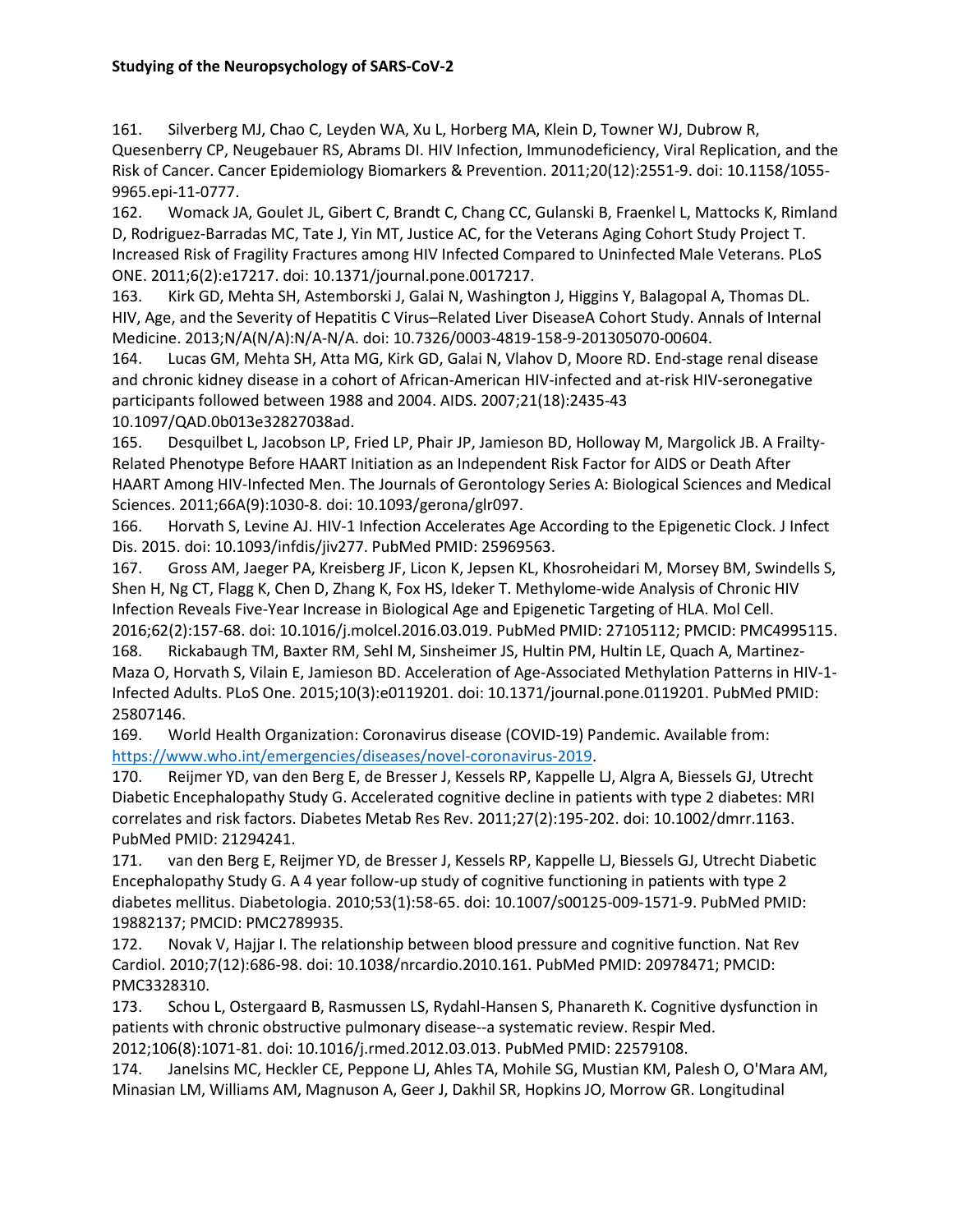Trajectory and Characterization of Cancer-Related Cognitive Impairment in a Nationwide Cohort Study. J Clin Oncol. 2018:JCO2018786624. doi: 10.1200/JCO.2018.78.6624. PubMed PMID: 30240328; PMCID: PMC6225503.

175. Ahles TA, Root JC. Cognitive Effects of Cancer and Cancer Treatments. Annual review of clinical psychology. 2018;14:425-51. doi: 10.1146/annurev-clinpsy-050817-084903. PubMed PMID: 29345974. 176. Nath A. Neurologic complications of coronavirus infections. Neurology. 2020. doi:

10.1212/WNL.0000000000009455. PubMed PMID: 32229625.

177. Rubin LH, Springer G, Martin EM, Seaberg EC, Sacktor NC, Levine A, Valcour VG, Young MA, Becker JT, Maki PM, Neuropsychology Working Groups of the Women's InterAgency HIVS, the Multicenter ACS. Elevated depressive symptoms are a stronger predictor of executive dysfunction in HIV-infected women than men. J Acquir Immune Defic Syndr. 2019. doi:

10.1097/QAI.0000000000002029. PubMed PMID: 30893126.

178. Rubin LH, Maki PM. HIV, Depression, and Cognitive Impairment in the Era of Effective Antiretroviral Therapy. Curr HIV/AIDS Rep. 2019;16(1):82-95. doi: 10.1007/s11904-019-00421-0. PubMed PMID: 30661180.

179. Spies G, Konkiewitz EC, Seedat S. Incidence and Persistence of Depression Among Women Living with and Without HIV in South Africa: A Longitudinal Study. AIDS Behav. 2018;22(10):3155-65. doi: 10.1007/s10461-018-2072-y. PubMed PMID: 29476437.

180. Cysique LA, Brew BJ. Comorbid depression and apathy in HIV-associated neurocognitive disorders in the era of chronic HIV infection. Handb Clin Neurol. 2019;165:71-82. doi: 10.1016/B978-0- 444-64012-3.00006-X. PubMed PMID: 31727231.

181. Lu H, Surkan PJ, Irwin MR, Treisman GJ, Breen EC, Sacktor N, Stall R, Wolinsky SM, Jacobson LP, Abraham AG. Inflammation and Risk of Depression in HIV: Prospective Findings From the Multicenter AIDS Cohort Study. Am J Epidemiol. 2019;188(11):1994-2003. doi: 10.1093/aje/kwz190. PubMed PMID: 31642472; PMCID: PMC6825834.

182. Liu N, Zhang F, Wei C, Jia Y, Shang Z, Sun L, Wu L, Sun Z, Zhou Y, Wang Y, Liu W. Prevalence and predictors of PTSS during COVID-19 outbreak in China hardest-hit areas: Gender differences matter. Psychiatry Res. 2020;287:112921. doi: 10.1016/j.psychres.2020.112921. PubMed PMID: 32240896; PMCID: PMC7102622 of interest.

183. Sun L SZ, Wu L, Zhu Z, Zhang F, Shang Z, Jia Y, Gu J, Zhou Y, Wang Y, Liu N, Liu W. Prevalence and Risk Factors of Acute Posttraumatic Stress Symptoms during the COVID-19 Outbreak in Wuhan, China 2020. Available from: [https://doi.org/10.1101/2020.03.06.20032425.](https://doi.org/10.1101/2020.03.06.20032425)

184. Tam CW, Pang EP, Lam LC, Chiu HF. Severe acute respiratory syndrome (SARS) in Hong Kong in 2003: stress and psychological impact among frontline healthcare workers. Psychol Med. 2004;34(7):1197-204. doi: 10.1017/s0033291704002247. PubMed PMID: 15697046.

185. Maunder RG, Lancee WJ, Rourke S, Hunter JJ, Goldbloom D, Balderson K, Petryshen P, Steinberg R, Wasylenki D, Koh D, Fones CS. Factors associated with the psychological impact of severe acute respiratory syndrome on nurses and other hospital workers in Toronto. Psychosom Med. 2004;66(6):938-42. doi: 10.1097/01.psy.0000145673.84698.18. PubMed PMID: 15564361.

186. Hong X, Currier GW, Zhao X, Jiang Y, Zhou W, Wei J. Posttraumatic stress disorder in convalescent severe acute respiratory syndrome patients: a 4-year follow-up study. Gen Hosp Psychiatry. 2009;31(6):546-54. doi: 10.1016/j.genhosppsych.2009.06.008. PubMed PMID: 19892213; PMCID: PMC7112559.

187. Kim EY, Liao Q, Yu ES, Kim JH, Yoon SW, Lam WW, Fielding R. Middle East respiratory syndrome in South Korea during 2015: Risk-related perceptions and quarantine attitudes. Am J Infect Control. 2016;44(11):1414-6. doi: 10.1016/j.ajic.2016.03.014. PubMed PMID: 27130900; PMCID: PMC7115318.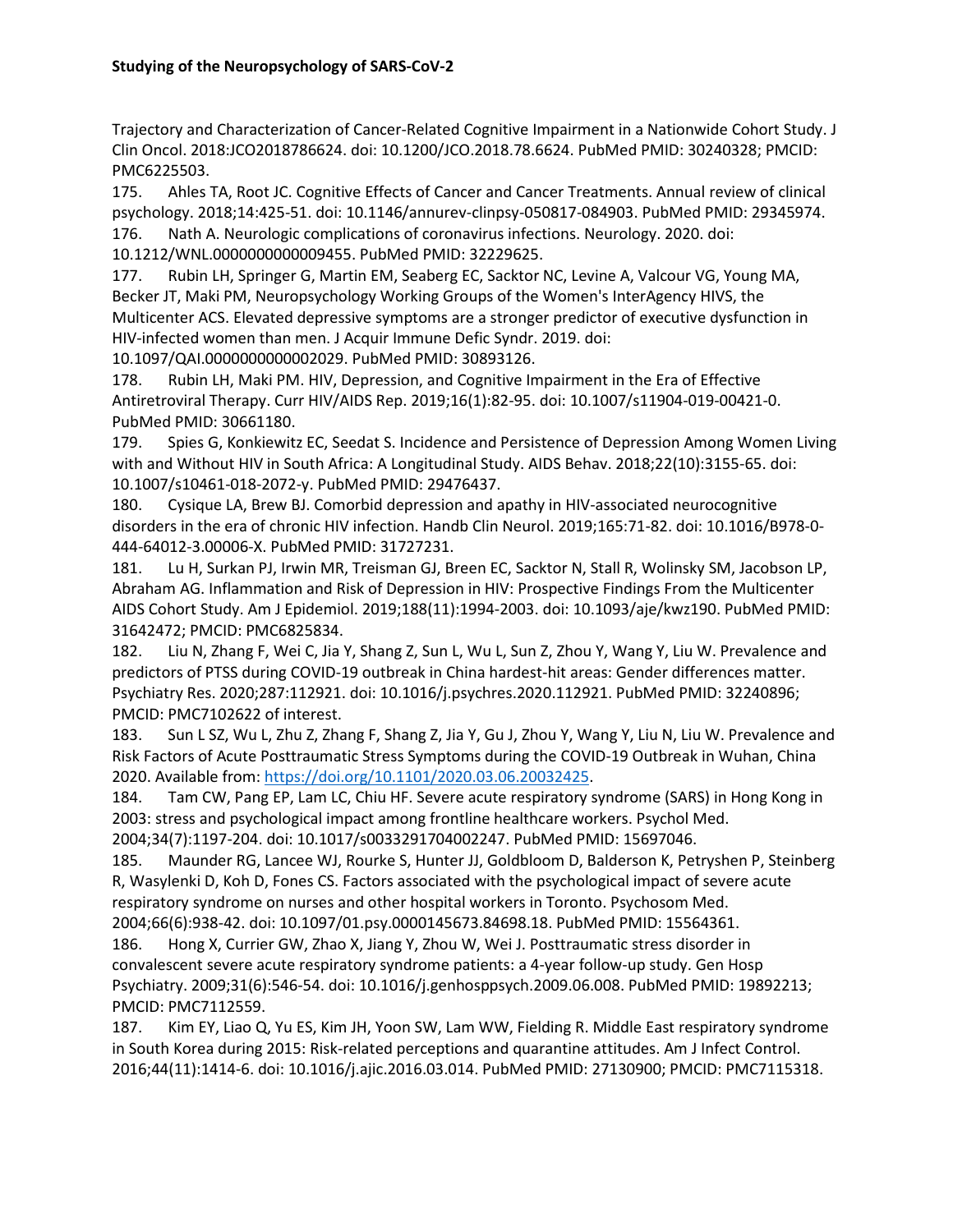188. Smith AP. Effects of the common cold on mood, psychomotor performance, the encoding of new information, speed of working memory and semantic processing. Brain Behav Immun. 2012;26(7):1072-6. doi: 10.1016/j.bbi.2012.06.012. PubMed PMID: 22749892.

189. Smith AP. Twenty-five years of research on the behavioural malaise associated with influenza and the common cold. Psychoneuroendocrinology. 2013;38(6):744-51. doi:

10.1016/j.psyneuen.2012.09.002. PubMed PMID: 23021498; PMCID: PMC7130811.

190. Becker JT, Kingsley LA, Molsberry S, Reynolds S, Aronow A, Levine AJ, Martin E, Miller EN, Munro CA, Ragin A, Sacktor N, Selnes OA. Cohort Profile: Recruitment cohorts in the neuropsychological substudy of the Multicenter AIDS Cohort Study. International journal of epidemiology. 2014. doi: 10.1093/ije/dyu092. PubMed PMID: 24771276.

191. Levine AJ, Hinkin CH, Miller EN, Becker JT, Selnes OA, Cohen BA. The generalizability of neurocognitive test/retest data derived from a nonclinical sample for detecting change among two HIV+ cohorts. J Clin Exp Neuropsychol. 2007;29(6):669-78. PubMed PMID: 17691040.

192. Levine AJ, Horvath S, Miller EN, Singer EJ, Shapshak P, Baldwin GC, Martinez-Maza O, Witt MD, Langfelder P. Transcriptome analysis of HIV-infected peripheral blood monocytes: gene transcripts and networks associated with neurocognitive functioning. J Neuroimmunol. 2013;265(1-2):96-105. doi: 10.1016/j.jneuroim.2013.09.016. PubMed PMID: 24094461; PMCID: 3855455.

193. Maki PM, Cohen MH, Weber K, Little DM, Fornelli D, Rubin LH, Perschler P, Gould F, Martin E. Impairments in memory and hippocampal function in HIV-positive vs HIV-negative women: a preliminary study. Neurology. 2009;72(19):1661-8. Epub 2009/05/13. doi: 72/19/1661 [pii]

10.1212/WNL.0b013e3181a55f65. PubMed PMID: 19433739; PMCID: PMC2683643.

194. Meyer VJ, Little DM, Fitzgerald DA, Sundermann EE, Rubin LH, Martin EM, Weber KM, Cohen MH, Maki PM. Crack cocaine use impairs anterior cingulate and prefrontal cortex function in women with HIV infection. J Neurovirol. 2014;20(4):352-61. doi: 10.1007/s13365-014-0250-x. PubMed PMID: 24760360; PMCID: 4090256.

195. Rubin LH, Maki PM, Springer G, Benning L, Anastos K, Gustafson D, Villacres MC, Jiang X, Adimora AA, Waldrop-Valverde D, Vance DE, Bolivar H, Alden C, Martin EM, Valcour VG, Women's Interagency HIVS. Cognitive trajectories over 4 years among HIV-infected women with optimal viral suppression. Neurology. 2017;89(15):1594-603. doi: 10.1212/WNL.0000000000004491. PubMed PMID: 28904086; PMCID: PMC5634661.

196. Wong MH, Robertson K, Nakasujja N, Skolasky R, Musisi S, Katabira E, McArthur JC, Ronald A, Sacktor N. Frequency of and risk factors for HIV dementia in an HIV clinic in sub-Saharan Africa. Neurology. 2007;68(5):350-5. PubMed PMID: 17261681.

197. Nakasujja N, Musisi S, Robertson K, Wong M, Sacktor N, Ronald A. Human immunodeficiency virus neurological complications: an overview of the Ugandan experience. J Neurovirol. 2005;11 Suppl 3:26-9. Epub 2006/03/17. doi: R0000052470VQ051 [pii]

10.1080/13550280500511782. PubMed PMID: 16540451.

198. Kaslow RA, Ostrow DG, Detels R, Phair JP, Polk BF, Rinaldo CR, Jr. The Multicenter AIDS Cohort Study: rationale, organization, and selected characteristics of the participants. Am J Epidemiol. 1987;126(2):310-8. PubMed PMID: 3300281.

199. Wang Z, Molsberry SA, Cheng Y, Kingsley L, Levine AJ, Martin E, Munro CA, Ragin A, Rubin LH, Sacktor N, Seaberg EC, Becker JT, Neuropsychology Working Group of the Multicenter ACS. Crosssectional analysis of cognitive function in the MACS with multivariate normative comparisons. AIDS. 2019. doi: 10.1097/QAD.0000000000002312. PubMed PMID: 31335803.